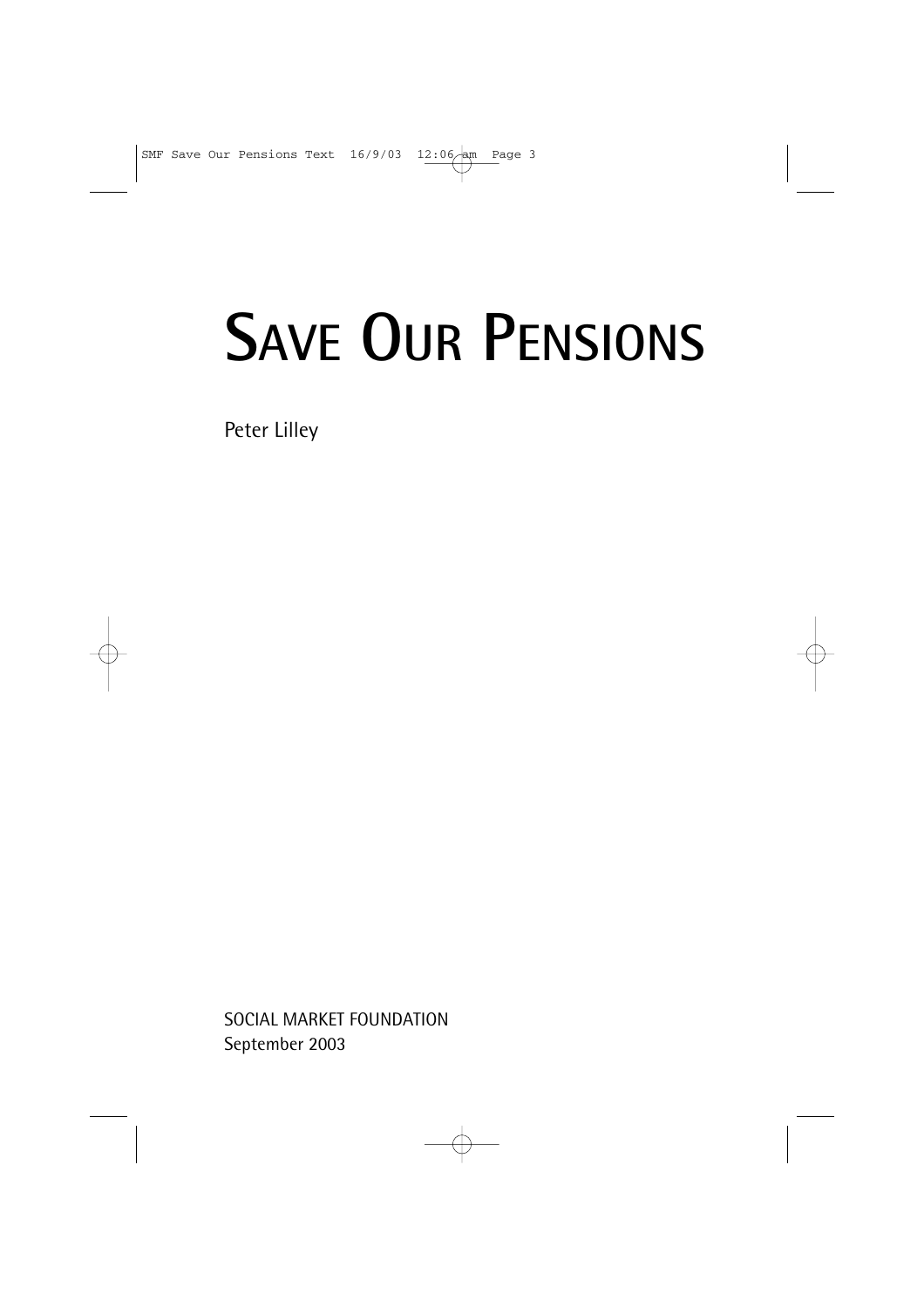# **ACKNOWLEDGEMENTS**

I am very grateful to all those who have so kindly commented on successive drafts of this paper particularly Professor David Blake of The Pensions Institute, Carl Emmerson of the Institute of Fiscal Studies, Mary Francis of the ABI, Lorraine Fraser of Winterthur Life UK, David Harris of Watson Wyatt, John Jory of the Building & Civil Engineering Benefit Schemes, Tim Keogh of William Mercer Ltd, Andrew Mitchell MP, Ann Robinson of ASSP, Mark Rowlands of Winterthur Life UK, Andrew Tyrie MP, Mike Wadsworth of Watson Wyatt, David Willetts MP and Andrew Williams. My thanks are also due to the DWP and Government Actuary's Department for providing factual and quantitative information.

None of them are responsible for its errors or omissions nor necessarily endorses its analysis and conclusions.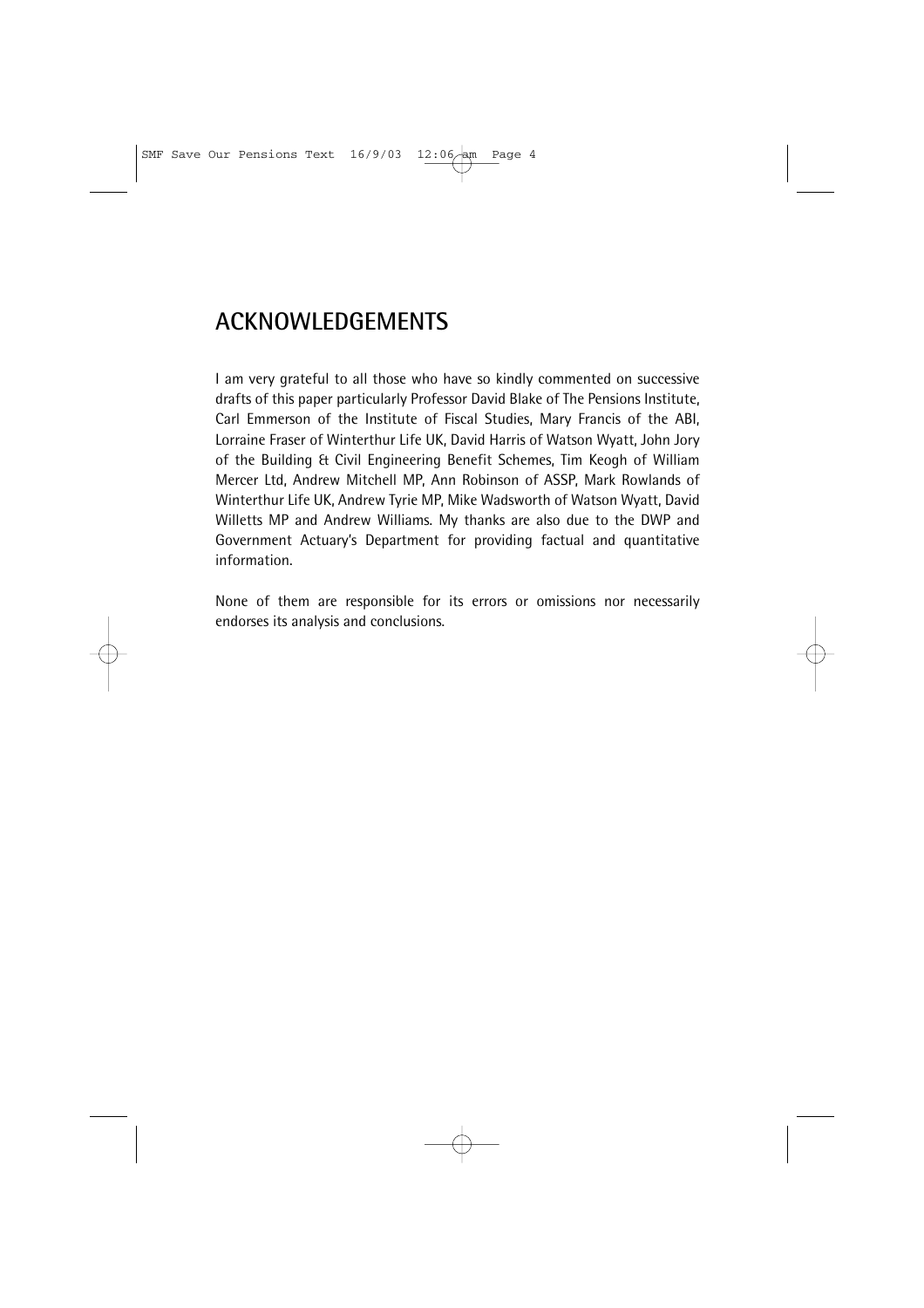# **CONTENTS**

| <b>Glossary of Terms</b>                                       | 6  |
|----------------------------------------------------------------|----|
| <b>Executive Summary</b>                                       | 7  |
| Introduction                                                   | 14 |
| <b>Compulsion: How Much Pension Provision?</b>                 | 16 |
| Funding: Save Now or Tax Later?                                | 24 |
| Pension Age: How Long to Work?                                 | 37 |
| <b>How to Cut Pension Costs</b>                                | 44 |
| Conclusion                                                     | 49 |
| Annex A How the UK State Pension System Works                  | 51 |
| Annex B Basic Pension Plus                                     | 55 |
| Annex C Australia's Experience of Compulsory Personal Pensions | 56 |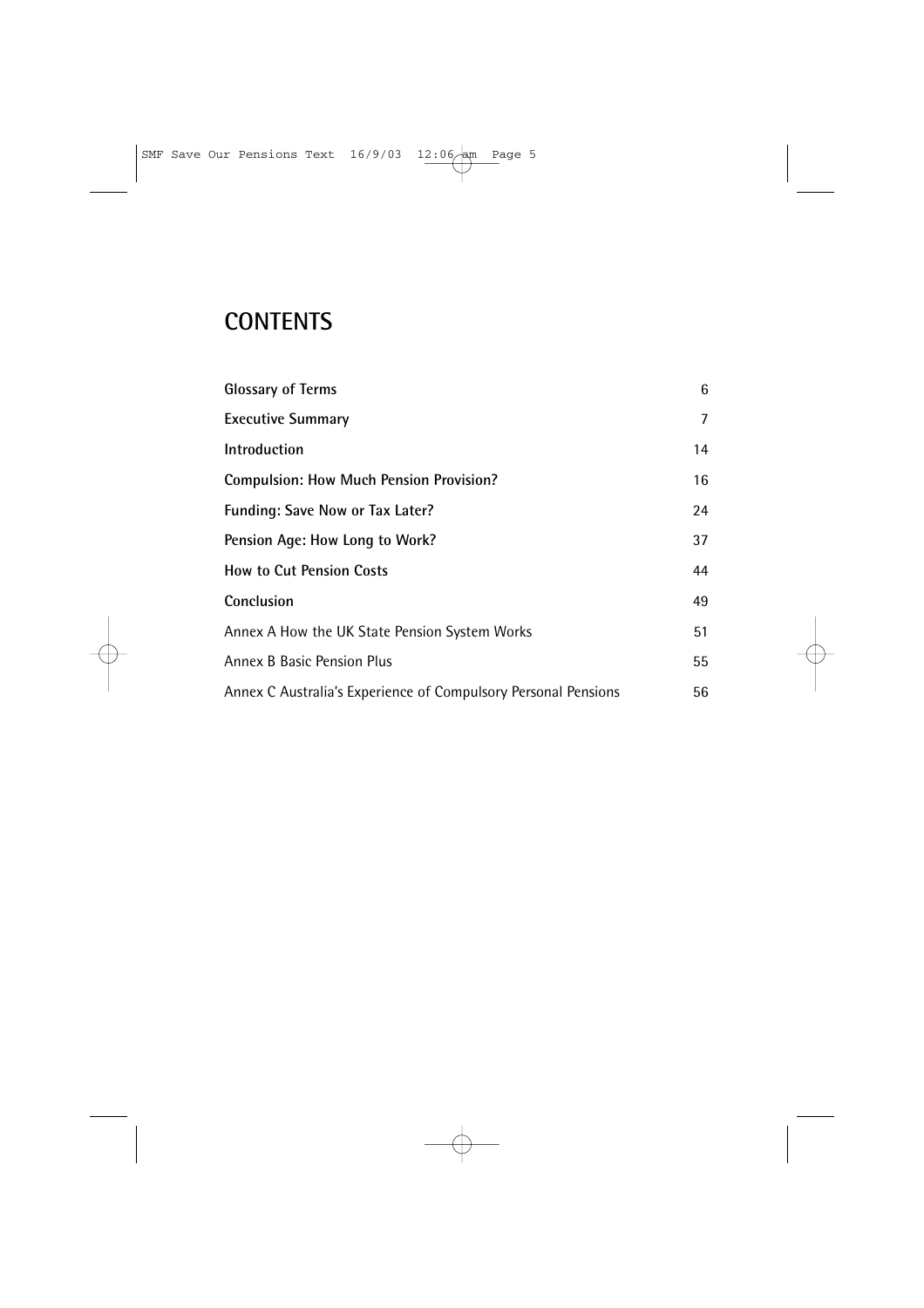# **GLOSSARY OF TERMS**

(See Annex A for a guide to the complexities of the British pension system)

| ABI              | <b>Association of British Insurers</b>                                                                                                                                                                                    |
|------------------|---------------------------------------------------------------------------------------------------------------------------------------------------------------------------------------------------------------------------|
| <b>APP</b>       | <b>Approved Personal Pension</b>                                                                                                                                                                                          |
| ASP              | Additional State Pension (Pension additional to BSP, was SERPS now S2P)                                                                                                                                                   |
| <b>BPP</b>       | <b>Basic Pension Plus</b>                                                                                                                                                                                                 |
| <b>BSP</b>       | <b>Basic State Pension</b>                                                                                                                                                                                                |
| <b>DWP</b>       | Department for Work and Pensions (formerly DSS)                                                                                                                                                                           |
| <b>DSS</b>       | <b>Department of Social Security</b>                                                                                                                                                                                      |
| GAD              | <b>Government Actuary's Department</b>                                                                                                                                                                                    |
| <b>HET</b>       | Higher Earnings Threshold (S2P accrues at 10% of earnings between LET and<br>HET and at 20% between HET and UEL)                                                                                                          |
| LEL              | Lower Earnings Limit (Level of earnings - set roughly equal to BSP -below which<br>employees neither pay NI nor accrue any entitlement to BSP and S2P)                                                                    |
| LET              | Lower Earnings Threshold (Set roughly equal to half national average earnings.<br>Employees earning between LEL and LET accrue a flat rate element of S2P as if<br>they earned LET)                                       |
| <b>MFSP</b>      | Mandatory Funded Second Pension (The pension generated by NI rebates<br>invested in a fund to replace the unfunded S2P)                                                                                                   |
| MIG              | Minimum Income Guarantee (Level to which retirement incomes will be topped<br>up by Guarantee Credit)                                                                                                                     |
| ΝI               | National Insurance                                                                                                                                                                                                        |
| NIC.             | National Insurance Contribution                                                                                                                                                                                           |
| NI Rebate        | Element of employee's and employer's NICs paid into private pension fund of<br>those who contract out of ASP                                                                                                              |
| <b>ONS</b>       | <b>Office of National Statistics</b>                                                                                                                                                                                      |
|                  | Pay-As-You-Go Scheme in which current taxes or NI contributions are used to pay pensions of<br>people already retired rather than invested to pay future pension liabilities.                                             |
| РC               | Pension Credit (composed of two elements: Guarantee Credit which tops up<br>retirement incomes to the MIG level and Savings Credit which partly<br>compensates for impact of means testing on income from private saving) |
| <b>SERPS</b>     | <b>State Earnings Related Pension Scheme</b>                                                                                                                                                                              |
| <b>SPA</b>       | <b>State Pension Age</b>                                                                                                                                                                                                  |
| S <sub>2</sub> P | <b>State Second Pension</b>                                                                                                                                                                                               |
| <b>UEL</b>       | Upper Earnings Limit (Level beyond which higher earnings accrue no extra S2P)                                                                                                                                             |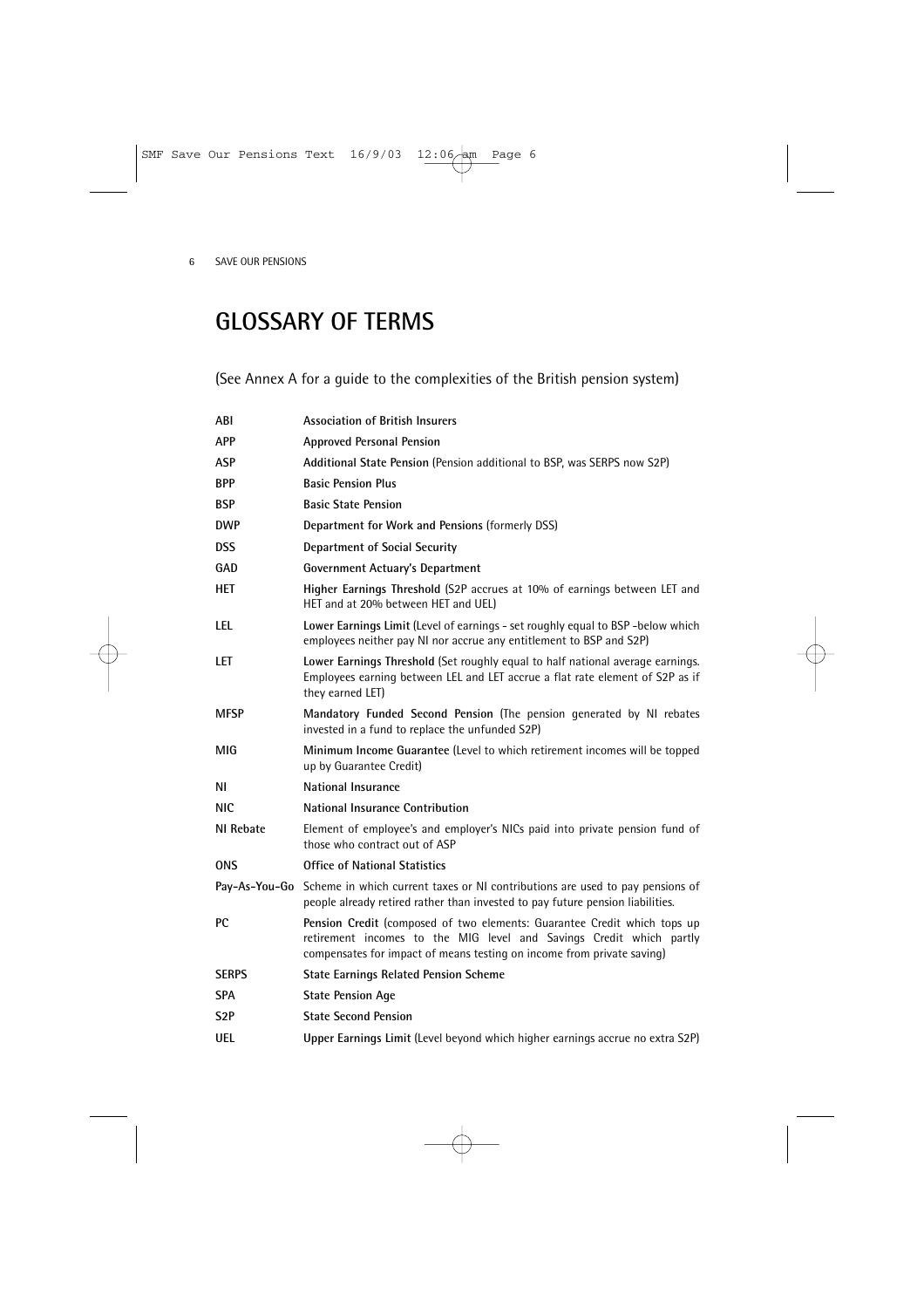# **EXECUTIVE SUMMARY**

Reform of Britain's pension system must address four key questions. They are:

| Compulsion     | how much should people be required to provide for                         |
|----------------|---------------------------------------------------------------------------|
|                | their old age?                                                            |
| <b>Funding</b> | how much of that compulsory provision should be funded by                 |
|                | genuine savings and how much left to future tax payers (by the            |
|                | state financing on a pay-as-you-go basis)?                                |
|                | Pension age should people be required or encouraged to work longer before |
|                | drawing their pension?                                                    |
| Costs          | how can the portion of savings absorbed by the costs of                   |

### running pensions and annuities be reduced?

### **Compulsion: How Much Pension Provision?**

- Compulsion is undesirable. But it is unavoidable. Any civilised society is bound to provide at least a means tested safety net for those who reach old age without providing for their retirement. That creates disincentives to save which cannot be eliminated, only spread more thinly further up the income scale. It also means that the prudent, who voluntarily provide for their own retirement, are compelled through the tax system to pay for those who improvidently fail to do so. It is better to require everyone who can do so during their working lives to make provision for their own retirement. That will not be an extra burden on those who would save anyway. Indeed, they will then not be compelled to pay so much tax to support the improvident in the future.
- We already have a compulsory second pension. All employees are required to pay via their National Insurance Contributions either into the State Second Pension (previously SERPS) or into an approved occupational or personal pension scheme offering similar or superior benefits. The key issue is whether the level of this compulsory provision is sufficient.
- The level of compulsory provision should be sufficient to lift people clear of the means tested safety net. Means testing discourages people on low incomes from saving and it provokes resentment among those who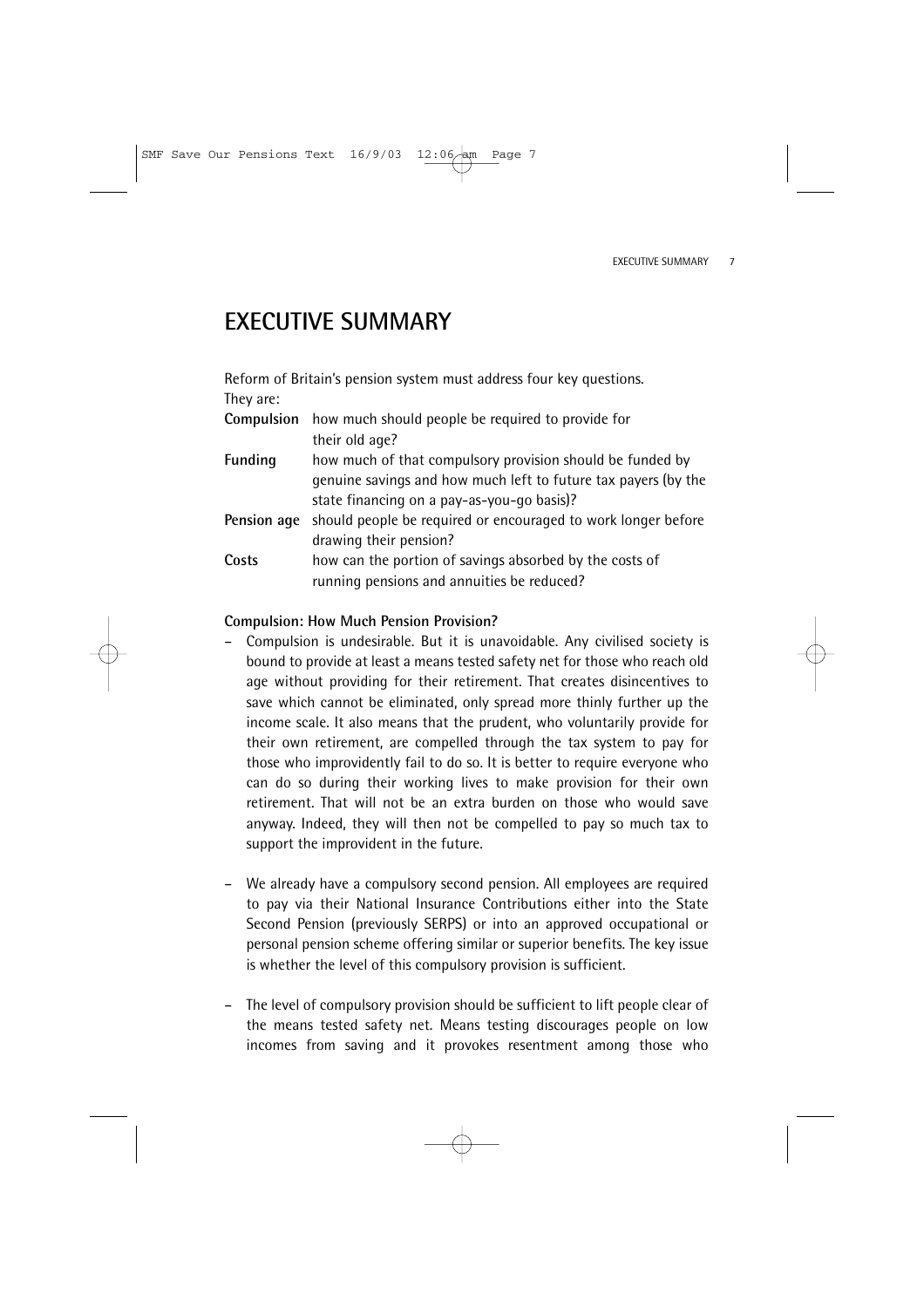nonetheless do save yet are little or no better off as a result. In Australia making everyone in work provide adequately for their retirement has been widely welcomed especially by younger people.

- Coverage of the compulsory second pension should be extended to the self- employed.
- The government is committed to raising the Minimum Income Guarantee in line with earnings during this parliament and projects it forward indefinitely on that basis. Yet state pensions are set to rise only in line with prices. If this continues the MIG is bound to overtake the level of state and compulsory pensions. To prevent this happening, the Basic State Pension and the MIG should be statutorily indexed to prices and, when resources permit, any real increases made by raising both the BSP and the MIG by the same cash amount.
- Once an adequate Second Pension is in place it will be possible to phase out the Savings Credit system whose complexities and withdrawal rates act as disincentives to save over a broad swathe of incomes.

### **Funding: Save Now or Tax Later?**

- The UK has more investments to meet future pension requirements than the rest of the EU put together. Nonetheless these still only cover 40% of our future pension liabilities. The government has set a laudable target of raising that proportion to 60% by the middle of the century.
- This will only be achievable if more people contract out of the unfunded State Second Pension scheme into genuinely funded pensions.
- Sadly Stakeholder Pensions have had negligible success in persuading more people to contract out of the State Second Pension.
- Those who contract out receive a rebate from their National Insurance Contributions payable directly into their personal or occupational pension fund. The level of the rebate is set on the basis of the Government Actuary's estimates of the amount needed to fund a private pension broadly sufficient to replace the pension entitlement that employees would have accrued in the State system.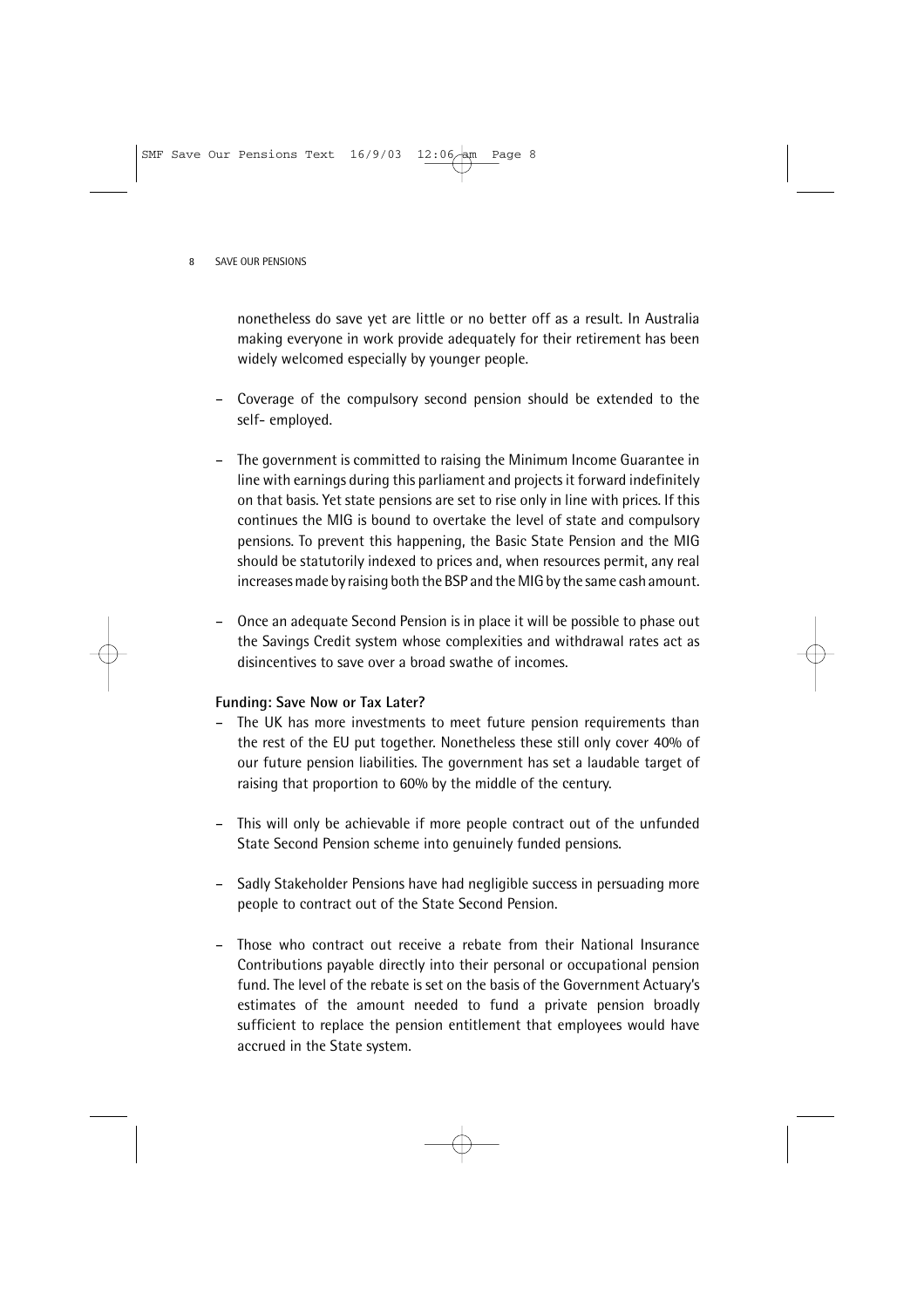- But contracting out of the unfunded Additional State Pension system into a personal pension has never been attractive for those on low earnings. This is because the lower a person's earnings the smaller their rebate. Charges do not decline proportionately since there are fixed costs in setting up and running a fund. So charges absorb a disproportionate share of the small rebates received by those on low earnings.
- Consequently the option of remaining in the unfunded State Additional Pension system has been retained for the benefit of those on low and intermittent earnings.
- That problem was inevitable under SERPS since the accrual of pension and the corresponding rebate for contracting out were directly proportional to earnings. However, under S2P, employees with earnings below roughly half the national average accrue a flat rate entitlement to pension. Yet if they contract out they still receive a rebate proportionate to their earnings so it remains unattractive for them to contract out.
- Those on low earnings should be entitled to a flat rate rebate equivalent to the full value of the pension entitlement they accrue at present under S2P. That would be sufficient to justify the fixed costs of setting up a personal pension. It would then be possible gradually to replace the unfunded pay-as-you-go S2P by a Mandatory Funded Second Pension of equivalent value. Those on earnings above the Lower Earnings Threshold would receive a rebate comprising both the flat rate element for earnings up to the LET and an earnings related element for earnings above the LET as at present.
- This proposal would come in progressively with each cohort of young people entering employment. I envisage that everyone in work who was born, say, thirty years or less before the new system starts would be required to have a Funded Second Pension. They would receive a NI rebate equivalent to the value of the old S2P accrual which it would replace. That payable into their own personal or occupational fund. Those born more than 30 years before the start date would retain the choice, as at present, of remaining in the unfunded S2P or opting into a funded private pension.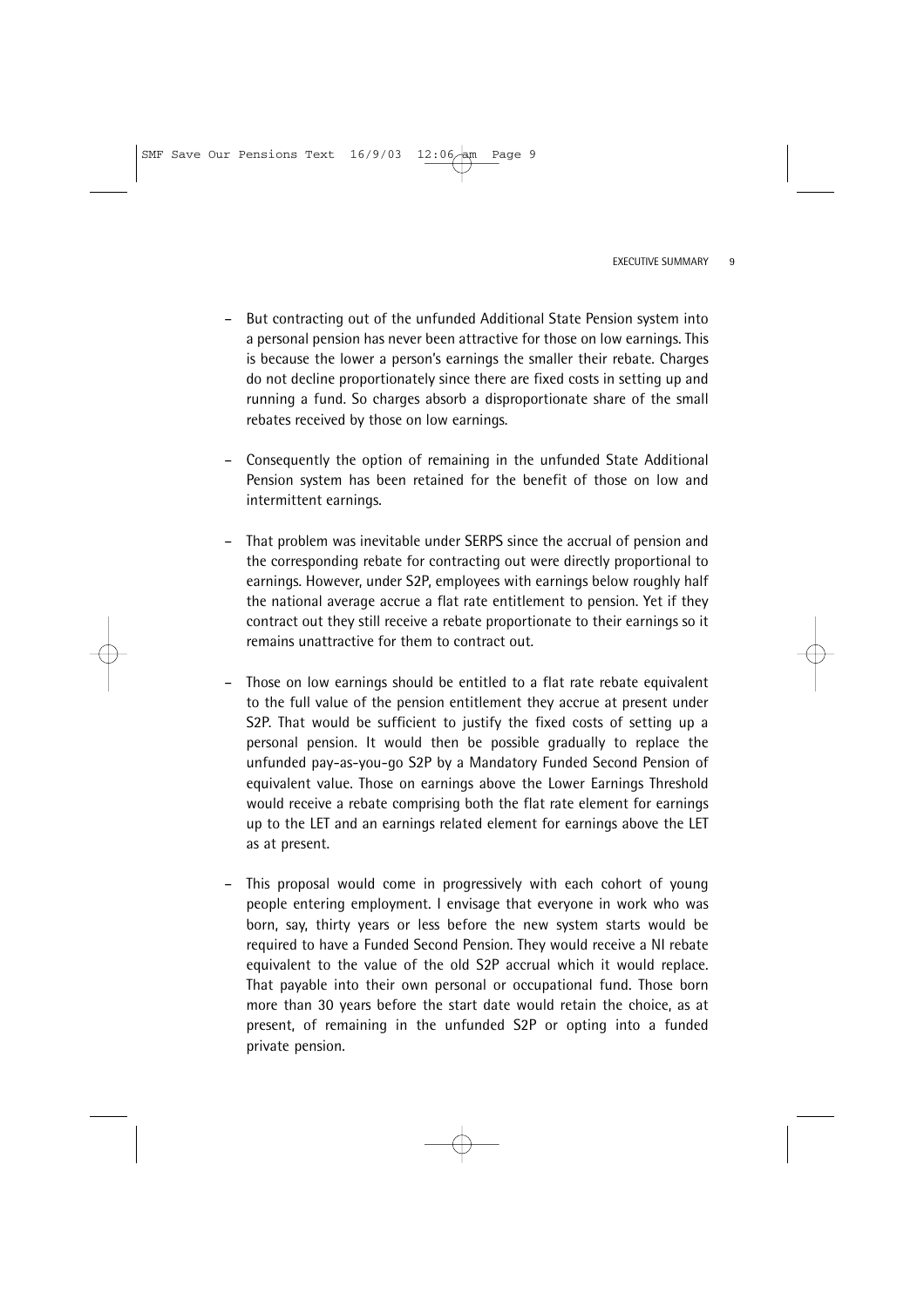- The government originally envisaged compelling some employees to have a private Funded Second Pension to replace the unfunded S2P. But only those with earnings above the Lower Earnings Threshold would have been required to contract out in this way. It now envisages that all those with earnings below the LET will lose the right to contract out of the S2P. Those above this level will be encouraged to contract out. If they do they will receive a rebate equivalent to the flat rate and earnings related elements of S2P but if not they will only accrue the flat rate of S2P. This would create an unfair two class system and difficulties for those whose incomes fluctuate above and below this level.
- My proposal would enable the government to meet its target of 60% privately funded pensions by mid-century; enormously boost committed long-term savings and investment; and dramatically reduce the long-term tax burden. More important, over time it would ensure that everyone had their own pension fund - the biggest extension of capital ownership since the growth of home ownership.
- Once people own a personal pension fund they can readily choose to save more than the minimum – and Australian experience suggests many will do so. Ownership of a pension fund will also give everyone a direct stake in national prosperity.
- The government should guarantee that if for any reason the element of anyone's Funded Second Pension derived from the flat rate rebates is not sufficient at retirement age to buy an annuity equivalent to the flat rate element of S2P the state will top up the annuity payments to that level. Earnings related rebates and voluntary additional contributions will not be covered by this guarantee.
- To prevent fund managers betting against the guarantee if the fund has underperformed they would be required to invest on a Prudent Person basis. These rules could be enshrined in statute as in Australia. Also fund managers would be required to invest the guaranteed and non-guaranteed elements of the funds on the same basis.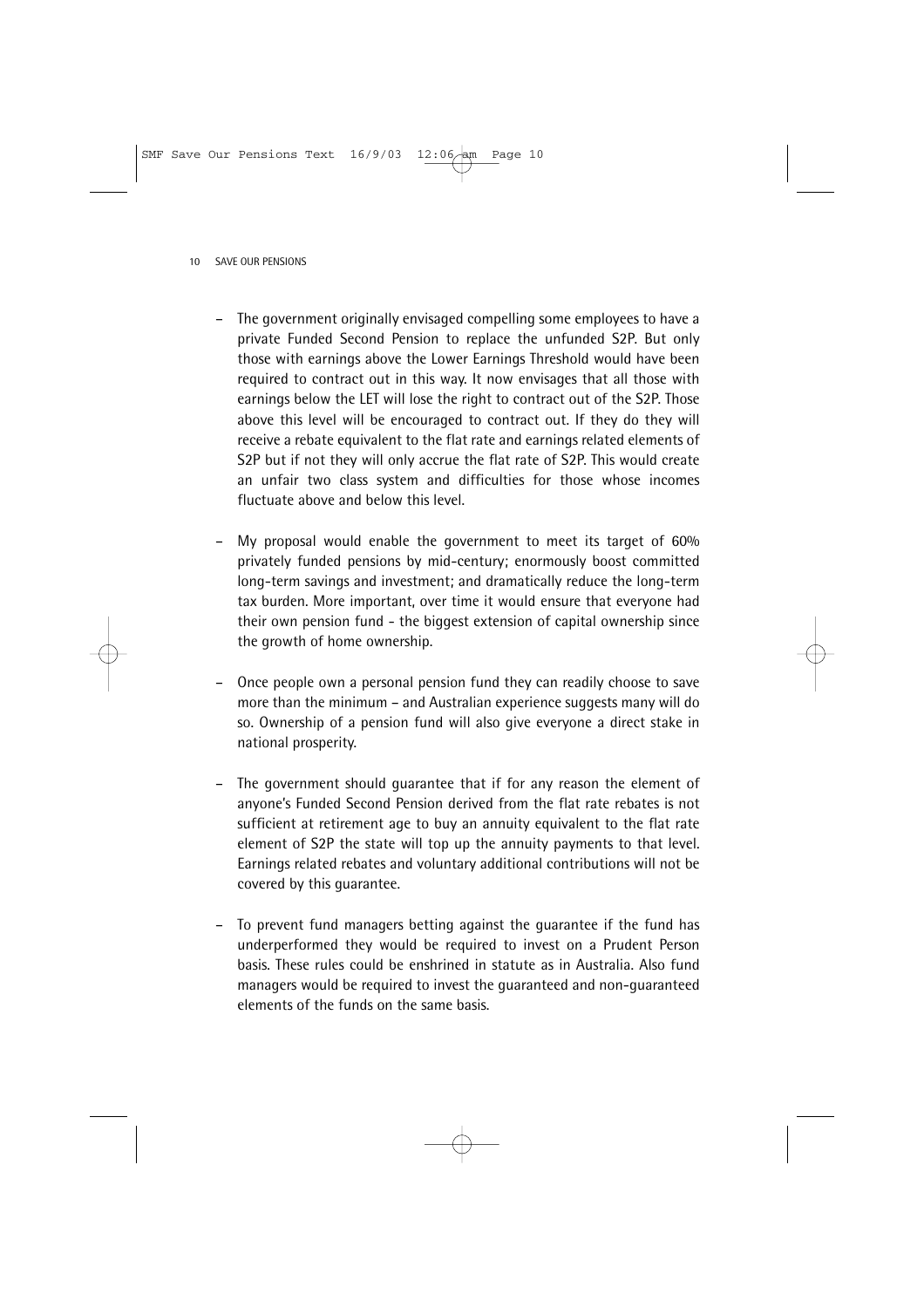### **Pension Age: How Long to Work?**

- Unless it moves to a Mandatory Funded Second Pension, the government could only reach its target of 60% funded pensions by 2050 by raising the State Pension Age to make people work longer.
- Given that the life expectancy of those aged 65 has increased by roughly one month every year for several decades there are strong pressures to raise the SPA annually by that amount simply to contain the cost of state pensions.
- As far as possible the government should avoid telling people when to retire or forcing them to work longer by raising the SPA. The most it should do is to raise, in line with average life expectancy, the age at which people can draw their tax free lump sum other than to buy an annuity.
- The great advantage of everyone having their own pension pot is that with ownership comes choice. People will be free to choose when to retire once their fund can provide an income sufficient to keep them from dependence on means tested benefits. At the same time ownership of a personal pension fund will give them a double incentive to work beyond the normal pension age – to save more for fewer years of retirement.
- Compelling people to work longer would bear hardest on those who work in stressful, manual and lower paid jobs. These are the very people whom the present pension system treats most unfairly. They pay in on the same terms as everyone else. Yet they have shorter life expectancy and so typically draw their pensions for fewer years. The less well paid subsidise the retirement of the higher paid and longer lived.
- Government should encourage providers to remedy this by relating pensions and annuities to the life expectancy of different income groups. This would mean that the lower people's earnings during their working life the less they would pay to buy a given annuity income. So the less well paid would not need to accumulate so large a pension fund before they can choose whether to retire or continue working (possibly part-time).
- To enable annuity providers to do this the government could make available, in a form equivalent to their tax code, a summary of each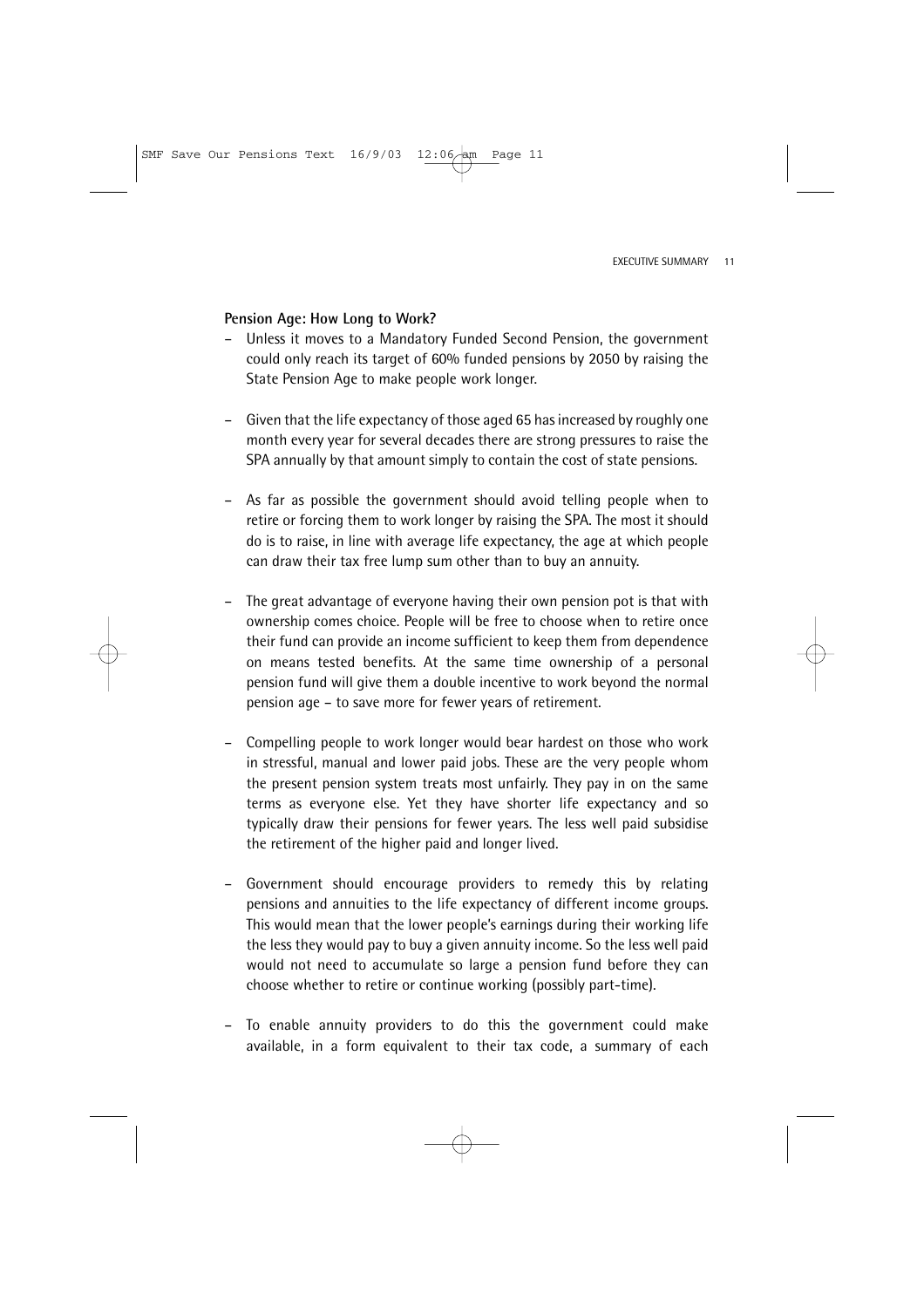person's life time earnings from the National Insurance Recording System. The likely growth of affinity group providers once everyone has their own pension pot will also lead to provision of annuities more fairly reflecting the life expectancy of lower income groups.

### **How to Cut Pension Costs**

- The costs of running pension funds typically reduce the value of the final pension pot by over a third. Over half of this is the cost of acquiring customers.
- Requiring everyone to have a pension fund would be the single most effective way of reducing those costs. Compulsion would eliminate costs of persuasion, largely remove the need for advice, simplify and standardise the product, and spread overheads more widely. So costs might be reduced by as much as a half, increasing the final pension by as much as 13%.
- Insurance is a good way to pool risks which are stable across a population. But there is no way to hedge the risk that average life expectancy might suddenly outstrip past trends – e.g. because of a magic bullet cure for cancer.
- Annuity providers have to make provisions against possible but unlikely developments in longevity. If those developments fail to occur and mortality is in line with central estimates pensioners will collectively have paid for more years of retirement than they receive. On the other hand if annuity providers fail to make adequate provision for future increases in longevity they may prove unable to pay pensions they have promised. The state would have to step in.
- Most of the uncertainty annuity providers must provide against concerns the number of people who may live well beyond current average life expectancy. So if the Mandatory Funded Second Pension was only required to cover the first twenty years of retirement and the State provided an unfunded S2P for the years beyond age 85 the state would be bearing much of the unquantifiable longevity risk.
- The cost of twenty year fixed term annuities should be disproportionately cheaper than full life annuities. Anyone wanting a retirement income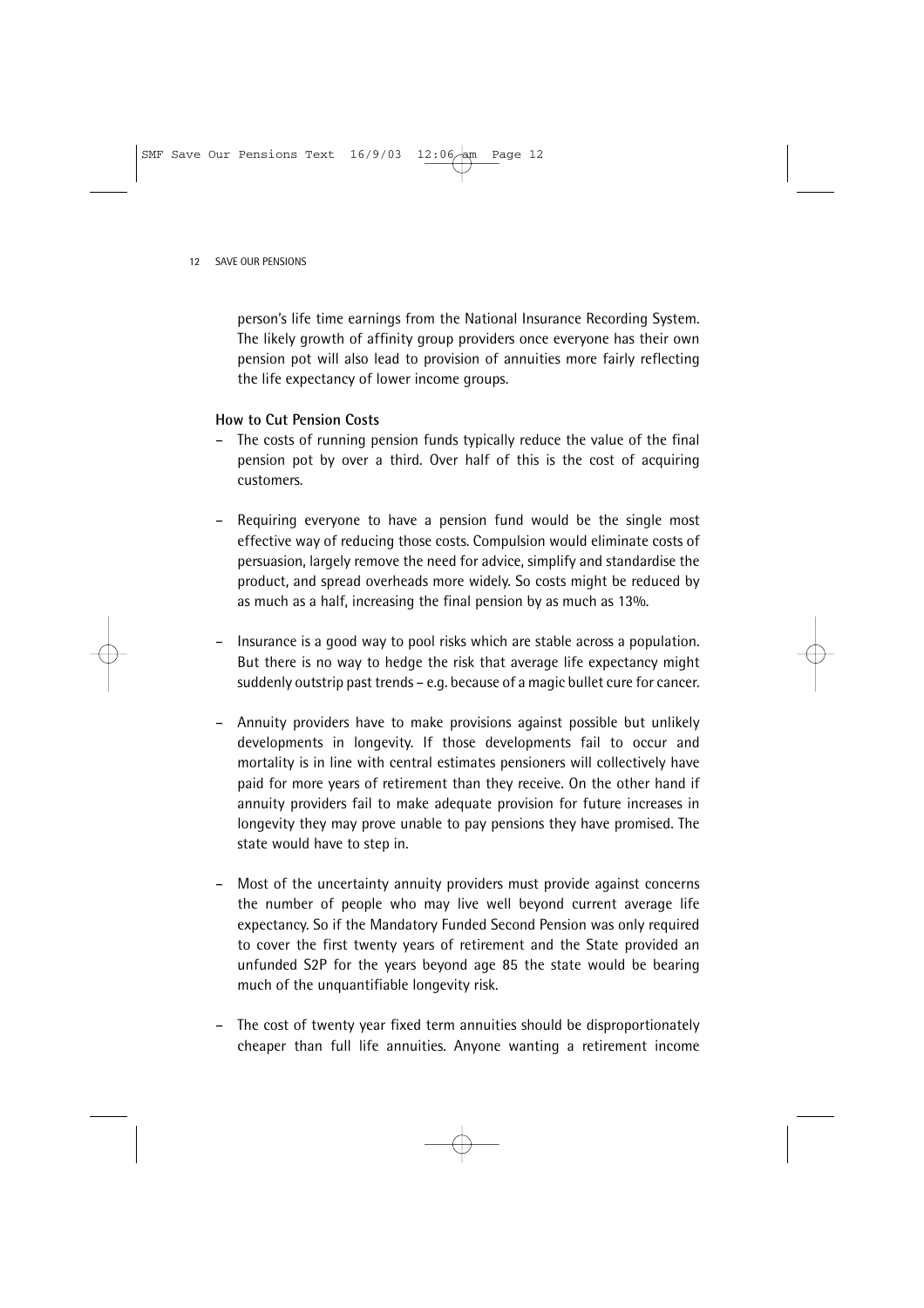above the Second Pension level would still have to buy an additional full life annuity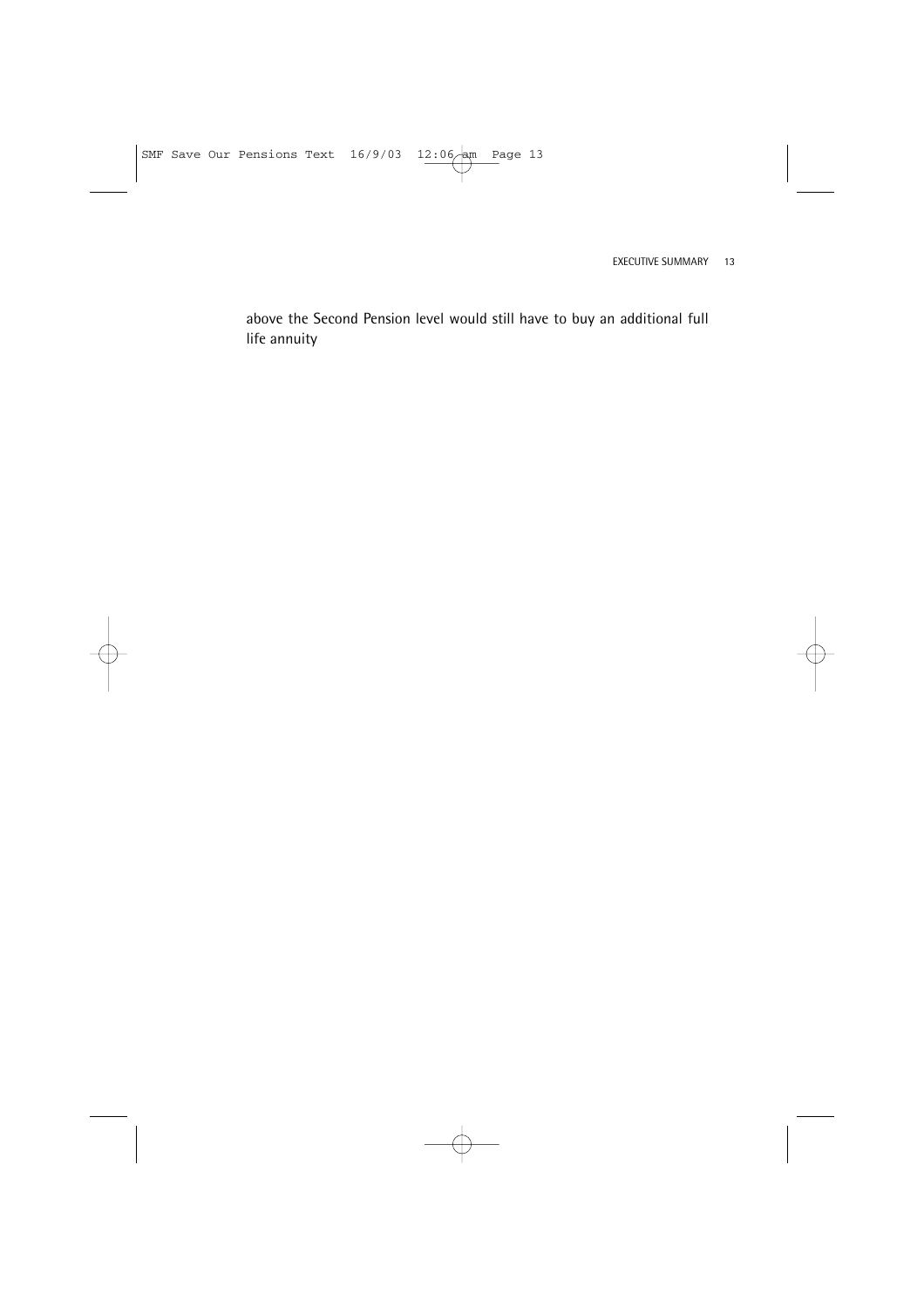## **INTRODUCTION**

The biggest domestic problem facing every developed country is how to finance pensions as people live longer and have fewer children.

Britain is better placed to cope with this than most of our European partners. They rely almost entirely on taxation to pay for pensions. So the growing burden of their aging populations will mean rising tax burdens on declining work forces. By contrast, we have encouraged people to contract out of the unfunded Additional State Pension and save in occupational and personal pension schemes. As a result we have built up more investments to meet future pension liabilities than all the rest of the EU put together.

Nonetheless, UK pension funds only account for 40% of future pension liabilities – the other 60% falling on future tax payers. The Labour government set a target to reverse those proportions so that 60% of pensions would come from savings by the middle of this century. That is an admirable target that a future Conservative government would, I hope, endorse.

Unfortunately, having set itself that target, the government has actually moved in the opposite direction. It has increased unfunded state pension promises enormously while imposing a £5 billion per annum tax on pension funds and creating disincentives to save by its Minimum Income Guarantee and Pension Credits.

At the same time private pensions have been plunged into a crisis. Defined benefit schemes are closing to new employees at an accelerating rate. Employers are changing from defined benefit to money purchase and often contracting their employees en bloc back into the state system. Insurers are urging many employees to opt back into the unfunded State Second Pension. The stock market fall has provoked a crisis at Equitable Life, caused other withprofits pension providers to cut their bonuses and hit even harder those invested in unsmoothed funds.

In the face of all this some commentators advocate retreat: abandon the 60:40 savings target, leave it to tomorrow's taxpayers to pay for our pensions and/or force people to work longer before they receive their state pension.

To retreat from funded pensions would be folly. Britain's funded pension provision is an enormous asset. We should see current problems as opportunities to strengthen it and build on it. But that needs new, imaginative and radical thinking. Sadly the government's Green Paper, though it contained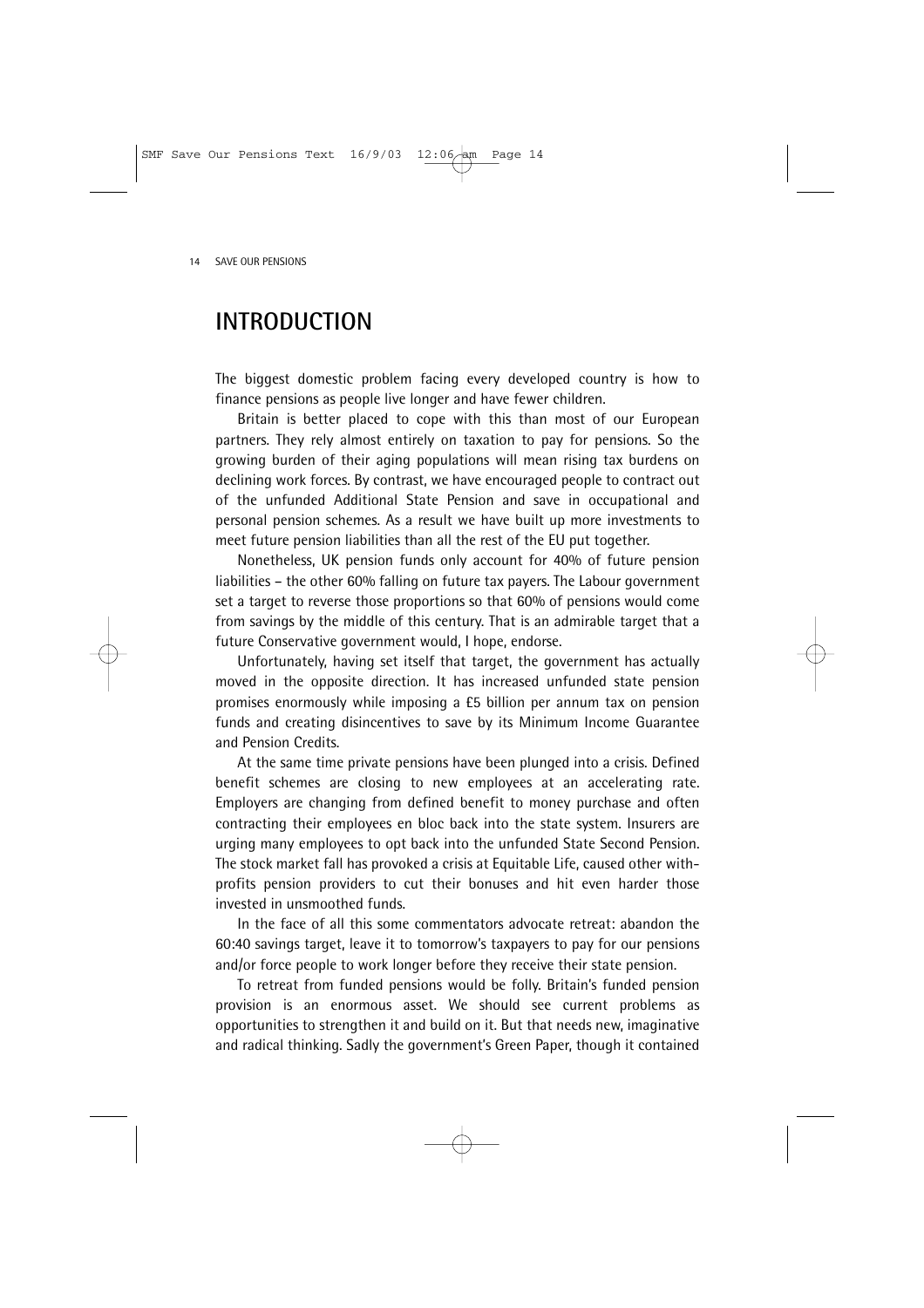some useful minor reforms, did not remotely match up to the scale of the pension crisis. It largely sidestepped the four key issues facing our pension system which are:

**compulsion** – how much people should be required to provide for their old age;

**funding** – the extent to which compulsory provision should be funded by genuine savings or left to future tax payers;

**pension age** – whether people should be encouraged or required to work longer before drawing their pension;

**costs** – how the cost of pensions and annuities can be reduced.

These are the issues addressed in the four sections of this report.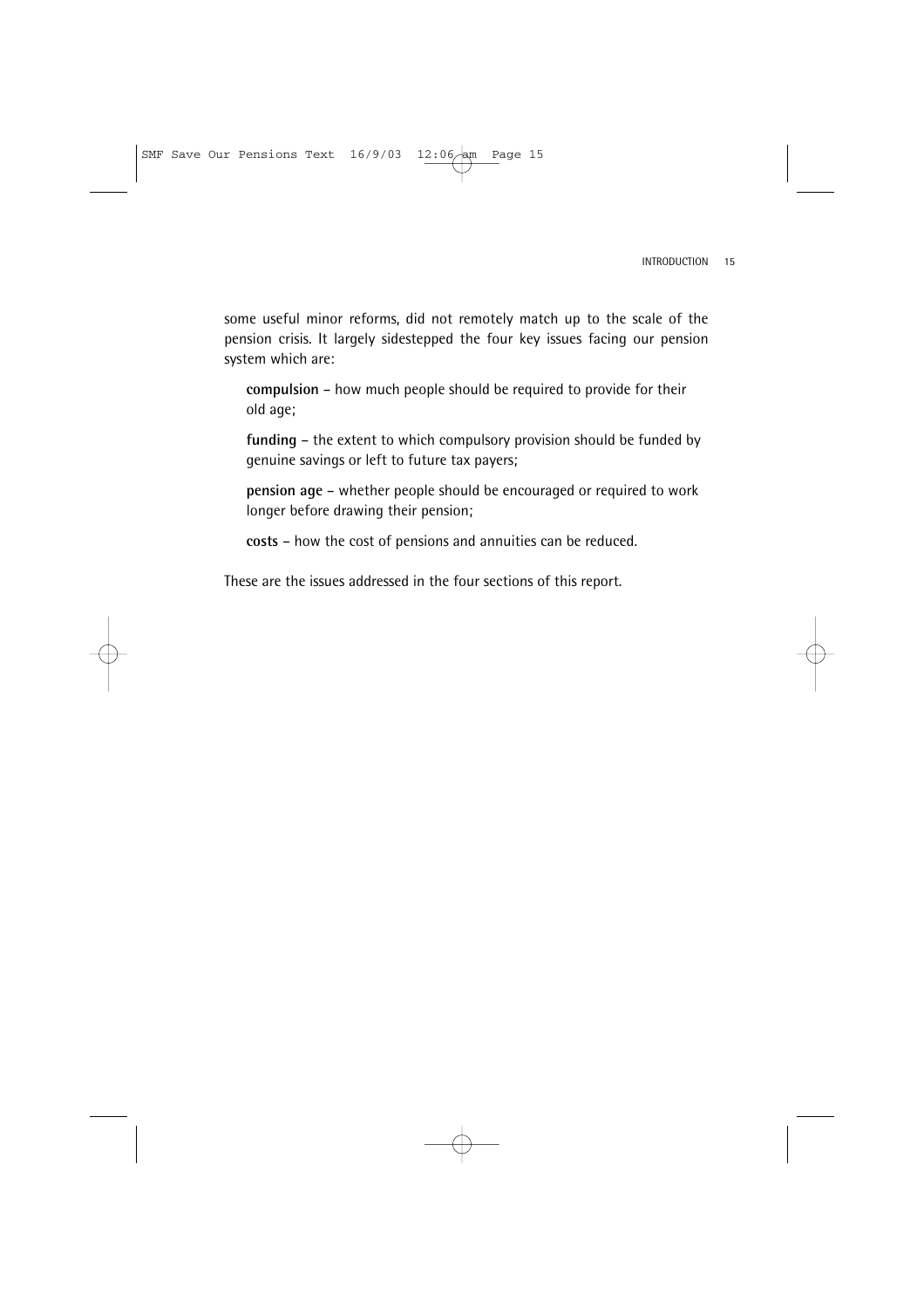# **1. COMPULSION: HOW MUCH PENSION PROVISION?**

Should the state compel people to make adequate provision for their retirement? And if so, how much?

In this chapter I do not address the issue of the extent to which any such compulsory provision should be financed by the state on a pay-as-you-go basis and how much by private savings. That is the question considered in the next chapter.

The importance of the issue of compulsion has been accentuated by the erosion of incentives to save (through the extension of means testing to the majority of future pensioners) and the limiting of any reward for persuading people to save extra (through the cap on charges for stakeholder pensions). Yet the government's Green Paper largely sidestepped it – instead setting up a Commission to monitor whether voluntary provision is sufficient.

Concerns about the adequacy of people's provision for retirement have been growing. The Association of British Insurers claims there is a "pension shortfall of £27 billion".<sup>1</sup> As the trade organisation for the providers of personal pensions, they have a vested interest in talking up the need for more pension provision.

Nonetheless, since that figure was calculated the stock market has fallen much further, more pension funds have closed and Equitable Life's problems have cast their shadow over other with-profits providers.

As a result, calls for the state to compel people to make greater provision for their retirement have multiplied. Often such calls take the form of demands that the state require people (or their employers) to provide for a "second pension".

A surprising number of commentators seem unaware that all employees are **already** compelled to provide for a pension in addition to the basic state pension.

Ever since 1978 all employees have been required to make payments via their national insurance contributions either into the Additional State Pension (called the State Earnings Related Pension System until April 2002 when it was restructured and renamed the State Second Pension) – or into an approved occupational or personal pension scheme offering equivalent or superior benefits.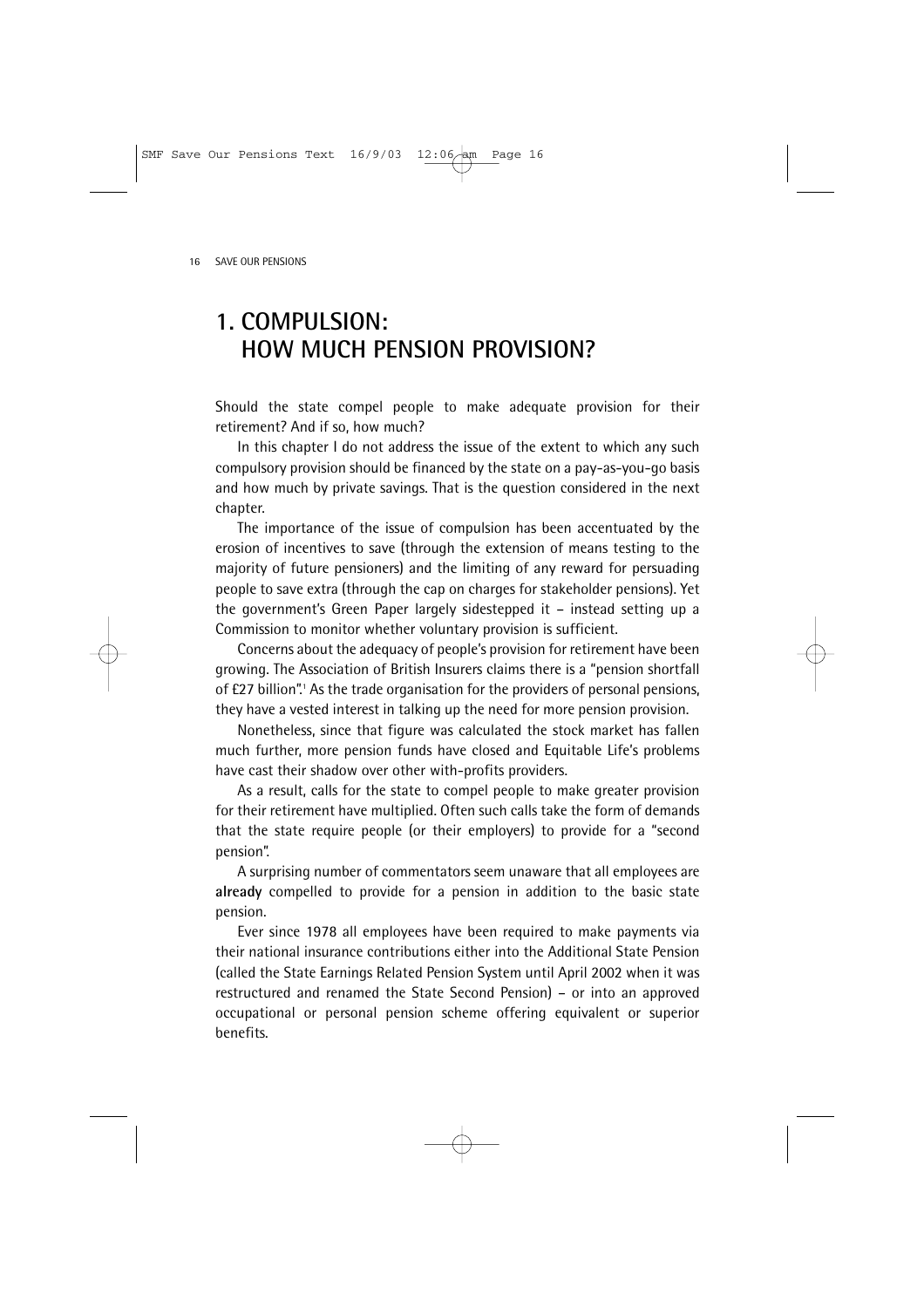People may be unaware of this because they never see the contributions they are making - since they are deducted at source from their pay and go direct to the National Insurance Fund or onwards to their pension fund.

#### **Is the State Second Pension adequate?**

The issue is not, therefore, whether a compulsory second pension needs to be introduced but whether the new State Second Pension or the rebates for opting into a private scheme will be adequate.

At first sight the amount of provision people should make for their retirement is a matter for them. Why should the State compel anyone to make a minimum level of provision for themselves? I am on the libertarian end of the political spectrum. So I started from a presumption that compulsion should be avoided if at all possible. But I concluded that if, as any civilised society must, we make provision for those who cannot provide for their own retirement, an element of compulsion is inevitable. Either we compel all those who can do so to provide sufficiently for themselves; or the prudent, who voluntarily provide for themselves, will be compelled also to support via the tax system the imprudent who fail to do so.

Virtually everyone would accept that, at very least, we must help those who simply could not afford to save for retirement whether through sickness, disability, caring responsibilities, unemployment or very low income when they were of working age. Not everyone would be so willing to help those who **could** have made provision for retirement but **failed** to do so. In practice it would be difficult to distinguish between those who would have saved but couldn't and those who could have saved but didn't. In any case, however much we may disapprove of the improvidence of the latter, they cannot be left destitute.

So, at the very least, any decent society must have some means tested safety net for those who reach old age with insufficient provision for their retirement. However, once the state effectively guarantees a means tested minimum income in old age it inevitably creates two problems. It discourages people on low incomes from saving and it arouses valid resentment among those who do nonetheless save yet are little or no better off as a result.

The only logical way to remove both disincentive and resentment is to require people of working age who can afford to do so, to provide for a pension at least equal to the minimum retirement income guaranteed by the state. Those who might otherwise have been improvident would then be forced to make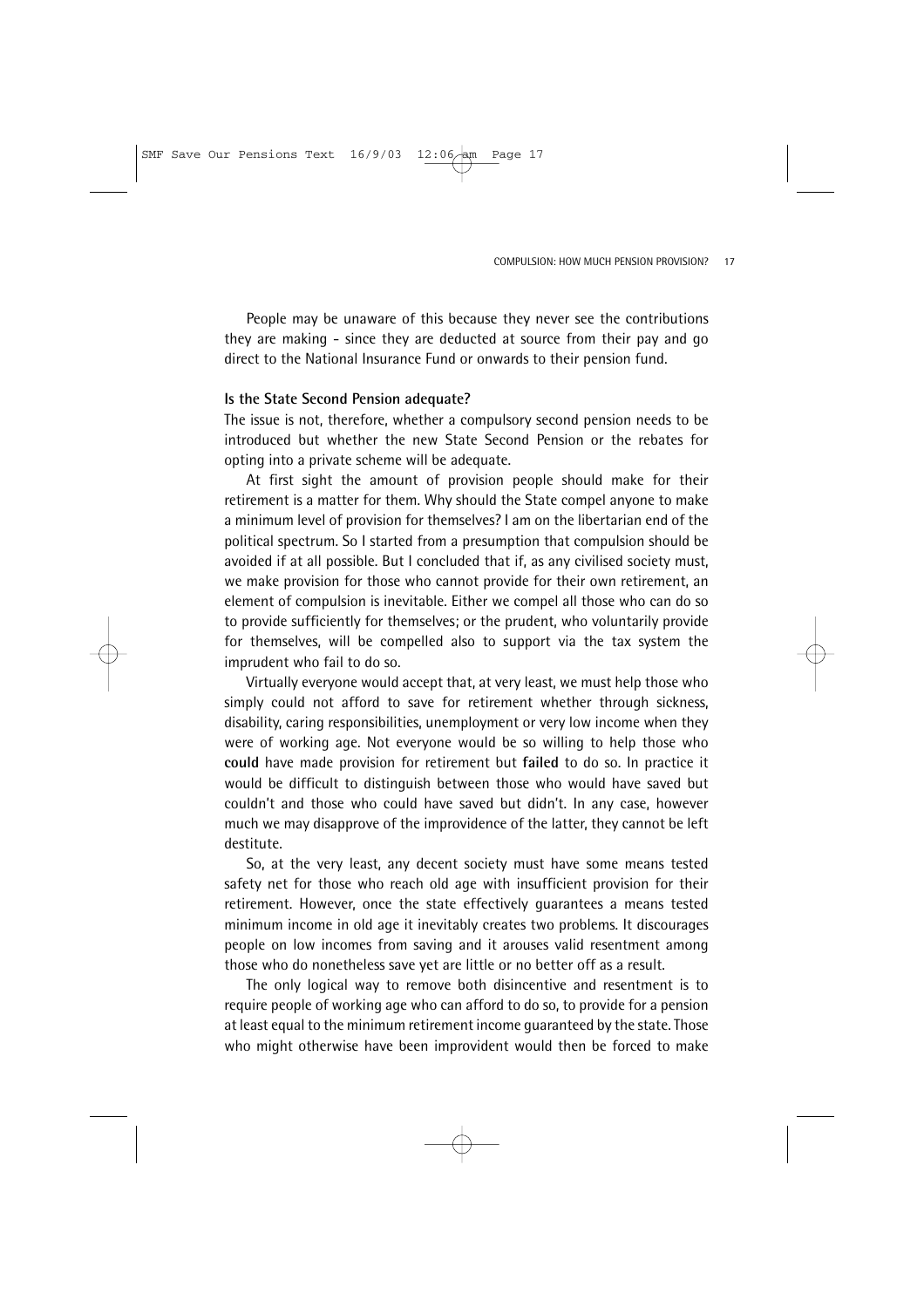provision during their working lives. So they would no longer arouse resentment among the prudent nor burden the taxpayer. **Those who would have made adequate provision for themselves anyway will not be directly affected by compulsion. Indeed, they will not be compelled to pay so much in taxation to support the imprudent in future.** Those who cannot make such provision in any year (e.g. because of caring responsibilities) would be given credits towards such a level of retirement income. Ideally those credits would score as accruals for pay-as-you-go funds and be paid in cash for funded pensions.

This was roughly the structure envisaged by Beveridge when he designed the welfare state. People were initially required to contribute during their working lives towards a basic state pension that was then set somewhat higher than the minimum level of income guaranteed by National Assistance. Over time, however, the minimum means tested income for the elderly (provided first by National Assistance and latterly by Income Support) has been increased to a level above the Basic State Pension.

So long as the gap between the two was small comparatively few people suffered means testing of their savings. This government has greatly exacerbated the problem by setting the Minimum Income Guarantee nearly one-third higher than the Basic State Pension. This has substantially increased the number of people facing disincentives to save and feeling resentment if they do. The Minimum Income Guarantee in 2003/4 is £102.10 pw against the Basic State Pension of £77.45 pw for a single person.

So someone with just the BSP of £77.45 will be entitled to claim Guarantee Credit of £24.65 to bring their total income up to the MIG of £102.10. A pensioner with a small private pension of, say, £10 pw on top of their BSP will currently get £10 less Guarantee Credit – just £14.65 – to top them up to the MIG level.

The MIG on its own thus renders voluntary saving towards a modest second pension of up to £24.65 pw completely pointless. Even a private pension somewhat higher than this represents a very poor net return for saving. For example, a pension of £34.65 on top of the BSP giving a total income of £112.10 leaves the pensioner only £10 pw better off than if they had not saved a penny. Most occupational pensions are quite modest. About half are less than £40 pw. They will barely lift pensioners above the level they could have got relying solely on the MIG.

Moreover, the government has promised that the Minimum Income Guarantee will rise in line with earnings. Yet the Basic State Pension is still only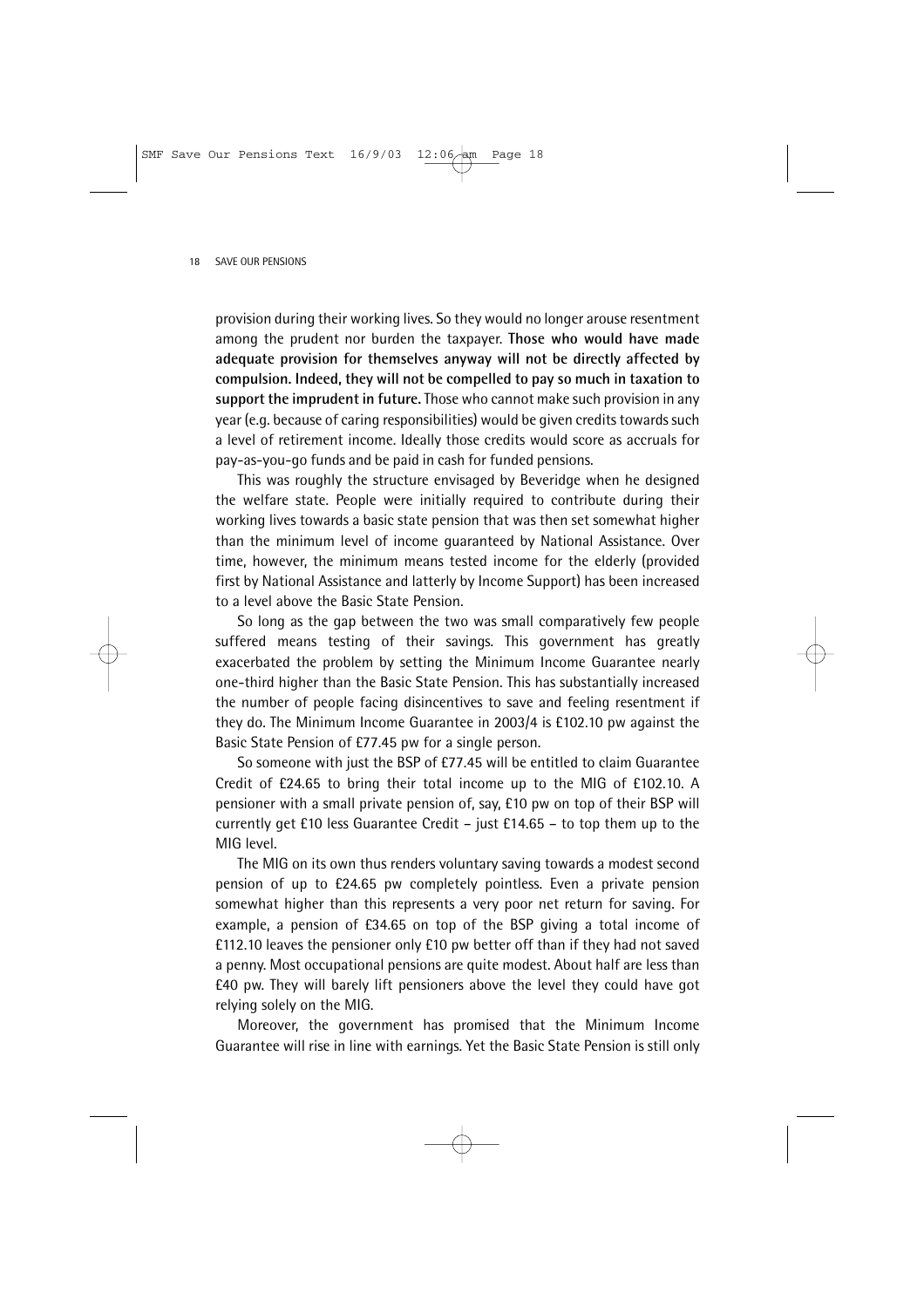indexed to prices. So the gap between the two is set to widen making the problems of disincentives and resentment progressively worse. Even if someone has a pension sufficient to lift them clear of the means tested zone at the point of retirement they may well find themselves subject to means testing in the course of their retirement as the MIG increases in line with earnings and overtakes their pension which is indexed to prices.

The government hopes to mitigate the disincentive effect of means testing by introducing the Pensions Credit. This comes in from October 2003.

The effect of this is to restore some, but not all, of the reward for saving to those who previously would have done just as well to rely on the MIG. Unfortunately this comes at a cost. Those whose income takes them above the MIG level lose Pension Credit as it is phased out the higher a pensioner's income. This introduces a new disincentive to save for a far wider range of pensioners. And the very complexity of the new system is so bewildering that it is bound to undermine the savings culture. The summary of the state pension system in Annex A will give the reader a taste of this complexity.

The Pension Credit works roughly as follows. It will have two components. The first is the Guarantee Credit which is simply the new name for the benefit needed to bring a pensioner's income up to the MIG level. The second component is called the Savings Credit. Those pensioners whose private pension is less then the gap between the BSP and the MIG will get a Savings Credit of 60p for every £1 of their private pension. They will continue to forego £1 of Guarantee Credit for every £1 of pension income. So they face a net loss of benefit of 'only' 40p in the £1 for their saving income. In other words they still suffer the same penalty on marginal savings as someone paying the top rate of income tax.

Take a worked example: George has a Basic State Pension of £77.45 plus a private pension of £10 pw. He therefore foregoes £10 of Guarantee Credit and is entitled to the £14.65 pw to make his income up to the MIG level of £102.10. But from October 2003 he also gets £6 of 'Savings Credit'. So his take home income will be £108.10 pw. His £10 pension will make him only £6 a week better off than someone who has not saved a penny.

If George had a pension of £24.65 pw - equal to the difference between the BSP and the MIG - he would not be entitled to any Guarantee Credit but could claim the maximum Savings Credit. That would be worth £14.79 which is 60% of his additional pension.

To avoid giving that much Saving Credit to everyone with a pension higher than this the Credit is tapered out over higher incomes. For each £1 of income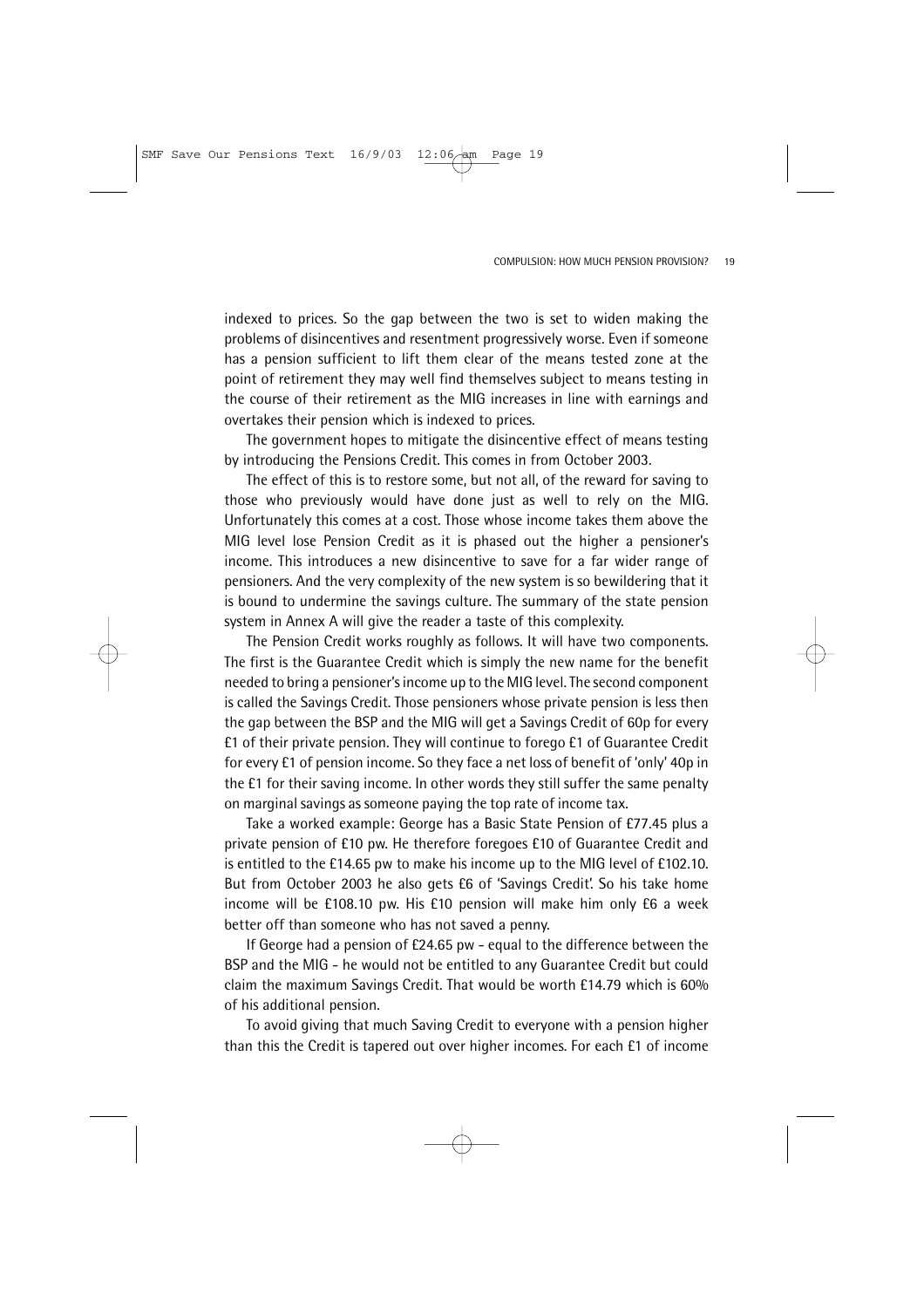above that level the amount of Savings Credit to which a pensioner is entitled is reduced by 40p.

Suppose George had a pension of £34.65 pw - £10 more than the gap between the BSP and the MIG. His entitlement to Savings Credit would then be £4 less than the maximum. So he would receive a Credit income of just £10.79.

Entitlement to Savings Credit disappears entirely for those with additional pensions in excess of £61.62 pw. But anyone with a pension up to that level finds that every £1 of pension income that they have saved for has only made them 60p better off than if they had saved nothing.

The disincentive is even worse for those with incomes between £127 and £140 per week in 2003/04. They face a loss of both Saving Credit and 10 per cent tax amounting to a combined withdrawal rate of 46p in the  $\mathsf{f}^2$ .

As a result of Savings Credit some 3.8 million pensioners will face a penalty on their pension or other income of 40% (plus any tax) in 2003/4. Some 1.3 million of them will have incomes above the MIG level. The other 2.5 million will have pre-benefit incomes below the MIG.<sup>3</sup> The number facing this disincentive will rise steadily as the MIG is up rated faster than the basic pension. The government's own projections show that by the middle of this century two thirds of pensioners will be eligible for Pension Credit.<sup>4</sup>

The only way to remove in the longer term the disincentives and resentments inherent in this system is to set the new State Second Pension, together with the Basic State Pension, at a level at least sufficient to lift people above the Minimum Income Guarantee. The need for a system of Saving Credits would then disappear. The ABI calculate<sup>5</sup> that the basic element of S2P will need to be over a third higher than it is currently set if the combined value of the Basic and Second State Pensions is to exceed the Minimum Income Guarantee. That means that the Lower Earnings Threshold, which is currently set at £11,200 per annum, will need to be set at £15,000.

Even this only ensures that people with BSP and the flat rate of S2P at retirement will have an income in excess of the MIG. As MIG is up rated in line with earnings it could soon exceed their compulsory pension income plunging them back into the means tested zone.

### **Should pensioners' incomes rise in real terms?**

The government is committed to raising the Guaranteed Minimum Income (MIG) in line with average earnings during this parliament. It has indicated its intention to do so indefinitely by projecting the MIG forward on that basis.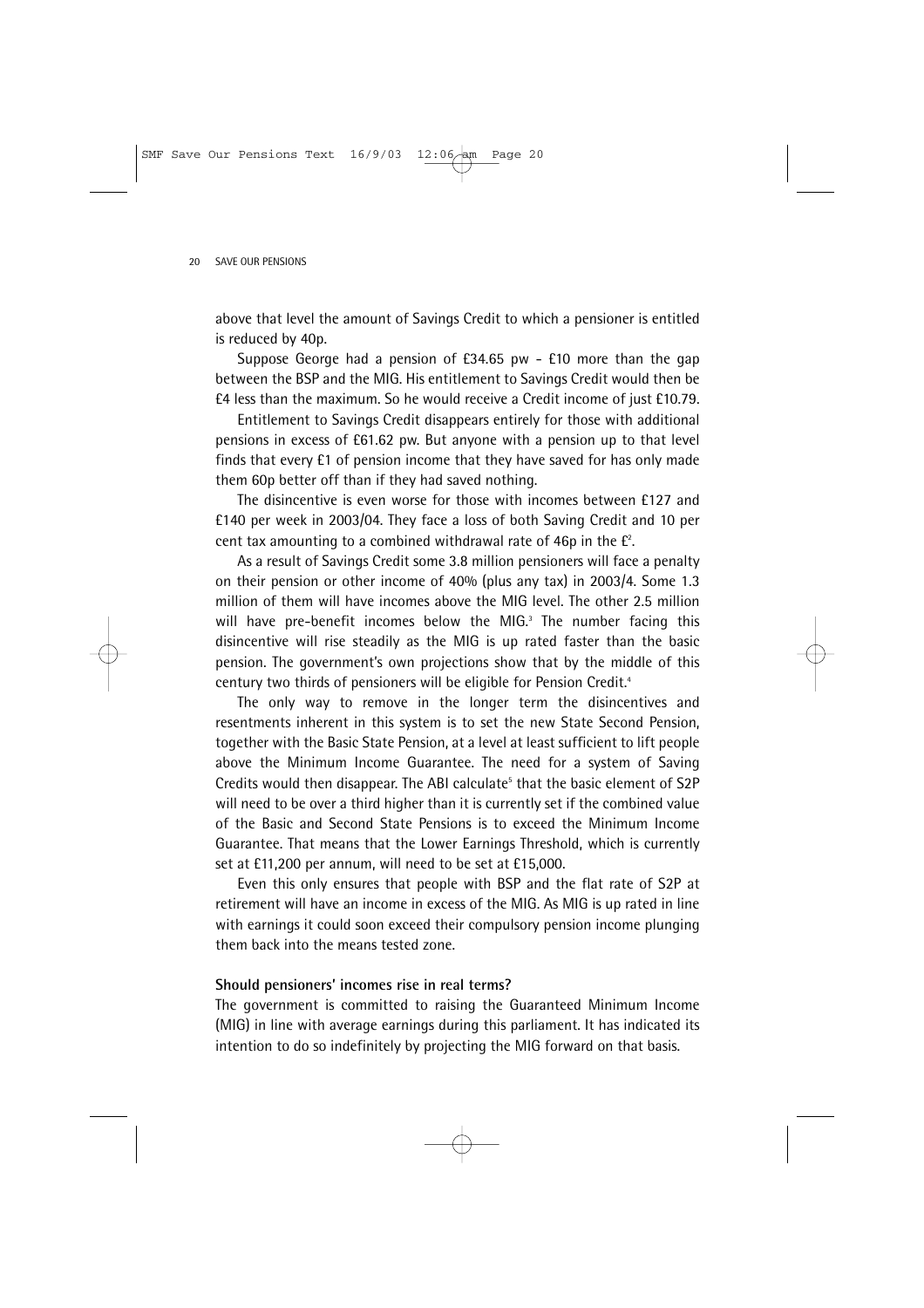By contrast, the government is only obliged to raise the Basic State Pension in line with the Retail Price Index (though it has chosen to make discretionary increases in excess of that in recent years). The value of each person's State Second Pension will reflect the average level of earnings during their working life. So the value of the S2P for each successive year cohort of people reaching retirement age will tend to be higher than those retiring the previous year.<sup>6</sup>

But once individuals retire their S2P (like their BSP) will only be up rated in line with prices. So the Minimum Income Guarantee will steadily overtake the combined value of the two compulsory pensions for those already retired even if they exceeded the MIG at the date of retirement. This will reintroduce the disincentive and resentment effects. The only way to avoid means tested benefits overtaking contributory benefits is to up rate both by the same amount.

The populist arguments – that pensioners should not be left behind and that they have a right to share in rising prosperity - naturally favour up rating both means tested and contributory pensions in line with earnings. However, since the early 80s governments of both parties have shied away from any such commitment on the grounds that:

- it would be hugely expensive and would therefore impose a significant tax burden on the productive economy,
- each generation is entitled to the standard of living that they have earned, they do not have a 'right' to the wealth created by the next generation,
- if people wished to have incomes rising in real terms during their retirement they could tailor their pensions to achieve this but nobody does so<sup>7</sup>, and
- even if it were possible to up rate state pay-as-you-go pensions to reflect rising earnings it would not be feasible to up rate the supposedly equivalent private pensions of those who have opted out of the S2P.

It is therefore better that both compulsory pensions and state retirement benefits should be statutorily indexed to prices and any increases in excess of that should be made on a discretionary basis if and when government finances permit. In practice the Basic State Pension should be increased by the same cash amount as the MIG. Thus if the MIG is raised by £5 more than inflation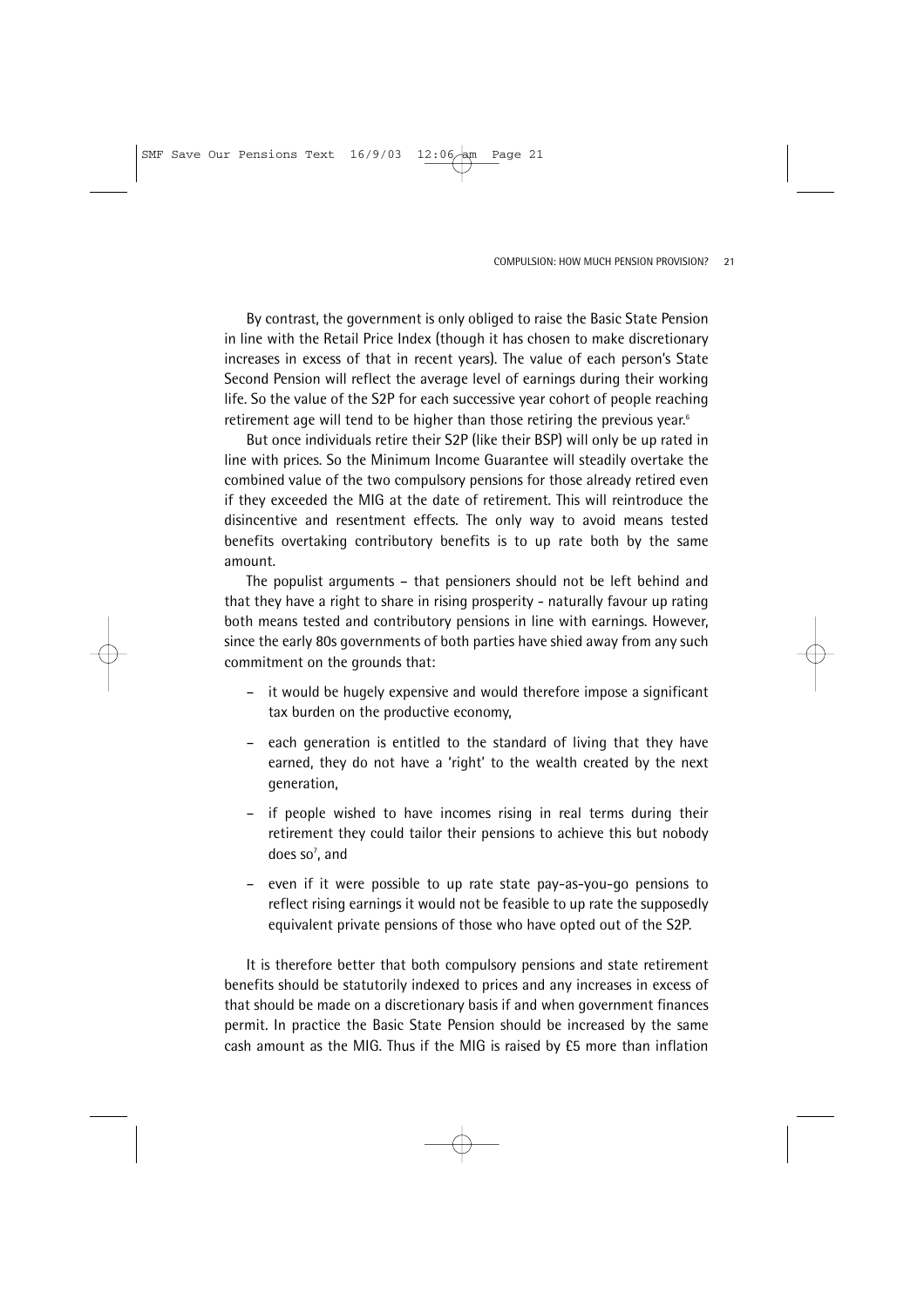then the BSP would also be raised by £5 and not by the same percentage. That would avoid the MIG getting out of line with the BSP plus S2P without needing to raise the S2P in real terms. It would be undesirable to make discretionary increases in S2P since that would be unfair to those who had contracted out into private pensions.

#### **Should the coverage of S2P be extended?**

At present S2P does not cover those earning below the Lower Earnings Limit (LEL) and the self-employed.

The LEL is set roughly equal to the Basic State Pension (BSP). It would be strange to force people earning less than the BSP during their working life to save in order to have a higher income than the BSP in retirement.

The self-employed have been excluded for two reasons. First, they often see their business as their provision for retirement and want to use any spare money they have to invest in it. In practice very few people fund their business out of current savings. Moreover only a minority of the self-employed do end up with a saleable business capable of funding their retirement. Second, reported incomes of self-employed people are a notoriously inadequate guide to their real disposable incomes. If true that merely means that the level of contributions they would be required to make would be too low to provide a commensurate standard of living in retirement. But an inadequate Second Pension would be better than no provision at all. At present only a minority of self-employed people do make sufficient provision to avoid reliance on means tested benefits.

So the time has come to require self-employed people to make provision for a second pension on the same basis as employees.

### **Should the second pension be earnings related?**

It is easy to justify the state requiring people to contribute towards a pension sufficient to float them clear of means tested benefits. But why should people be compelled to provide for additional pension income proportionate to their earnings? The original Beverage system did not relate pensions (or any other benefits) to the level of earnings.

This came in with the Graduated Pension, then the State Earnings Related Pension Scheme and persists in the State Second Pension. Presumably the rationale is: the higher the standard of living people are used to during their working lives, the harder they will find it to make do on the Basic State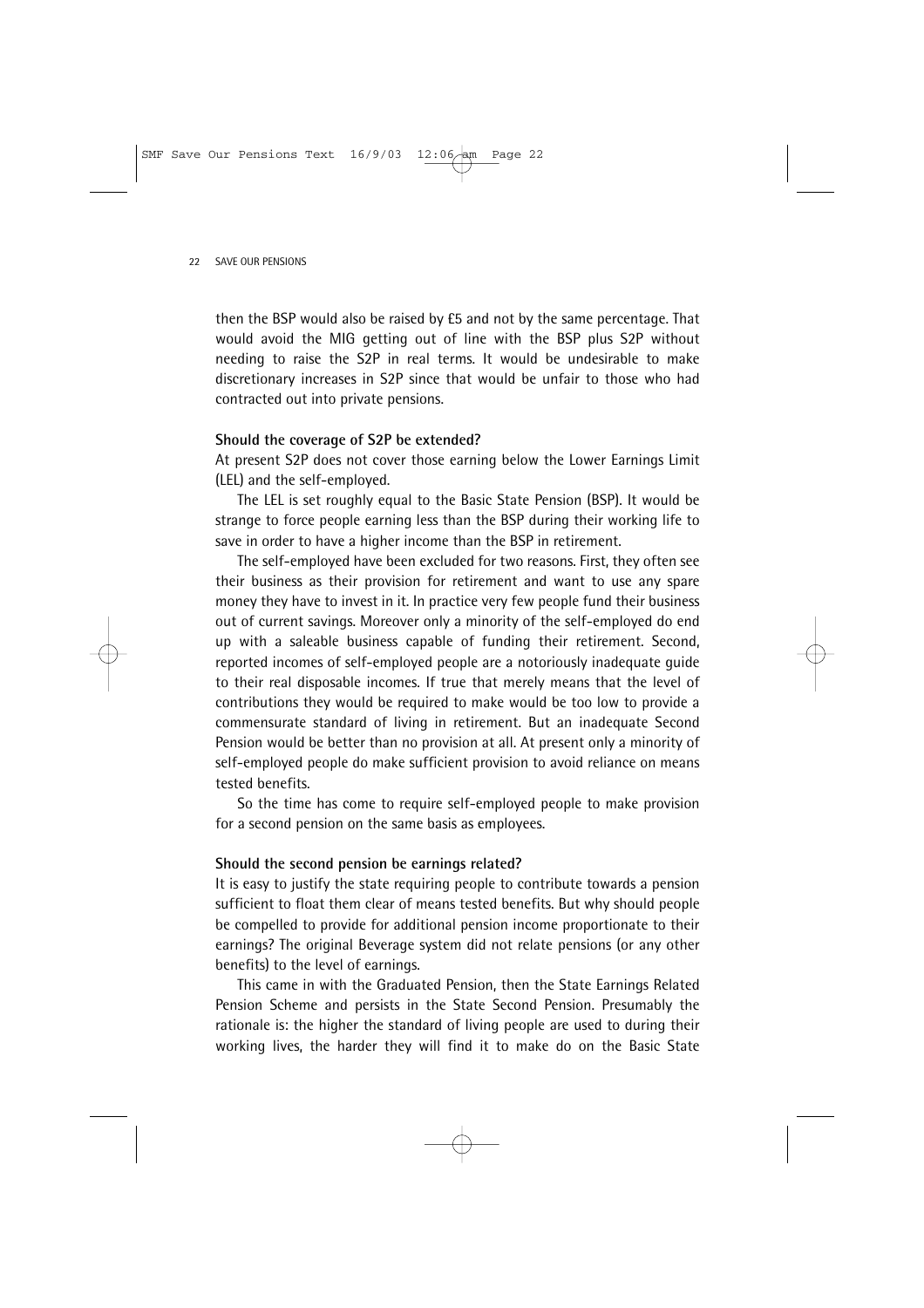Pension. Yet most people are short sighted. They do not realise that until it is too late. So they must be compelled to contribute towards a pension proportionate to their earnings during their working life.

On the other hand all sorts of people face sharp falls in their standard of living during the course of their lives. Yet the state simply ensures a basic minimum level of income regardless of their previous income. It does not require anyone to insure for an extra cushion related to their previous earnings. By definition the better off people are the more they can afford to save. Arguably, $\delta$  in a free country it is up to the individual to choose how much pension they provide beyond the mandatory minimum.

The Labour government has talked of the State Second Pension becoming flat rate once it has settled in. On closer reading, however, they envisage that those with earnings greater than the Lower Earnings Threshold (currently £11,200 pa) will continue to be required to provide for an earnings related second pension (financed by rebates from their national insurance contributions).

My proposals assume that the Mandatory Funded Second Pension includes an earnings related element based on the State Second Pension. However, it is not an essential part of the scheme. The key component is the flat rate element of the State Second Pension. This must be set at a level which, together with the Basic State Pension, is at least sufficient to avoid reliance on means tested retirement benefits.

- <sup>1</sup> "The Future Regulation of UK Savings & Investment", September 2001, Oliver Wyman & Co/ABI.
- <sup>2</sup> Department of Work and Pensions reply to PQ from Peter Lilley MP 24th February 2003 Hansard.
- <sup>3</sup> Figures provided to the author by DWP.
- <sup>4</sup> "Pension Credit: long-term projections" DWP January 2001.
- <sup>5</sup> "Adequacy, affordability and incentives: a better future for state pensions" ABI March 2003.
- <sup>6</sup> This is quite distinct from the fact that during the introductory generation successive year cohorts will have accrued additional years of entitlement.
- <sup>7</sup> To buy an annuity equal to the Basic State Pension increasing in line with prices would cost a 65 year old man £70,000. If it was increased by 1.5% per annum more than prices it would cost about £80,000. Estimates provided to the author by GAD.
- <sup>8</sup> Nigel Lawson did argue this when SERPS was reviewed. See "The view from No 11" by Nigel Lawson.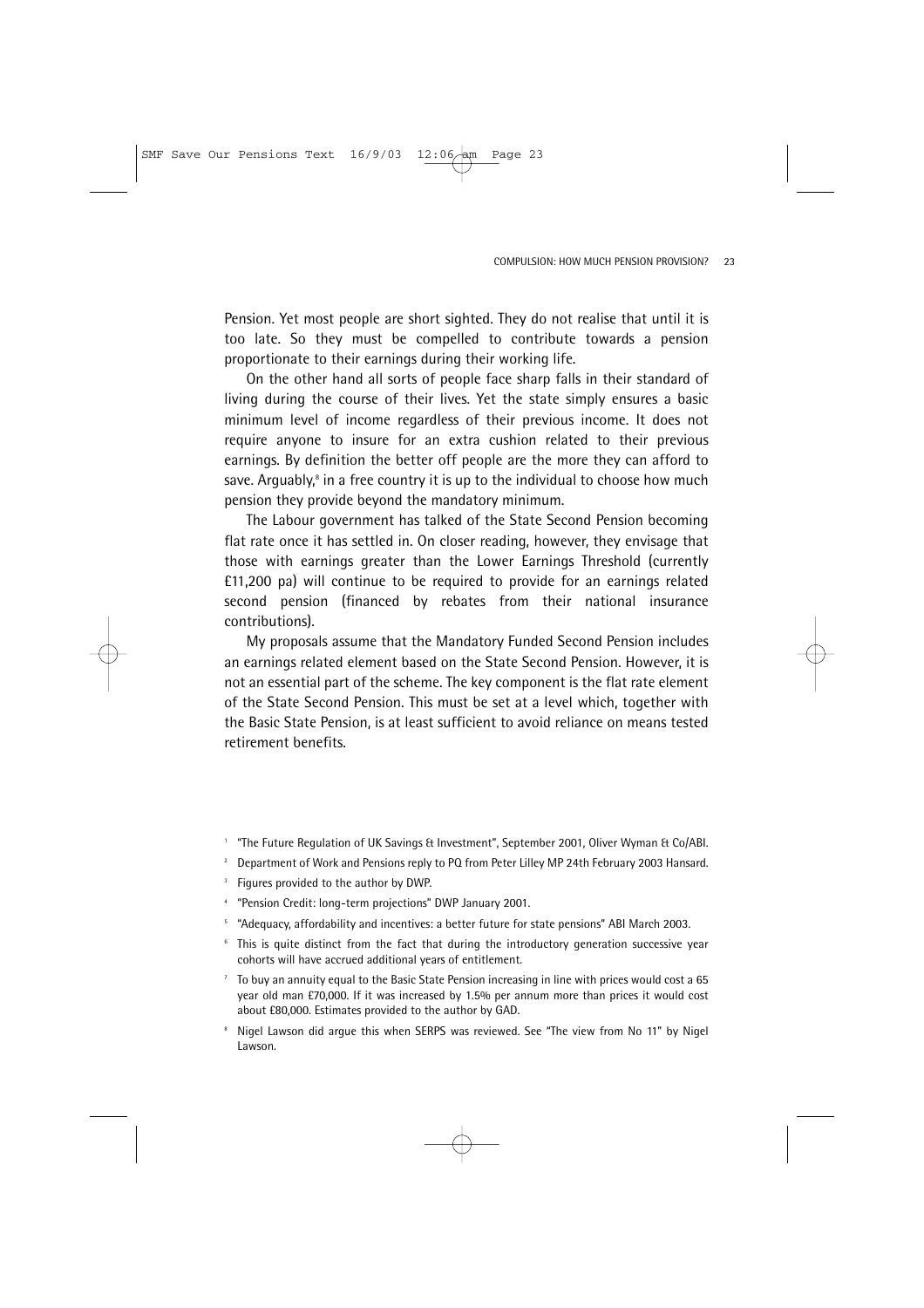# **2. FUNDING: SAVE NOW OR TAX LATER**

The previous chapter discussed the minimum pension provision people should be required to make during their working lives. An equally important question is how much of that provision should be funded by saving and investment and how much should be left to be paid by future taxpayers?

The government has recently reaffirmed its commitment that by the middle of this century 60% of all pension liabilities should be funded– against 40% at present. They stand no hope of reaching that target without decisive action to shift people from reliance on the state pay-as-you-go pension system to private fully funded pensions.

When the state provides pensions it invariably funds them on a pay-asyou-go basis. This year's taxes are used to pay for this year's pensions. Nothing is saved or invested for the future. That is the method adopted by most of our continental partners to pay for the bulk of their pensions. So as their populations live longer they face the nightmare of higher taxes falling on a declining number of people of working age to pay for their pensions.

By contrast, in this country we have encouraged people to save and invest for pensions beyond the basic minimum. We have enabled employees to contract out of the Additional State Pension into occupational or personal pension schemes. A majority of eligible employees have done so. When employees contract out, they receive rebates from their National Insurance Contributions which are saved and invested in industry to earn the profits that will eventually pay their pensions - without any further burden on taxpayers. Meanwhile this generates an enormous flow of committed long-term investment. As a result the total amount invested to meet Britain's future pension liabilities is greater - not just than that invested by any other EU country - but than all the rest of the EU put together.

Nonetheless those funds still only represent 40% of Britain's future pension liabilities. The other 60% will fall on future taxpayers. To meet the government's target of reversing those proportions by the middle of the century will require a substantial shift in the number of people contracting out of the Additional State Pension system.

At present employees are given the choice of whether to remain in the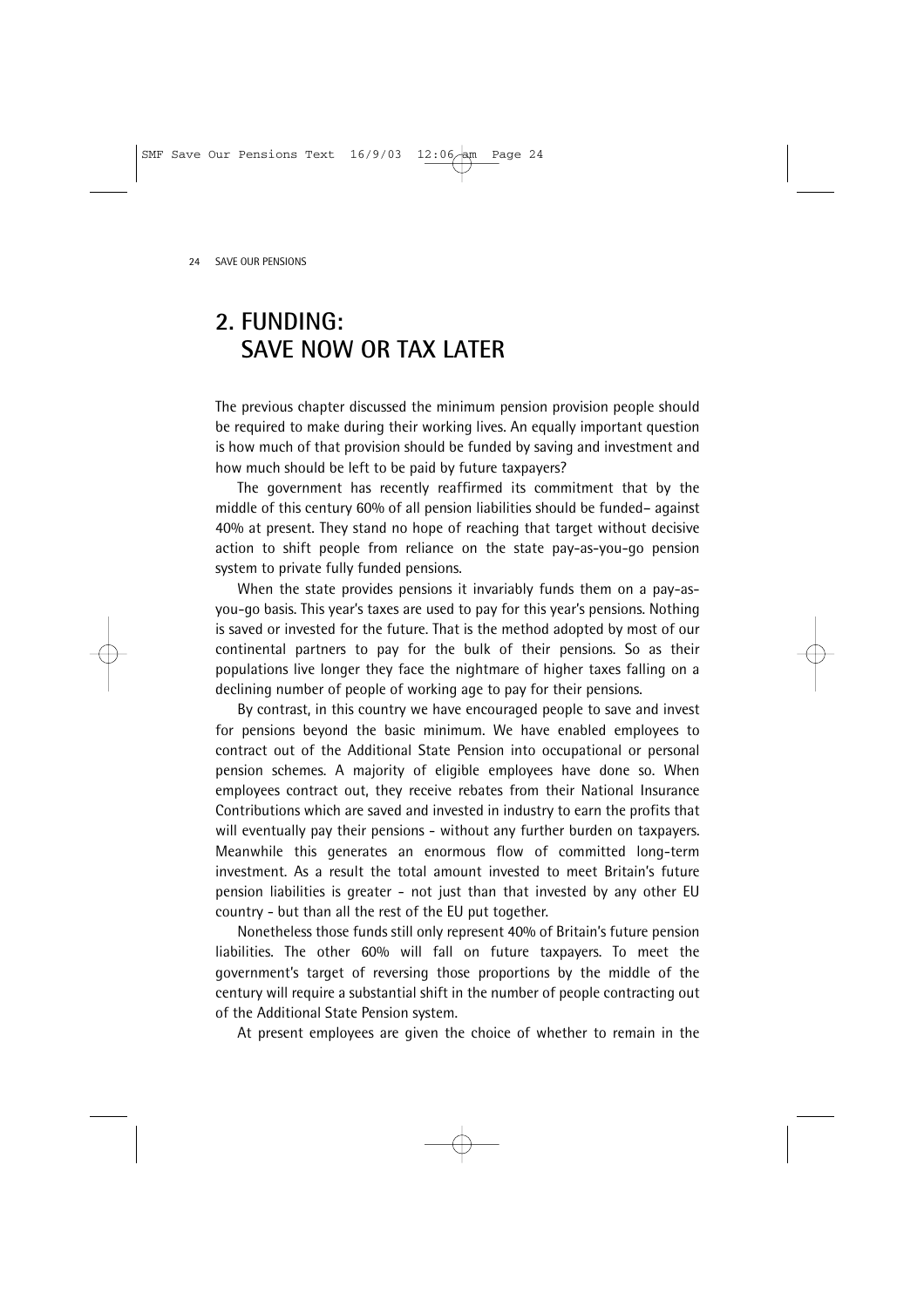unfunded Additional State Pension or to contract out into a funded private pension scheme. Those who remain in the state system accrue rights each year to an additional pension when they reach the State Pension Age. Those who contract out receive a rebate from their National Insurance Contributions payable directly into their personal or occupational pension fund. The size of the rebate is set on the basis of the Government Actuary's estimates of the amount needed to fund a private pension broadly sufficient to replace the pension entitlement that employees would have accrued in the State system.

The most straightforward way to shift the proportion of employees with funded second pensions would be simply to withdraw, at least for new entrants to the labour market, the option of an unfunded State Second Pension. All new workers would then be required to join a Funded Second Pension scheme of equivalent value to the present S2P, financed by rebates from their National Insurance Contributions.

Encouraging more people to opt for a funded second pension by increasing the value of rebates relative to accrued rights would have two serious disadvantages. First, it would increase the cost to the exchequer. Second, it would put the government in the dubious position of offering what would be an inferior alternative bearing its imprimatur. If anyone else did this they would be guilty of misselling.

Given that the government wants more people to have funded private pensions it is odd to offer an alternative – an unfunded State Second Pension – which it no longer wants them to join.

The reason both this government and its predecessor have nonetheless continued to offer employees the option of an unfunded Additional State Pension is that contracting out into a personal pension has never been attractive for those on low and fluctuating earnings. This is because the lower an employee's earnings the smaller the rebate they receive. But the costs of running a fund do not decline proportionately since there are fixed costs in setting up and running a fund. So charges tend to absorb a disproportionate share of the small rebates received by those on low earnings. To avoid this unfairness to those on low earnings employees have been given the option of remaining within the unfunded Additional State Pension scheme.

The government sought to overcome the problem of costs absorbing too great a proportion of the rebates of low earners by introducing Stakeholder Pensions. Stakeholder charges are limited to a maximum of 1% p.a. of funds invested. So charges on small funds can no longer be increased beyond that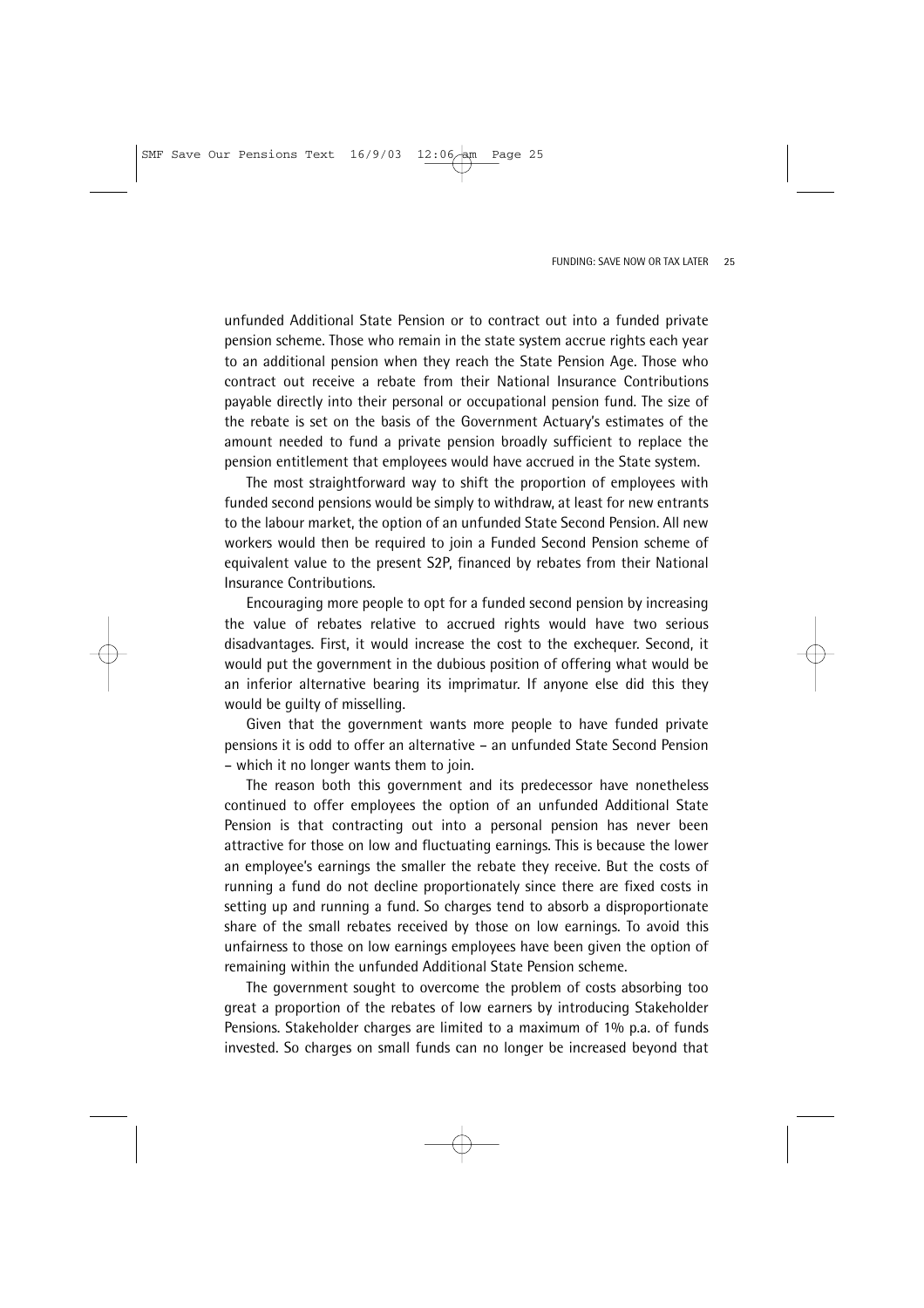1% cap to reflect the higher proportionate costs of handling them. Unfortunately that means that there is little or no incentive for Stakeholder providers to encourage low earners, who would only have small rebates to invest, to contract out of the unfunded State scheme. Consequently the introduction of Stakeholder pensions has done little to encourage more people to contract out of SERPS/S2P. Instead there is a worrying trend for individuals to opt back into the State Second Pension. Moreover, companies are contracting their employees back in wholesale when they switch from direct benefit to money purchase schemes. This reflects the widespread perception that the value of the rebate is no longer adequate to fund a pension as attractive as the unfunded State Second Pension.

The problem of low earners' rebates being below the threshold necessary to justify the fixed costs of setting up a personal pension scheme was inherent in SERPS. As its name indicates the amount of pension accrued was directly proportionate to earnings and so therefore was the rebate for contracting out. The Conservative government consulted on withdrawing the option of remaining in the unfunded SERPS. But it concluded that there was no way round the problem of earnings related rebates and fixed costs. So it decided to retain the unfunded SERPS option for the benefit of those on low and fluctuating earnings. Most of those who have not opted out are indeed on low or fluctuating earnings.

As Secretary of State I reconsidered this issue. I concluded that SERPS could not be replaced by a Mandatory Funded Pension in a way that was fair to those on low earnings unless the unfunded Basic State Pension was also being replaced by a funded equivalent at the same time. Hence the radical plan called Basic Pension Plus – (see Annex B). This was based on the recognition that everyone paying National Insurance Contributions is accruing the same flat rate amount of Basic State Pension regardless of their earnings (unlike SERPS). To enable people to build up a funded pension equal to their Basic State Pension everyone would be entitled to the same flat rate rebate. This would need to be quite substantial – roughly £12 p.w. at today's levels – well above the threshold needed to justify the fixed element of the costs of setting up and running a personal pension fund. The same fund could also receive and invest, with no need for additional charges, employee's earnings related rebates - however small - to provide a funded equivalent of SERPS. So Basic Pension Plus involved giving everyone, as they reached working age, their own fund into which would be paid rebates from their National Insurance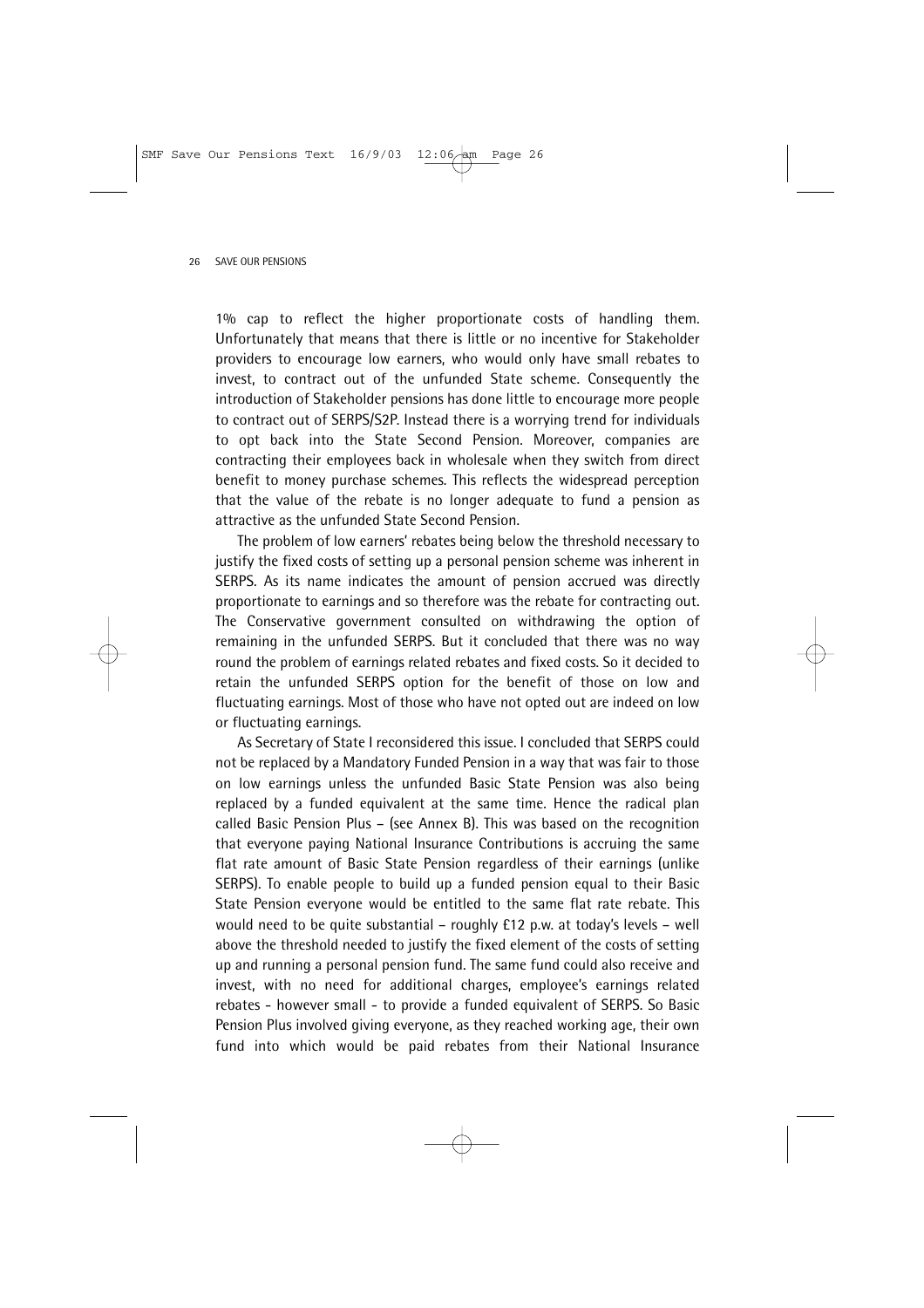contributions sufficient to provide a pension at least equal to their Basic State Pension plus their State Earnings Related Pension.

This proposal was traduced during the election campaign which made it difficult for the incoming government to develop the idea despite adopting some of its rhetoric. However, when the Labour government replaced SERPS with the State Second Pension it changed the structure in a way that means the problem of low earners receiving rebates inadequate to justify setting up a personal pension is no longer inherent to the system. (See Annex A for a fuller explanation of the structure of S2P.) It is true that at present the rebates for employees contracting out of the new State Second Pension are proportional to earnings just as in SERPS. But this feature seems to have been carried over from SERPS even though the amount of pension accrued under S2P is no longer proportional to earnings for those on low pay. Under the S2P the amount of pension rights accrued does not decline if earnings fall below a certain threshold (the Lower Earnings Threshold which is set at roughly half national average earnings). Employees earning say £5,000 or £7,000 will accrue the same amount of S2P as someone earning £11,200 which is the current Lower Earnings Threshold. Yet if those with earnings below the LET contract out of S2P into a personal pension they still receive a rebate proportionate to their earnings. (They continue to accrue an element of S2P based on the difference between their actual earnings and the Lower Earnings Threshold.) The earnings related rebates mean that it remains unattractive for those on low earnings to contract out of S2P.

### **The Mandatory Funded Second Pension**

The government could equally well have allowed employees earning below the LET to contract out of all the pension rights they accrue under S2P and receive a corresponding rebate. Since they accrue a flat rate amount of pension entitlement within S2P they should be entitled to a flat rate rebate in respect of earnings up to the LET. Such a rebate would be above the threshold level necessary to make it worthwhile to set up and handle a personal pension. The problem of minimal rebates being absorbed by the disproportionate costs of running small funds would therefore disappear. So it would no longer be necessary to provide the option of the unfunded S2P for those on low earnings. That option could then be withdrawn at least from new entrants to the labour market.

All new entrants would instead be required to join a Mandatory Funded Pension scheme. Those earning less than the LET would receive a flat rate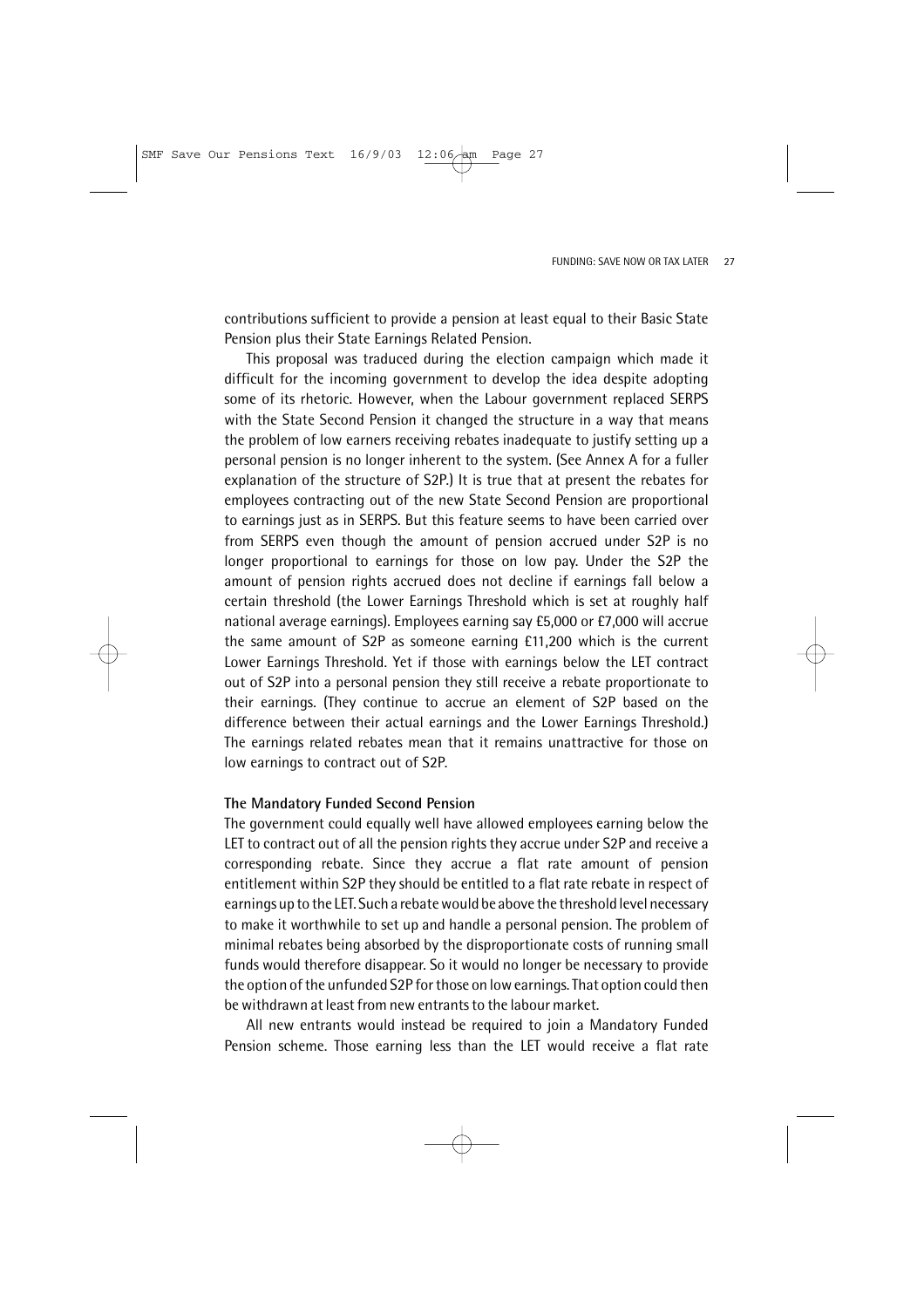rebate. Those earning more than the LET would receive the same rebate as employees who contract out get at present - comprising that flat rate element plus an element related to their earnings above the LET.

### **The MFSP compared with the government's plan.**

The government does not appear to have considered this option. It has, however, considered ways of restricting employee's rights to choose between the unfunded state system and a funded alternative in Phase Two of S2P. This will come in once S2P has bedded down. The government did originally consider removing the right to remain in the unfunded S2P from all those earning above the LET and requiring them to join a funded private scheme.<sup>9</sup> Conversely, no-one earning below the LET would be allowed to contract out into a funded personal pension. They would stay within the unfunded state scheme accruing their flat rate entitlement to S2P.<sup>10</sup>

Those proposals seem to have survived a last minute rewrite of the White Paper. The rest of the White Paper left an element of choice at least for those earning above the Lower Earnings Threshold. They will be able to stay in the unfunded state system. But if they do so they will only accrue the flat rate component of S2P. By contrast those who opt for a funded private pension scheme will receive rebates equivalent both to the flat rate and earnings related elements of the S2P as at present. They will no longer be able to contract back into the state pay-as-you-go scheme.

Under these proposals there would clearly be a strong financial inducement for those earning significantly more than the LET to opt for a private pension. But they would not be required to do so. By allowing employees to stay in the unfunded state scheme on such disadvantageous terms the government will be guilty of blatant 'misselling'. This two tier system will also create a very odd situation for those whose earnings fluctuate above and below the LET. Moreover, it is rather offensive to treat those on low earnings as second class citizens. They will not have their own fund into which they could put any additional savings.

Yet someone earning say half the LET accrues exactly the same entitlement to S2P as someone earning the LET. The employee earning exactly the LET will either be permitted or required to have a pension fund and will receive a rebate sufficient to provide a pension equivalent to the flat rate element of S2P. The employee earning only half the LET will have to remain in the state unfunded system. Low earners are apparently deemed unsuitable to hold a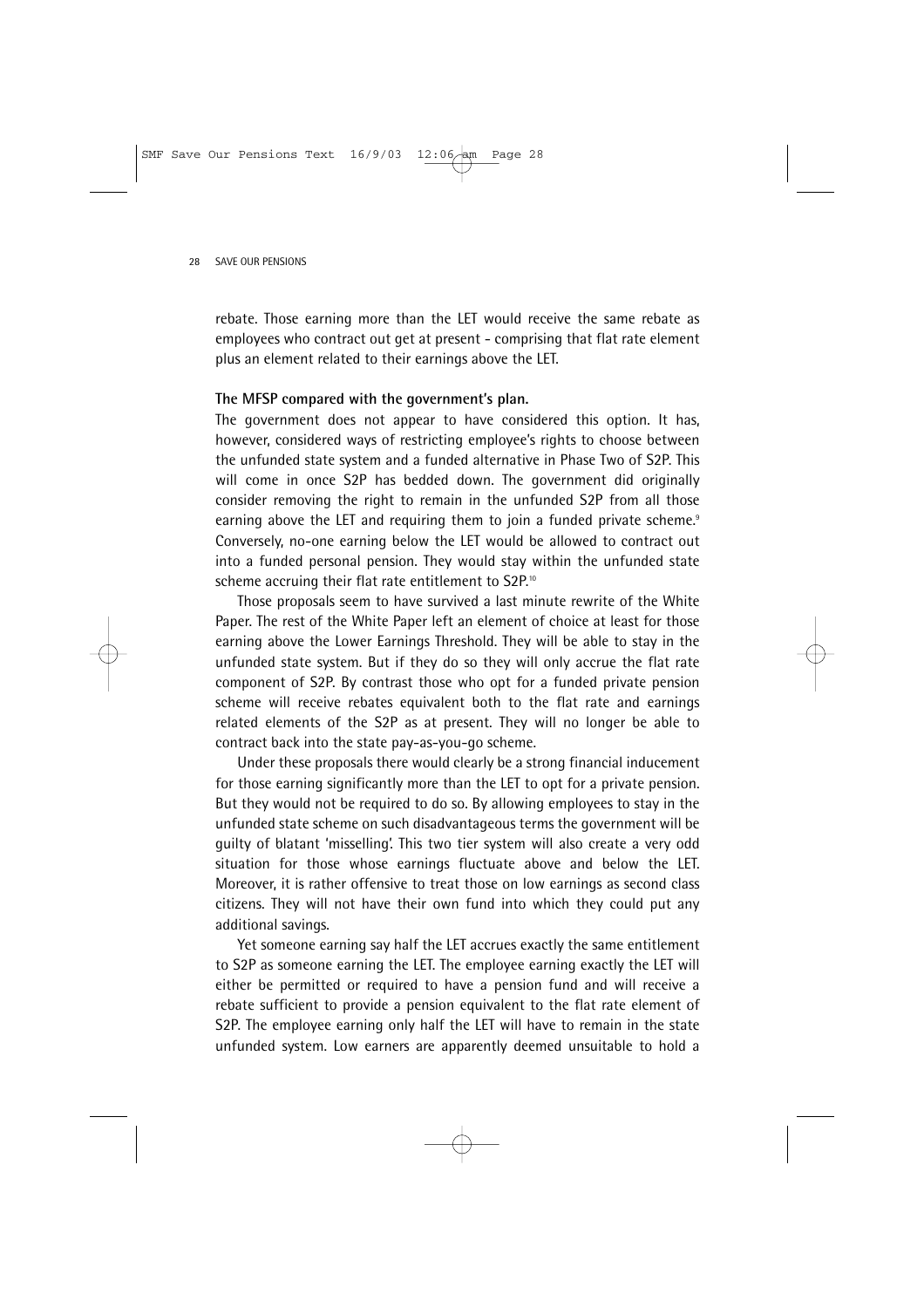pension fund or unlikely to use it to make additional savings.

I propose that everyone entering the labour market after a certain date should be treated equally. Over time the whole of the State Second Pension – both flat rate and the earnings related elements - should be replaced by an equivalent Mandatory Funded Second Pension. Everyone earning enough to entitle them to any S2P should receive a rebate equivalent to that entitlement payable into their personal or occupational pension fund.

### **Benefits of a Fully Funded Second Pension**

The benefits of such a scheme would be six-fold.

### **i Meeting the government's target**

It would enable the government to meet its target of reducing the unfunded element of the nation's pension liabilities to 40%.

How rapidly it did so would depend on the speed with which it was phased in.

To do so for all employees not currently contracted out would cost over twice as much as the rebates of those currently contracted out. See Tables 1 and 2. These figures reflect the current levels at which S2P accrues. If this flat rate element was raised as suggested by the ABI to lift everyone above the level of the Minimum Income Guarantee indexed to earnings, the rebates for the flat rate element would increase correspondingly. This would be partly offset by a reduction in the earnings related element unless the upper earnings limit was also raised.

It might be more feasible to introduce the scheme by age cohorts. The most gradual way would be (as proposed for Basic Pension Plus) to require all young people when they get their first job to have a personal fund into which their rebates would be automatically paid. That would involve additional rebates mounting initially at a rate of less than £200 million<sup>11</sup> p.a. cumulatively.

In practice it should be possible to include within the scheme from the start everyone below the age of, say, 30. The initial value of rebates to fund pensions at the existing level of S2P would then be £2.2 billion more than at present, mounting by an additional  $E350^3$  million p.a. That compares with the current cost of rebates of £11.5 billion for everyone who voluntarily contracts out at present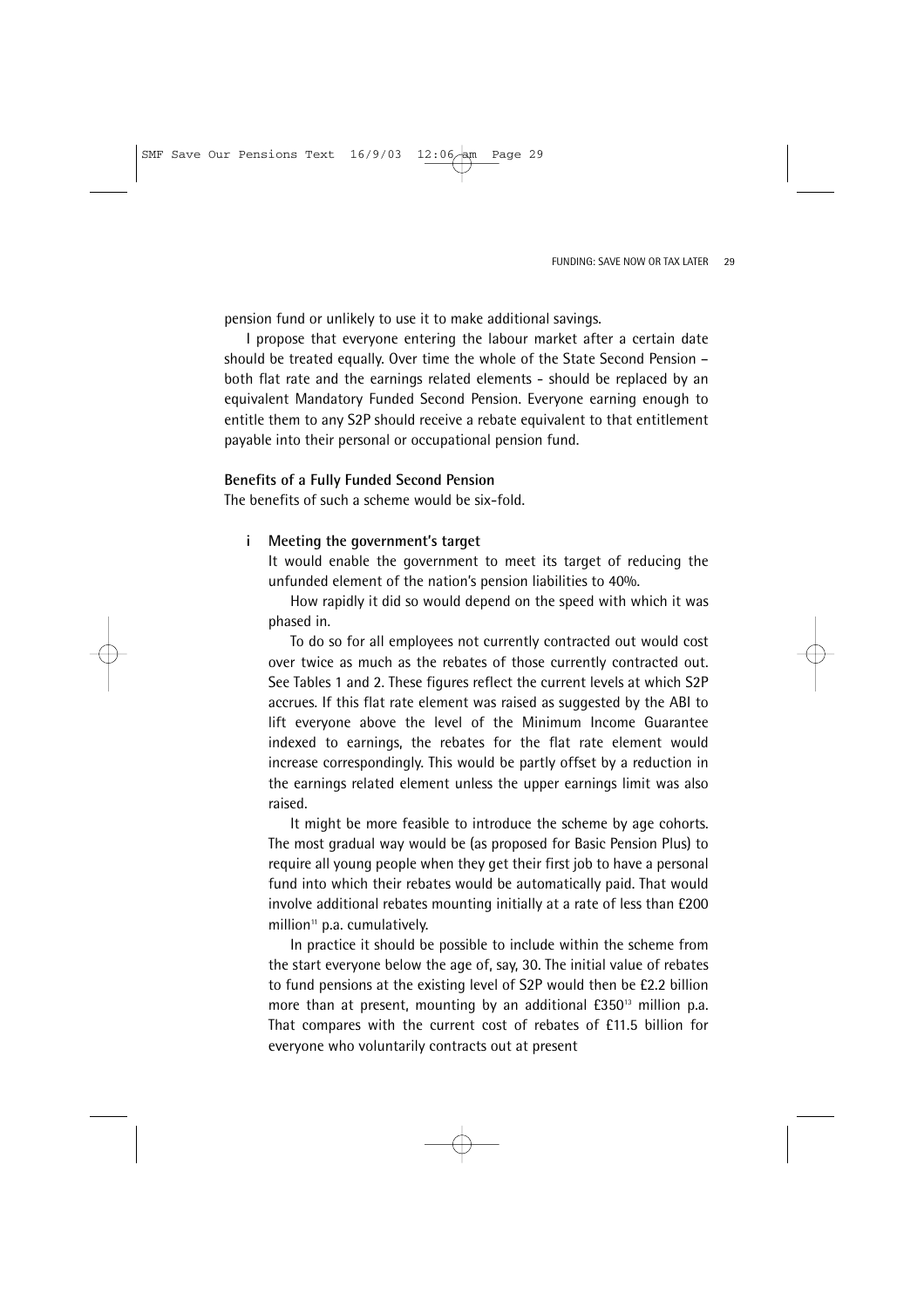#### **Table 1:**

**Value of NI Rebates for those Voluntarily Contracted Out of S2P in 2002/03 (GB accruals - £billion)**

|                                        | Age $<$ 30 | Age $>$ 30 | All Ages |
|----------------------------------------|------------|------------|----------|
| People earning below LET <sup>12</sup> | 0.1        | 0.5        | 0.6      |
| People earning above LET               | 1.3        | 9.6        | 10.9     |
| All earners                            | 1.4        | 10.1       | 11.5     |

*Source: DWP/GAD replies to author*

#### **Table 2:**

**Value of NI Rebates for All Earners whether or not currently contracted out (2002/03, GB accruals, uncapped APP rebates – £billion)**

|                                      | Age $<$ 30 | Aqe > 30 | <b>All Ages</b> |
|--------------------------------------|------------|----------|-----------------|
| Those earning below LET              |            |          |                 |
| - value of rebates for flat rate S2P | 1.0        | 3.6      | 4.6             |
| Those earning above LET              |            |          |                 |
| - value of rebates for flat rate S2P | 2.2        | 13.5     | 15.7            |
| - value of rebates for earnings      |            |          |                 |
| related accruals                     | 0.7        | 6.4      | 7.1             |
|                                      | 3.9        | 23.5     | 27.4            |
|                                      |            |          |                 |

*Source: DWP/GAD replies to author*

### **ii Encouraging voluntary saving**

As everyone within the scheme would have their own fund they would be able to make additional contributions into it as they wish. Nearly half of those who contract out of SERPS do save extra on top of the National Insurance rebate. The Australian experience suggests that since people have been required to have a fund it has become much easier to persuade them to make additional voluntary contributions. The proportion of those making voluntary contributions on top of the compulsory minimum has doubled to 40% compared to 20% previously. On average voluntary pension savings now amount to an additional 3 to 4% of income on top of the 9% compulsory minimum.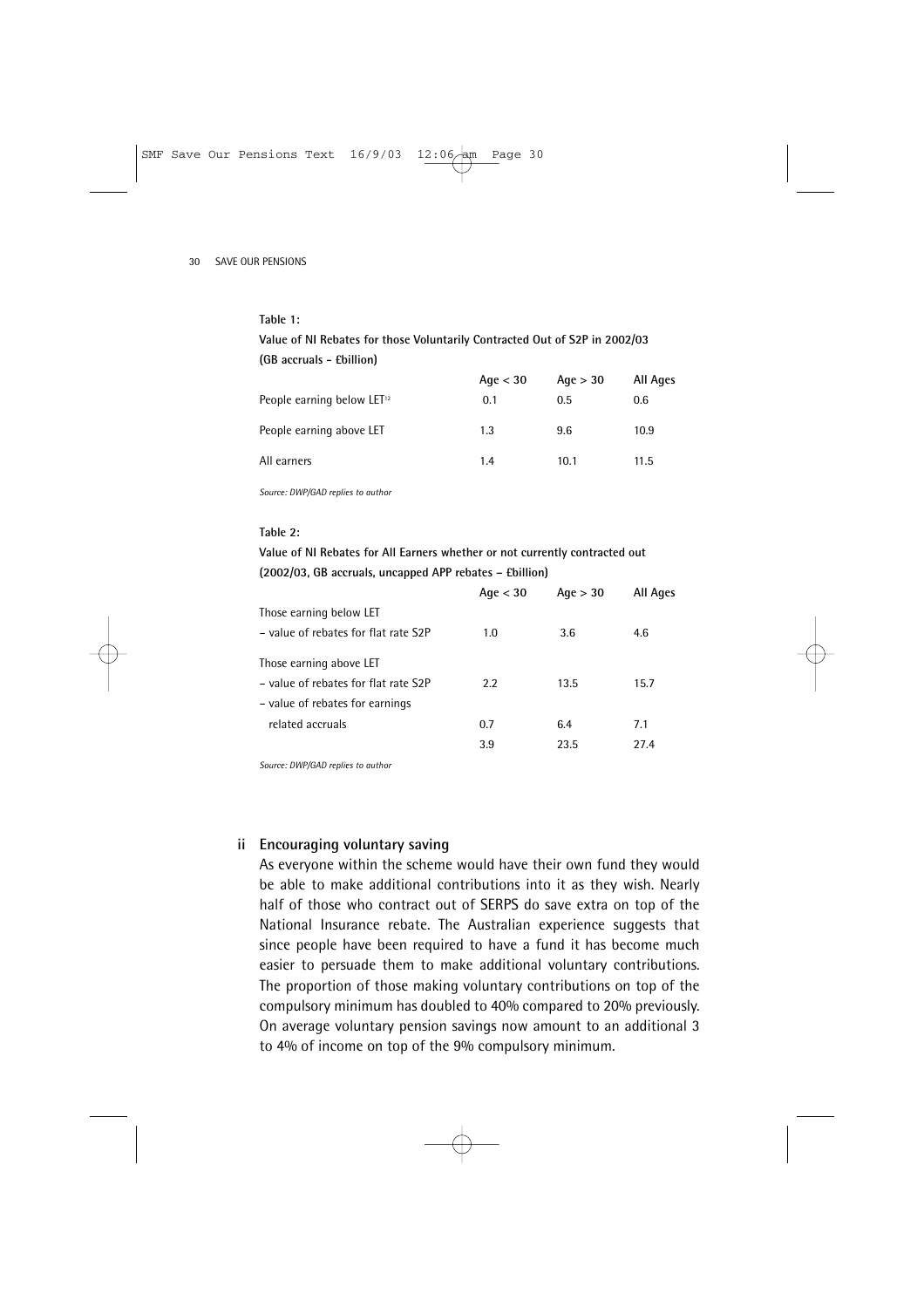Automatic ownership of a personal pension fund would make it much easier for employees to make additional voluntary savings. But experience suggests that the proportion who do so is strongly influenced by advice and encouragement from their employer. Matching contributions from the employer are a powerful incentive to save more than the minimum. Research conducted by Watson Wyatt for Winterthur<sup>14</sup> shows that a programme of education in the workplace can have a powerful multiplier effect. Employers who offered to contribute an additional 25% of whatever voluntary contributions employees make to a 401k plan and backed this with a targeted communications programme achieved almost as high a take up as did companies who offered a 100% match but carried out no communications programme. In the USA full tax benefits on 401k plans are only available to company owners or top management if the plans are available on the same terms to all employees and a high level of take up among all employees is achieved. So managers have an incentive to carry out such communications programmes. It would be desirable to make similar provision in UK tax law. At present UK managers are reluctant to offer any advice to employees even to remain in the company pension fund for fear of falling foul of the Financial Services Act. This should be revised to give employers the clearest possible exemption from such liability.

#### **iii Reducing costs**

If people automatically have their own fund the costs of running these funds will be significantly reduced. The costs of persuasion are largely eliminated and a standardised, mass marketed product has lower running costs. Moreover, the running costs as a percentage of funds under management decline as the amount invested rises over time. The Association of Superannuation Funds of Australia estimates that the average administration costs would fall from 1.5 % when the average balance is US\$10,000 to 0.5% when the average balance rises to US\$30,000.<sup>15</sup>

A reduction in the annual cost of running a scheme from 1% of capital invested, which is the norm for stakeholder pensions, to 0.5% could increase the final pension by some 13%. The Vanguard Group in the US charge just 0.3% on their tracker mutual funds.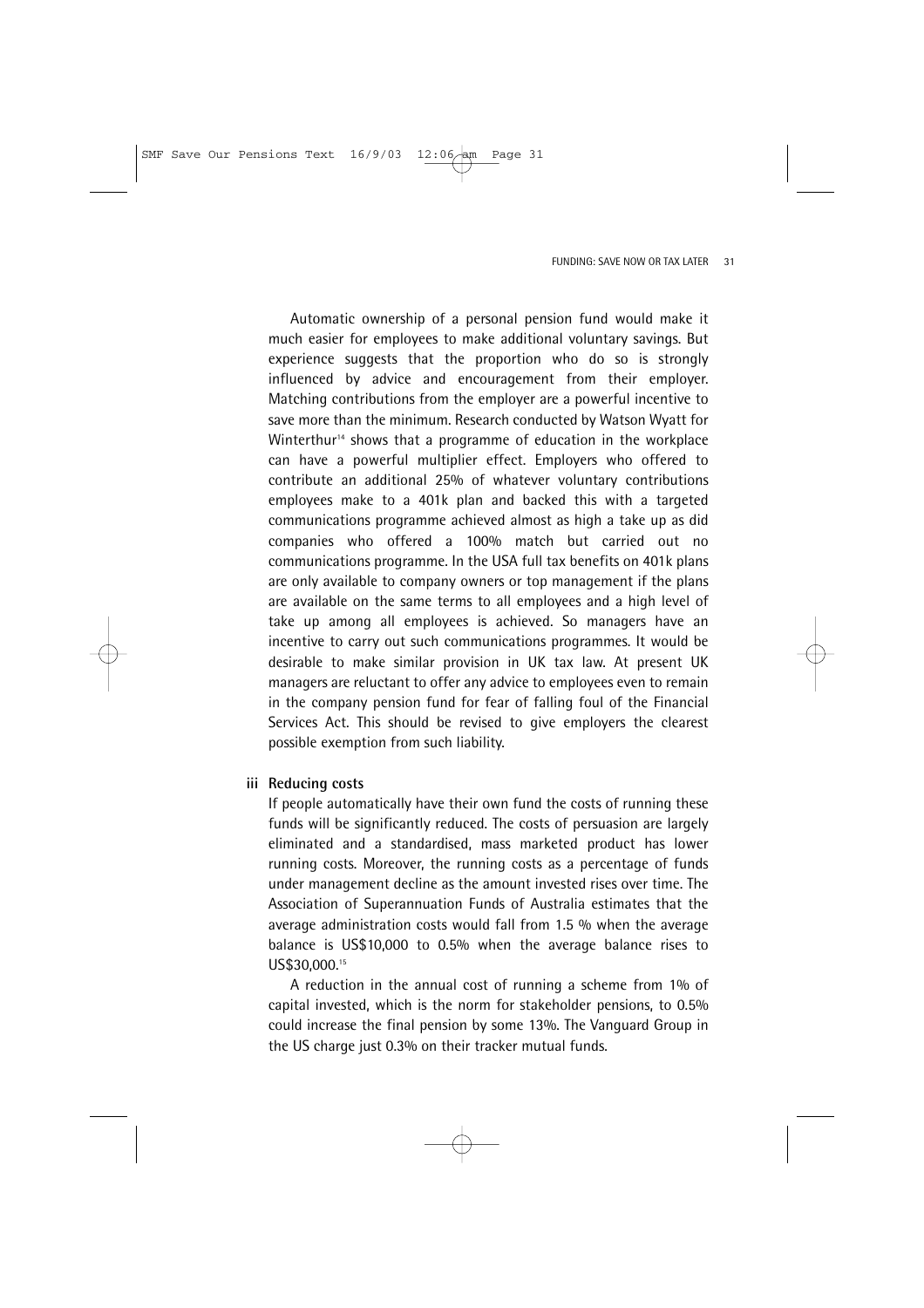### **iv Spreading wealth**

Every working person would eventually own his or her personal pension fund. This would constitute the largest distribution of wealth since the spread of home ownership. Working people who earn less than the Lower Earnings Limit (currently £11,200 pa) throughout their working lives would end up owning a substantial pension pot. If they put nothing apart from their automatic minimum rebate into their personal funds they would accumulate a fund worth some £65,000 in today's prices by the time they reached age 65.16 Someone earning a salary just equal to the Lower Earnings Limit who put in additional voluntary contributions of 3% of salary – the average amount contributed voluntarily by their Australian counterparts – would accumulate a fund worth over £115,000. That would finance a second pension indexed for inflation equal to nearly two and a half times the Basic State Pension.

### **v Freedom of Choice**

Once people have their own fund they have far more freedom to decide when they should retire. Yet they will also have the incentive to continue working (possibly on a part-time basis) since this will both enable them to continue building up their fund and increase the value of the annuity they can buy for the remaining years of their life. Studies show that those saving for pensions on a defined contribution basis work longer than those in defined benefit schemes or solely dependent on state unfunded pensions.<sup>17</sup>

### **vi Changing attitudes**

Finally, widespread capital ownership would give people a greater sense of having a stake in the economy. Everyone would be more conscious of having a vested interest in policies that encourage profitability and growth. The sense of 'them and us', of capital versus labour, and the populist idea that we can profit by transferring burdens to some abstraction called "business", would all diminish.

### **Arguments against funding all State Second Pensions**

Of course there also are arguments deployed against funding pensions.

**"Funding is pointless"** The IPPR18, in particular, argues that there is no point in encouraging people to save and invest for their future. They say that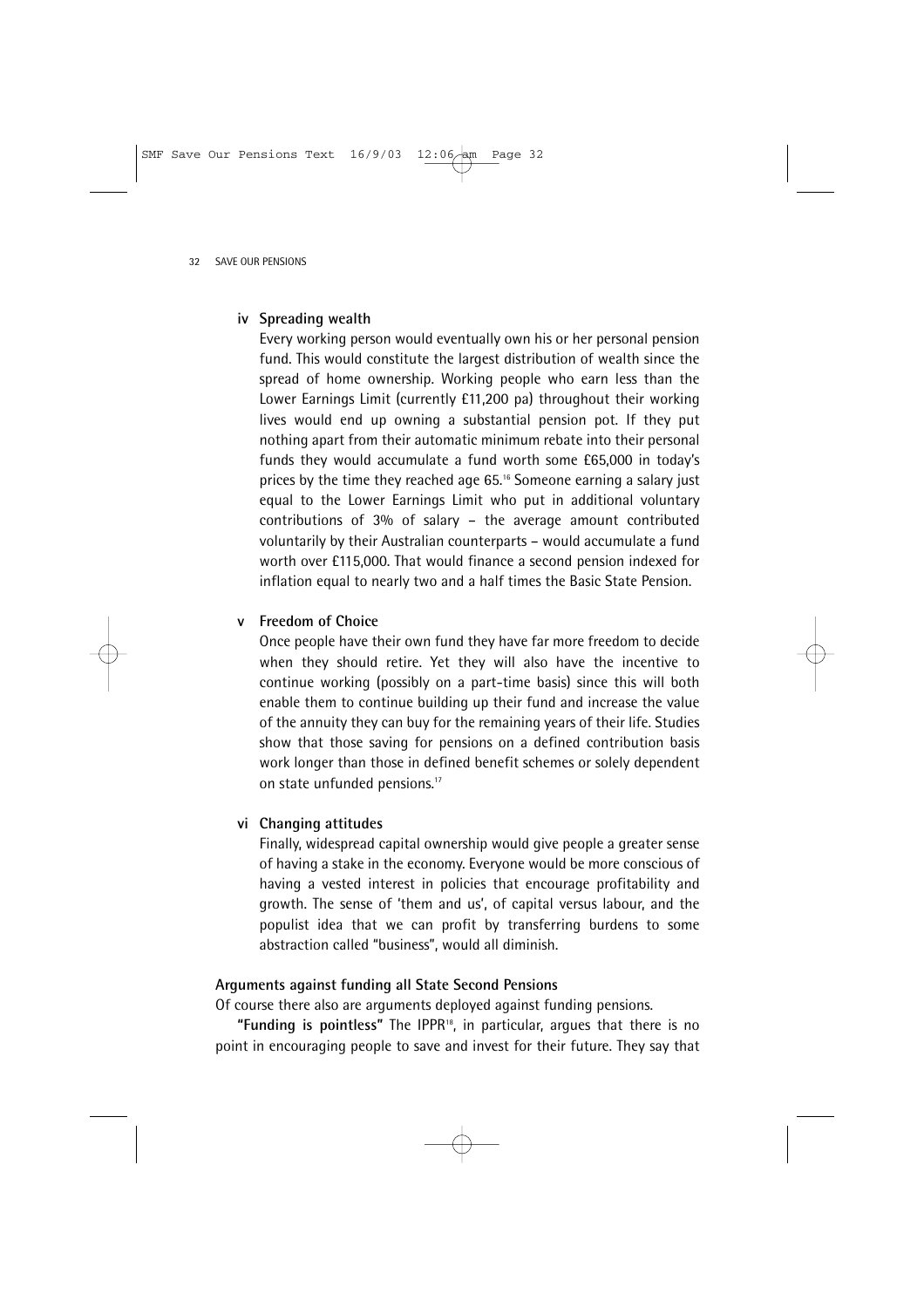people cannot squirrel away a proportion of today's goods and services like nuts. All they do is pile up paper claims on future flows of goods and services. In reality tomorrow's pensions will have to be paid out of the GDP then being generated by those then at work. So, they conclude, it makes no difference whether tomorrow's pensioners extract their share of tomorrow's GDP by exercising paper claims held in the books of pension funds or by the state imposing taxes reflecting rights accruing in a pay-as-you-go state scheme.

The key element of this argument – that tomorrow's pensions will be paid out of tomorrow's economic output – is of course true. But if the rest of the argument were valid it would follow that the level of saving in an economy is irrelevant to the future level of income of its inhabitants. There would be no point in saving at all. In addition to arguing openly against the need to encourage more saving it is proposed to divert the £11 billion of NI rebates currently saved in pension schemes and spend them on raising current pensions.

The fallacy of this argument lies in the supposition that because saving is done via financial instruments it has no effect on future resources available to pay pensions. Of course it does. The total level of saving in an economy must, by definition, equal domestic investment plus the acquisition of assets overseas. Prices and interest rates adjust to bring that about. So extra saving must result in more domestic investment or more overseas assets or both. Of course, this assumes that extra private saving is not offset, or financed by, an increase in public sector borrowing.

Even if the level of domestic investment were entirely unresponsive to more saving, extra savings would be invested abroad. That would mean that tomorrow's pensions could be financed by claims on foreign economies rather than taxing our own.

Finally, levying heavy taxes on the future British economy to pay for unfunded pensions may depress activity and drive it abroad whereas drawing dividends on investments across the world will not have such an effect.

**"Funded investments are too risky".** Some argue that recent stock market falls show that we should not encourage people to invest in the capital markets for their retirement. Saving for retirement is a long-term process. Even after the recent bear market pension funds show a good return over the long term. In any case, it is always a mistake to base policy on short-term movements in markets – still less on extrapolating recent trends. In fact the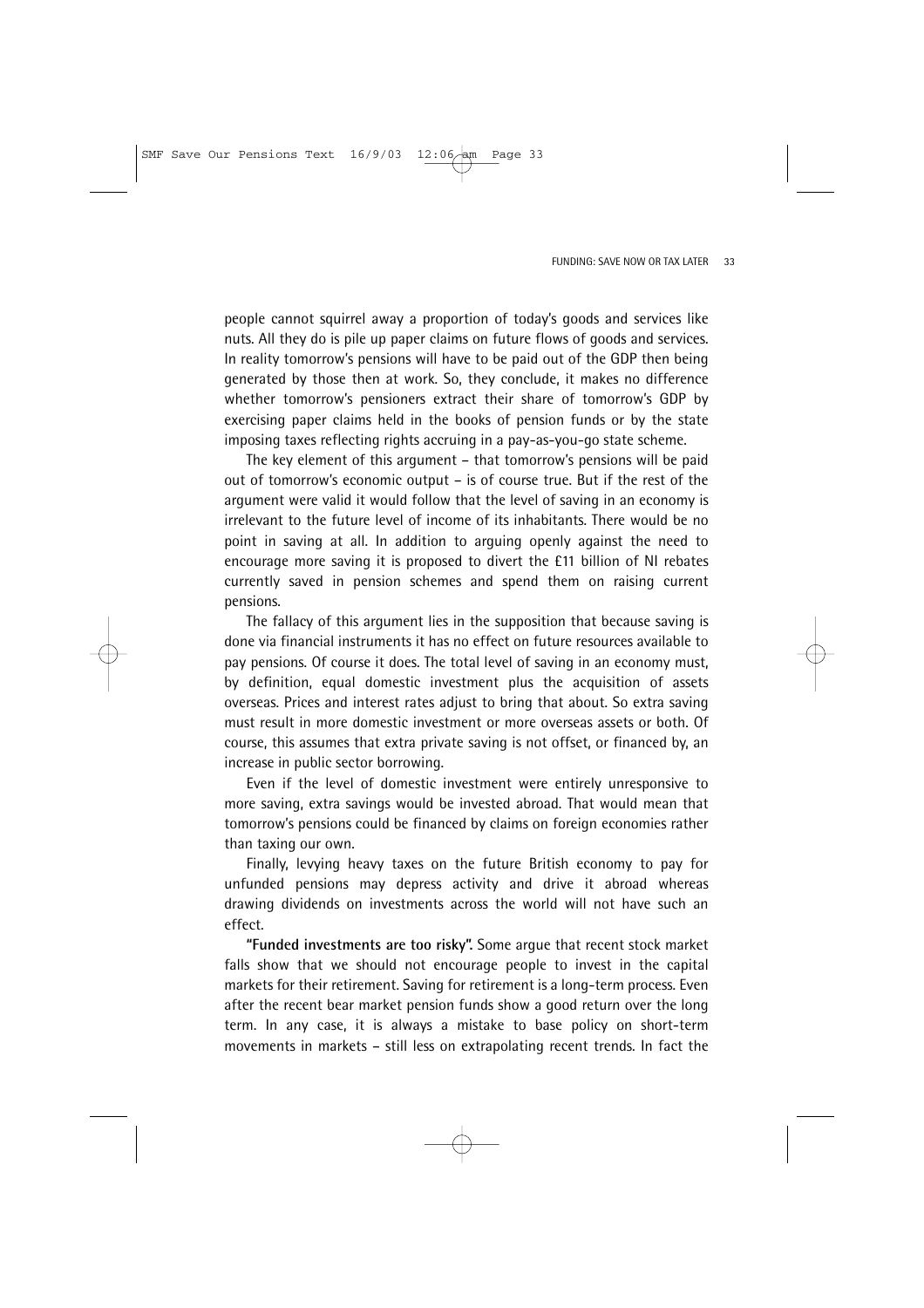best time to start broadening reliance on investment in pension funds is after a stock market fall rather than at the top of a bull market. The Australians believe their compulsory saving scheme got off to a good start precisely because it started after the sharp 1987 stock market fall.

Nonetheless, the greater uncertainty pertaining to funded pensions may affect people at different income levels differently. Low earners might be expected to be more risk averse than the better off. That is why I believe the state should guarantee the flat rate element of S2P. If for any reason the portion of a person's fund built up from their flat rate rebates does not reach the level necessary to finance a pension equal to the S2P, the state will top up that person's second pension to the level of S2P they would have accrued. (The extra earnings related rebate which people get if they earn above the Lower Earnings Threshold would not carry a guarantee. So fund managers would notionally divide each person's fund into a flat rate and earnings related element.)

Two objections to such a guarantee have been put forward. The first is that the state could not afford the cost if markets did very badly. In practice, the guarantee would only be called in respect of part of the pension for some pensioners in a specific age cohort. By definition the cost to the taxpayer of supplementing part of the pension of a section of pensioners cannot be greater than the cost of paying the entire pension on a pay-as-you-go basis.

The second objection is more material. It is that, on its own, a guarantee of that kind could lead to investment in excessively risky securities. Fund managers would know that if the investments failed, their clients' pensions would be topped up by the state. Yet if the high risks produced high rewards they would get more than the standard pension.

I propose that fund managers would be required to invest on a Prudent Person basis, as if that guarantee did not exist. Such rules already exist. They can be enshrined in statute as in Australia which has largely prevented such imprudent investments. The guarantee would only apply to the part of each person's fund built up from their flat rate rebates. Fund managers would also be investing the earnings related rebates which would not be guaranteed. Managers could be required to adopt the same risk profile for both parts of the fund.

Means tested benefits already in theory provide a similar sort of guarantee and incentive to invest in high risk investments for people approaching retirement with a pension fund insufficient to lift them clear of the means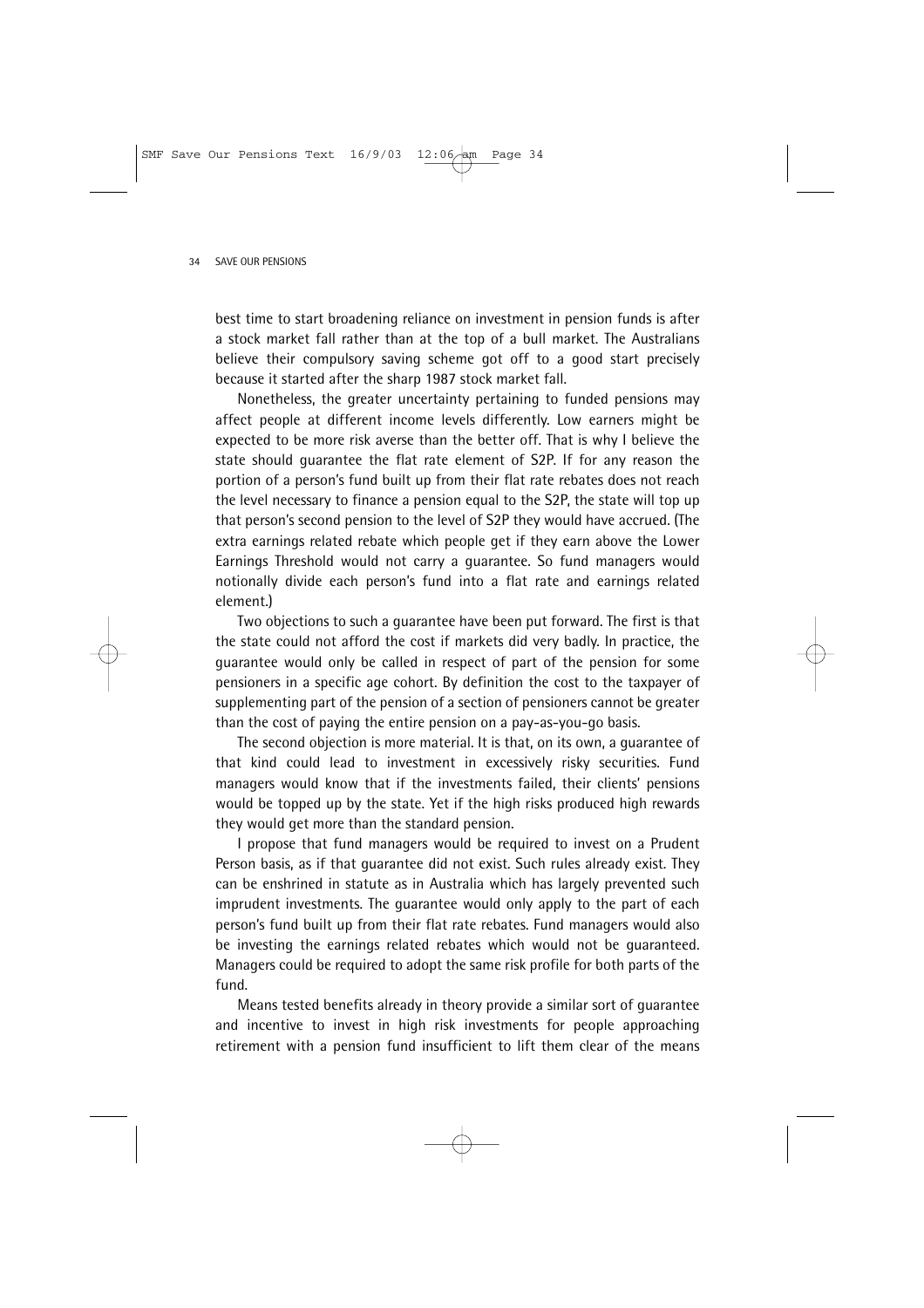testing trap. Yet there is no evidence that financial advisers or fund managers do put such clients' investments in high risk assets in practice. So this problem may be more theoretical than real.

**"Pay-as-you-go reflects the contract between the generations".** Continental politicians invoke this argument to justify their reliance on future taxpayers to pay for the pensions they have promised. They say, in effect, that parents bear the cost of raising their children and in return have always looked to their children to support them in old age. In mature societies each generation likewise looks to the next to support it in retirement. That argument no longer works. If such a contract ever existed this generation has broken it. They are having far fewer children and are living far longer than their parents. They have little moral claim on a diminished future work force to support them in retirement for far longer than they supported their parents' generation.

**"One generation will pay twice".** Some argue that, although it is desirable that everyone should save for their retirement, we cannot reach that goal without making the transitional generation pay twice. The current generation will have to pay for their parents' pay-as-you-go state pensions while also building up savings for their own funded pension. That was an issue I had to deal with in my proposal to move to a fully funded basic state pension (see Annex B). But it does not apply in the case of the State Second Pension. If anything, the reverse is the case. The S2P is a new benefit and is partly funded through voluntary contracting out (as was SERPS, which was still building up). If previous generations wanted to have a pension in addition to their Basic State Pension they had to save for it. They did not pass the obligation on to the next generation. That is what we are doing to the extent that we give people rights to an Additional State Pension without requiring them to make genuine savings and investments to pay for it.

**"Means testing makes it pointless for the poor to save".** The Institute for Fiscal Studies has highlighted this problem. But their point is that the current level of means tested benefits for retired people makes it uneconomic to save **voluntarily** for a small pension on top of the compulsory state pensions. I propose a change in the balance between **compulsory** minimum provision and means tested benefits that will eliminate that problem. Under the present arrangements people are already compelled to set aside a certain amount for a second pension. As far as this compulsory provision is concerned the disincentives are irrelevant. Nor do the disincentives affect whether the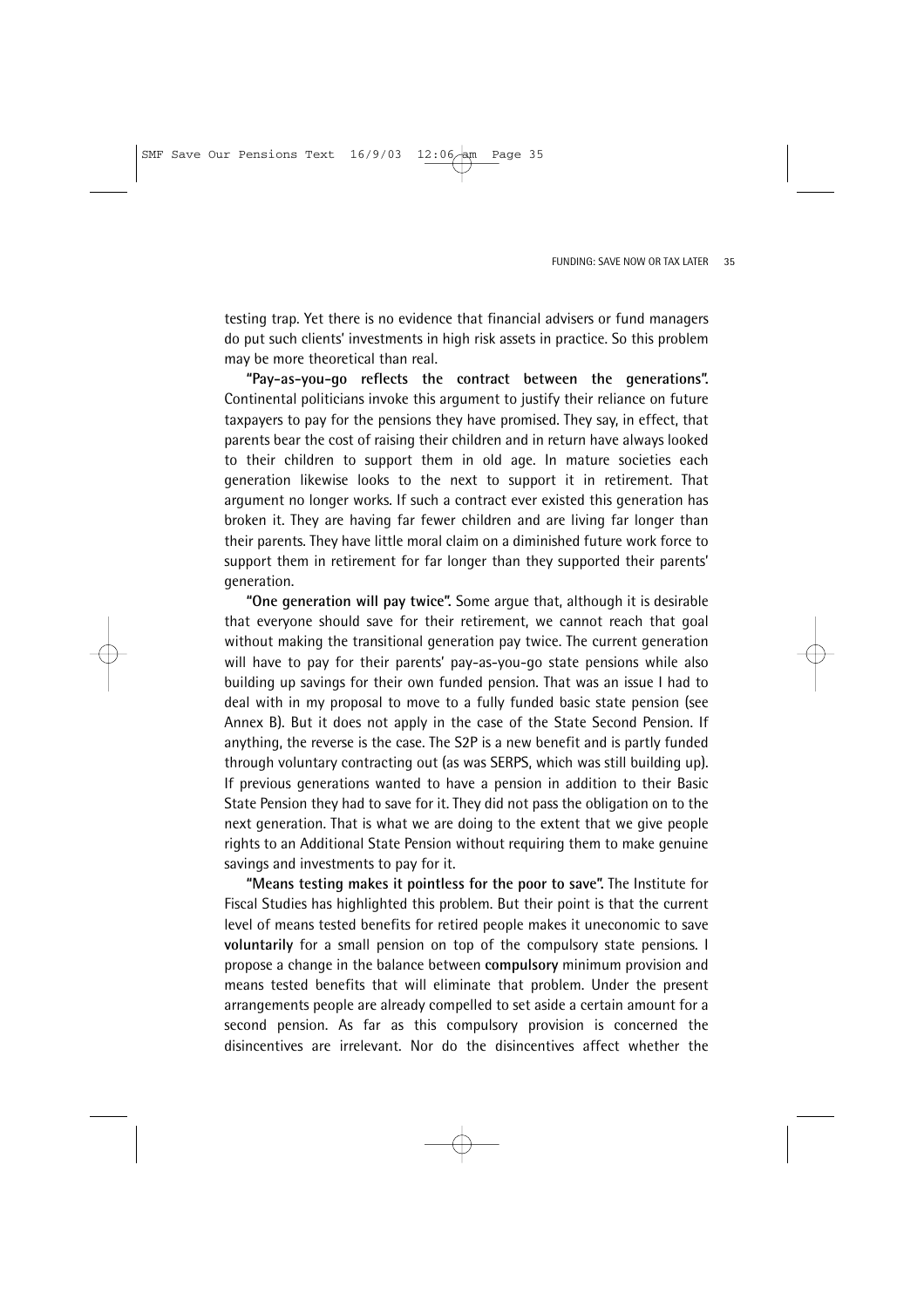compulsory provision for a second pension should be via a state pay-as-you-go scheme or a private funded one.

- <sup>9</sup> "the proposed system…compulsory funded pensions for those earning over [the LET]" page 105: A new contract for welfare: Partnership in Pensions Cmd 4179 December 1998.
- <sup>10</sup> ibid "..we expect the new State Second Pension to become a flat rate scheme for those on lower earnings, with those on moderate and higher earnings joining a funded pension (with contracted out rebates continuing to be earnings related)."
- <sup>11</sup> Estimated from figures provided by DWP/GAD for total costs of rebates for year cohorts of different ages whether or not currently contracted out.
- $12$  For people earning below the LET and for people contracted out through occupational schemes who earn below the HET (£24,000pa in 2002/03), the rebate does not reflect the full value of S2P. S2P top ups are paid in retirement in order to compensate for this. Expenditure on such top ups is excluded from the figures shown.
- <sup>13</sup> See footnote 12.
- <sup>14</sup> Response by Winterthur Life UK Ltd to DWP Green Paper "Simplicity, Security and Choice".
- <sup>15</sup> Schieber SJ & Shoven JB: "Administering a Cost Effective National Program of Personal Security Accounts" NBER, Cambridge MA, December 4, 1998.
- <sup>16</sup> Assumes earnings and thresholds rise 1.5% p.a. faster than prices.
- <sup>17</sup> Prof Blake, The Pensions Institute.
- <sup>18</sup> A New Contract for Retirement, R.Brooks, S. Regan & P. Robinson, IPPR.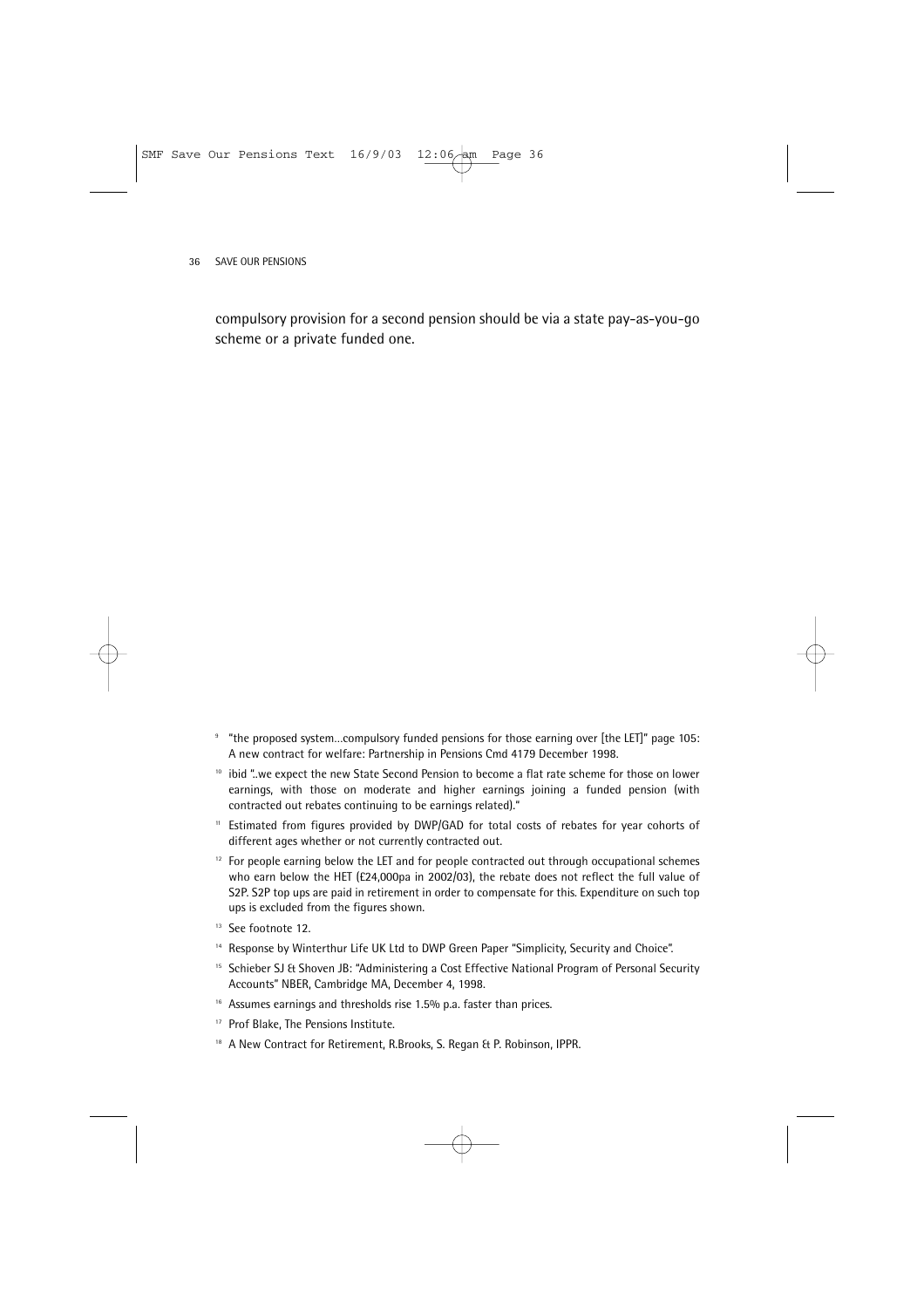### **3. PENSION AGE: HOW LONG TO WORK?**

If the government chooses not to replace the pay-as-you-go State Second Pension by a Mandatory Funded Second Pension, the only way they can hope to meet their 60% funding target is by raising the State Pension Age.

They have already begun to debate this issue by pointing out the truism that the only solution to the pensions crisis is "either to save more, to work longer or a mix of both"<sup>19</sup> The government is also trying 'to lodge the idea in the public consciousness that retirement at 70 will mean a higher pension', as Alan Pickering has pointed out.

If the government goes down this route, the sensible approach would be to index the State Pension Age to life expectancy. On average, life expectancy of those aged 65 has increased by about 1 month a year over the last twenty years. If the government raises the State Pension Age at that rate in future, someone now aged 21 would have to work until they were aged 68 years and 8 months before drawing their state pension.

Ideally, however, the government should not be telling people how long they must work – still less that they must work ever longer. The great advantage of enabling everyone to build up their own pension fund is not just that it helps meet the government's funding target without raising the SPA. It also leaves people free to decide when to retire once their fund is adequate to provide a decent pension (i.e. greater than the Minimum Income Guarantee).20 Moreover, it gives everyone a double incentive to work and save longer. Every extra year they work gives them a year longer to save and a year less retirement to finance, enabling them to buy a larger pension for a given sum.

Those advantages of working longer are substantial. Take a fairly typical man whose pay rises at 3% p.a. in real terms until he is 50 and then remains flat. If he wants to retire at 65 on an indexed second pension worth half his final salary he would need to save 12.1% of his salary each year throughout his working life. However, if he intends to keep working until age 70, he will need to save only 7.5% of his salary. Put another way, the cost of an indexed single life annuity worth £10,000 p.a. at age 65 is £195,000. Buying the same annuity at age 70 would cost £156,000.21

One way the government could reinforce that incentive to delay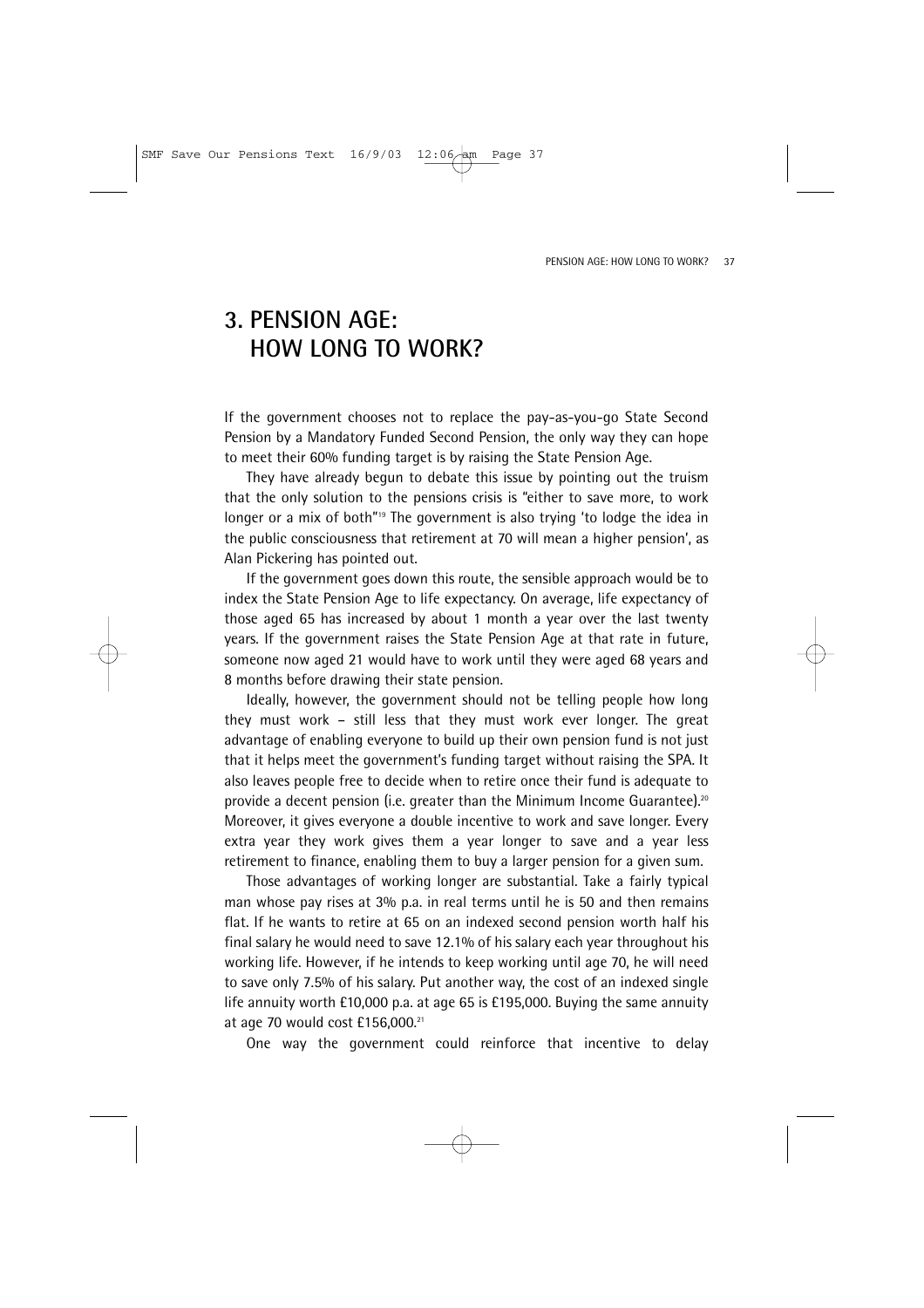retirement, without altering the State Pension Age, would be to use the tax system. The major tax advantage of saving for a pension is what Nigel Lawson called "the anomalous but much loved lump sum". At present up to 25% of a personal pension fund (excluding that portion derived from NIC rebates) can be withdrawn tax free as a lump sum. The lump sum can be spent as the saver wishes. It does not have to be used to buy a retirement income. The age at which that valuable privilege may be exercised could be raised in line with average longevity. People would still be free to withdraw their funds, including the tax free element, before that age as long as they used all the money to provide an annuity or draw down income sufficient to avoid becoming dependent on means tested retirement benefits.

A number of criticisms could be made of simply leaving people free to decide whether to cease working once their fund is adequate to escape means tested benefits:-

i Most people will opt to retire and take their pension at the earliest permissible date even if their pension is meagre. Only 8% of men work beyond their State Pension Age of 65 though nearly a third of women retire after 60.<sup>22</sup> It is certainly true that very few people avail themselves of the current option of deferring the state pension even though they can thereby increase their future state pension. The increase is one seventh of 1% for every week deferred, which is about 7.4% for each year of deferral, up to a maximum of 5 years. The lack of interest is partly because this option is little known. Also the enhancement is not particularly generous. The current terms are roughly neutral on an actuarial basis. They will therefore be less than neutral for those with below average life expectancy. That is why I decided to improve the terms to one fifth of 1% per week (10.4% for each year's deferral) and to remove the limit on the number of years of deferral. The government's decision to bring that forward is welcome.

The experience of the self-employed suggests that when people own their personal pension fund the double incentive to work longer is effective. Most self-employed people own a money purchase pension fund. In recent years their average age of retirement has increased relative to that of members of Defined Benefit Schemes, including those relying on SERPS.<sup>23</sup>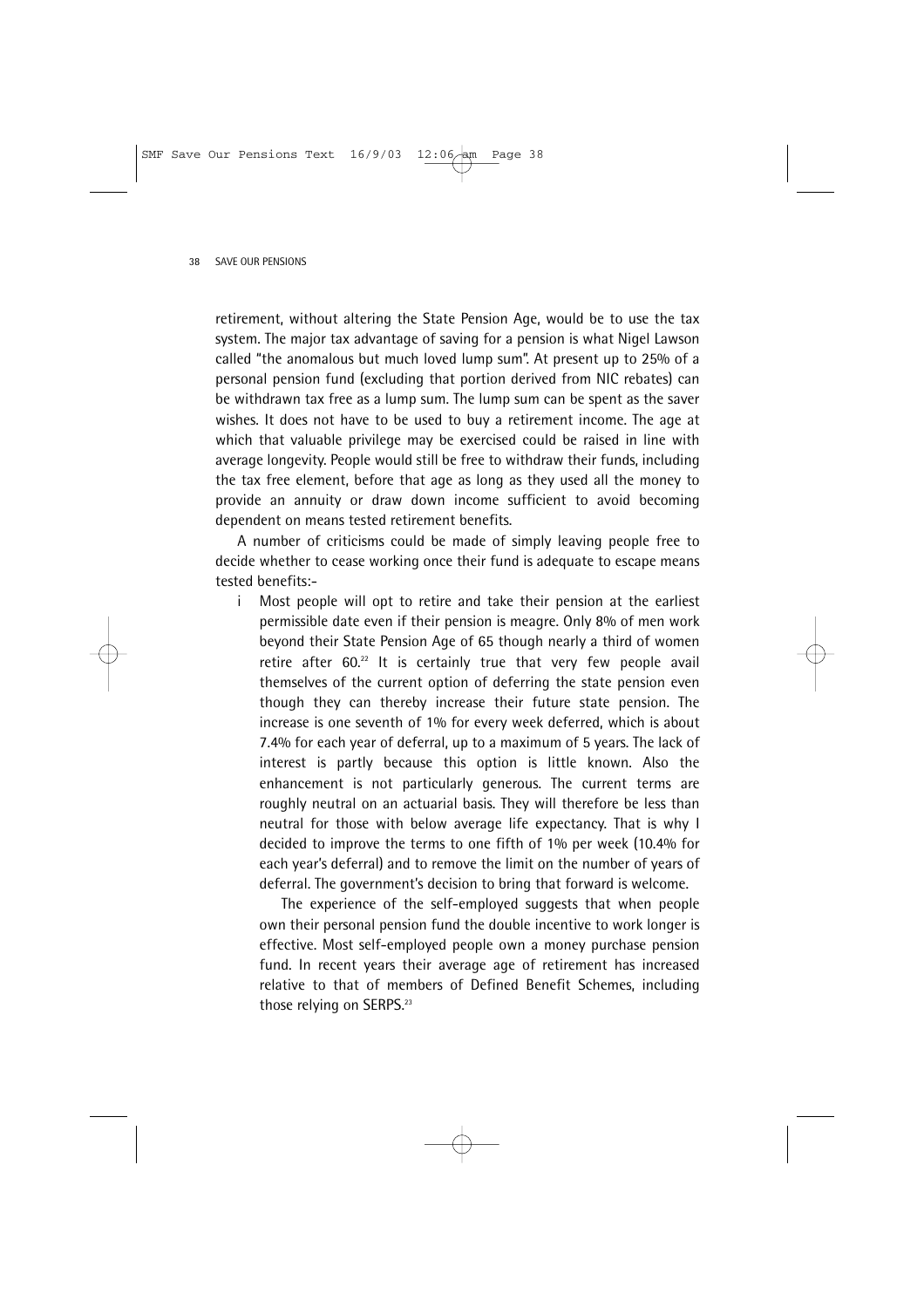

### **Fig 1. Employment, unemployment and inactivity rates for men aged 50-64; UK; spring 1984 to spring 2001**

ii People in manual/stressful/low paid jobs do not want to, and often cannot, work past the State Pension Age. To those engaged in stimulating jobs the idea of working beyond 65 might be positively appealing even if it had no impact on their eventual pension. But is it reasonable to expect the man operating a pneumatic drill to go on working into his late sixties? Nearly half of all men have ceased to work by age 62.24 Early withdrawal from the labour market is particularly prevalent among the less skilled. 41% of men aged 50 to 64 with no qualifications were inactive compared with 22% of those with GCSElevel or higher. Three quarters of men aged between 50 and 64 who are economically inactive say they do not want a job. 62% of plant and machine operatives gave their reason for inactivity as being long-term sick. By contrast less than a quarter of managers and professionals were long-term sick and over 55% said they had retired – often with an early occupational pension.25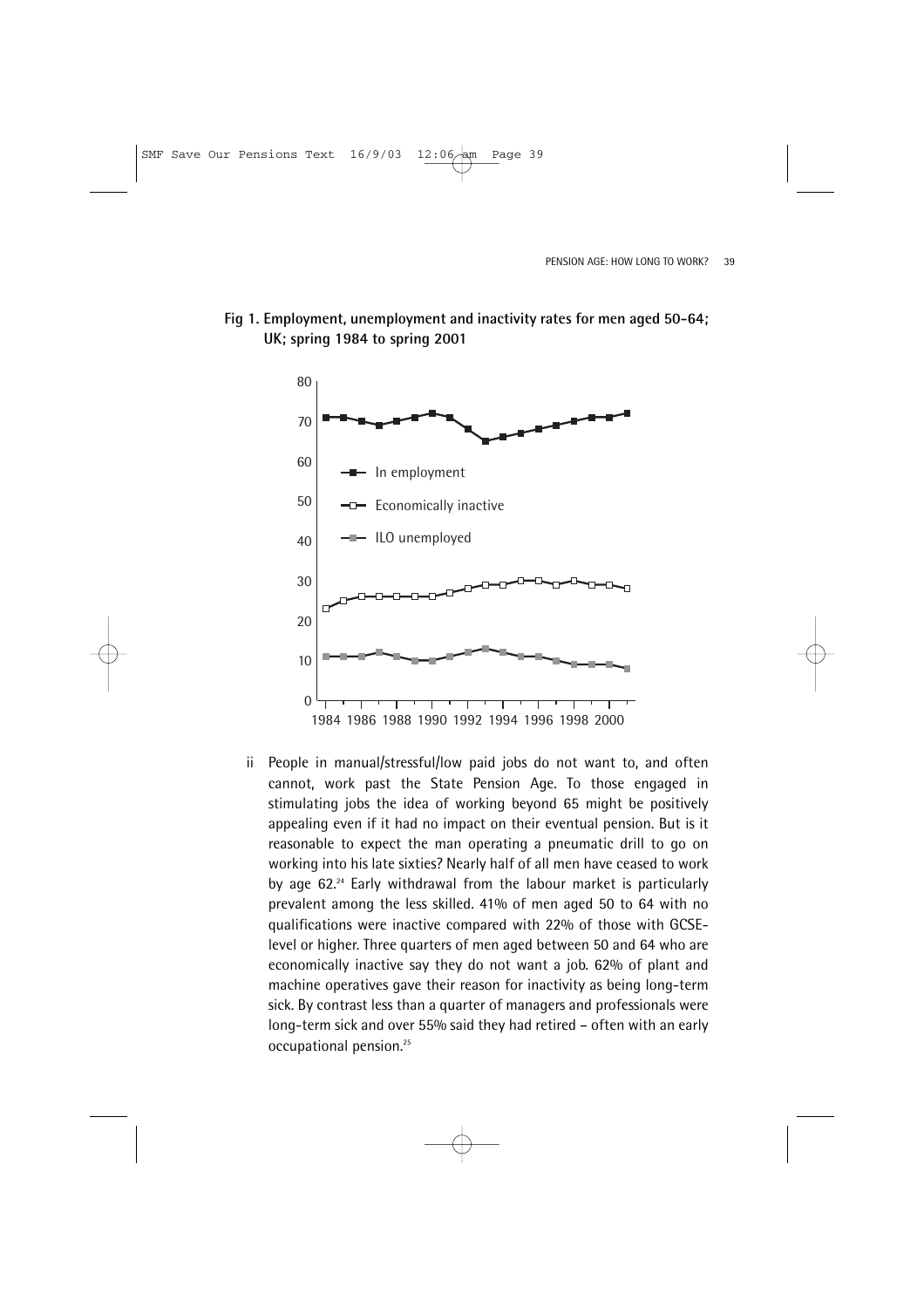Even if the manual groups had possessed a personal pension fund, the prospect of adding to it would have been unlikely to persuade many of them to work longer to build up a better pension. However, the reluctance of lower earners to work up to, let alone beyond, the State Pension Age is already a problem under the present system. The changes I have proposed so far would not solve that problem but nor would they make it worse. The solution is to improve the working of the labour market so that people in their 50s can find jobs which are neither physically stressful nor demanding of lengthy experience.

There are signs that this is happening both in the USA and the UK.

In the USA, the decline in participation rates among men aged between 60 and 64 halted in the early 1990s and has begun to reverse since then particularly among 'high school drop outs' – the group with the lowest participation rate<sup>26</sup>.

Likewise in the UK the employment rate among men aged 50 to 64 has risen by 5 percentage points since its nadir in 1993.<sup>27</sup>

Given appropriate job opportunities, the possession of a personal pension fund may well encourage people to defer retirement or to take on part-time jobs to supplement an early retirement pension.

iii Lower income/manual workers have lower than average life expectancy so they subsidise the pensions of longer-lived, higher income groups. This is true of the pay-as-you-go state scheme as well as private funded pensions. At age 65 the life expectancy of an unskilled male manual worker is over four years less than that of a male professional.<sup>28</sup> If both types of employee pay premia into the same fund over their working lives, the typical professional will draw out four years more pension than the manual worker.

That is not merely inequitable, it is positively perverse. The less well off are subsidising the rich.

The situation is accentuated at present by the fact that the annuities market is dominated by the better off who happen to be longer-lived.

Annuity rates reflect this since they are calculated on the basis of the mortality of actual annuitants rather than the average population. As a result an average member of the population would have to pay 7 or 8% more for an annuity than their average life expectancy warrants.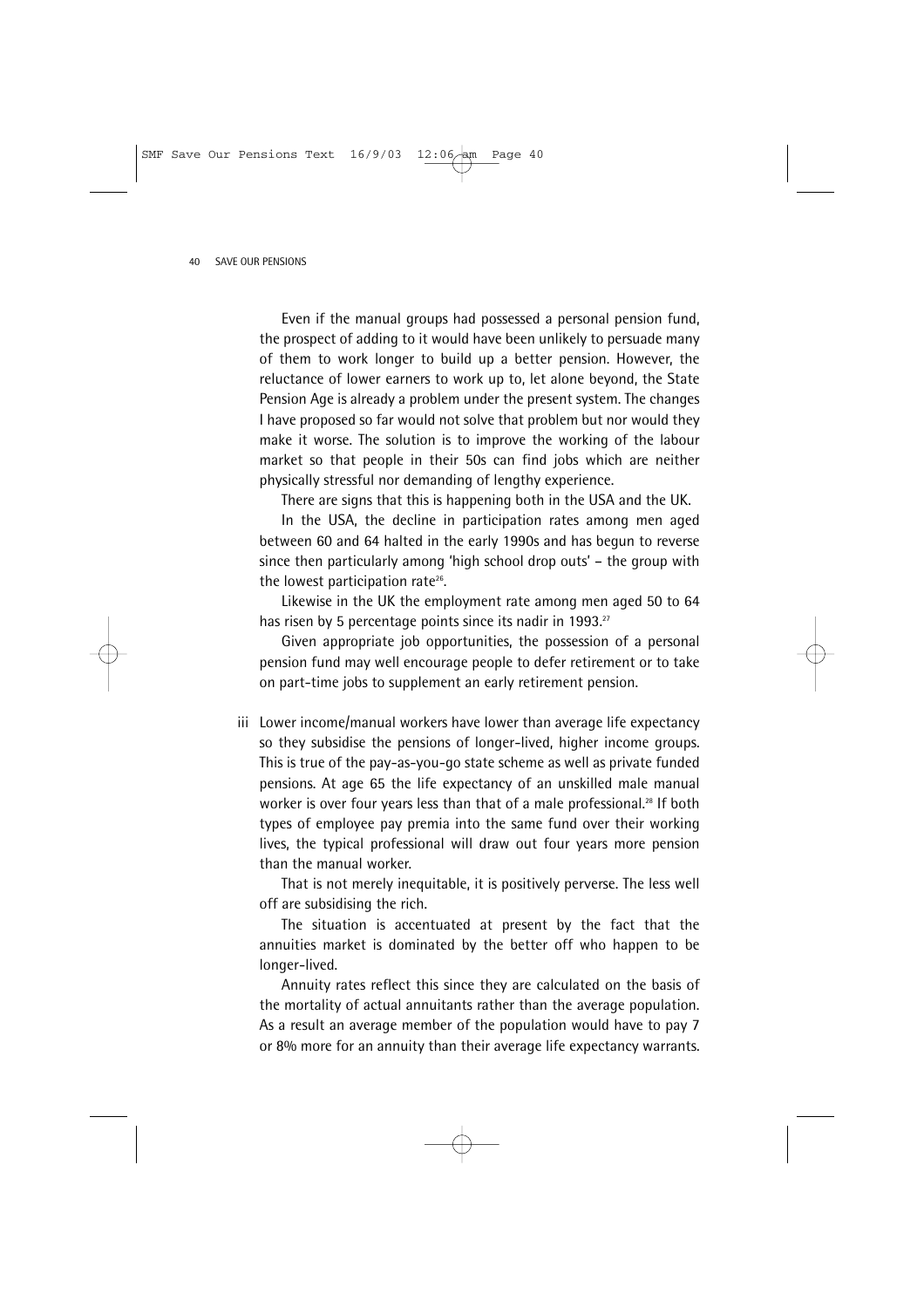

#### **Fig 2. Life expectancy for manual and non-manual groups**

Making personal pensions universal and mandatory would automatically help remedy this. It would do so by bringing the characteristics of those buying annuities into line with the total population. However, the fundamental problem of the less well off subsidising the longer-lived better off would persist.

Funded pensions would also make it possible to do something about that. In the first place annuity providers could be encouraged to relate annuity rates to the life expectancy of different income or social groups.29 At present "insurers in the UK rarely use socio-economic factors in pricing" annuities.30

Those who have lowest life expectancy – generally those on lowest incomes – should get the best annuity rate when converting their fund. Annuity providers do offer advantageous annuity rates to smokers and higher 'impaired life' annuities to individuals with specific life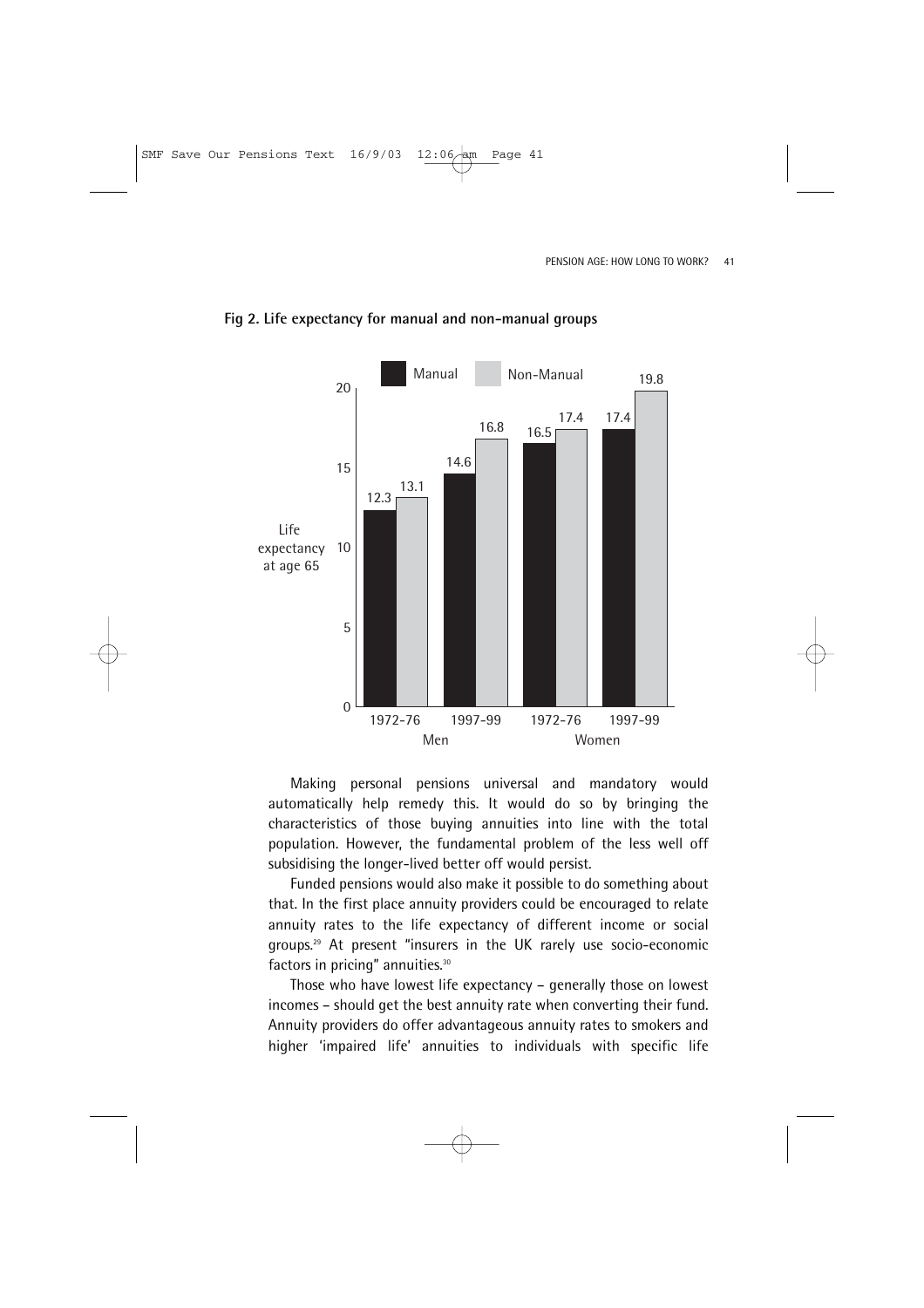threatening conditions. Some providers also vary their rates according to the size of fund converted into an annuity – because wealthy people with larger funds tend to live longer. Anecdotal evidence suggests that the cost per £10,000 in the fund of buying a large annuity (say £50,000 p.a.) can be up to 19% more than for a small annuity (£2,000 p.a.).

Some 10% of the total annuity market (20% of the open market business) is already written on special bases like these. This element is rising rapidly.

However, annuity providers do not yet offer differential annuity rates related to past earnings or socio-economic group. It is not clear why they do not. It may partly be that the providers do not have information on individuals' life-time earnings. To obtain and verify it would involve disproportionate cost. The government might be able to overcome this by making available information on historic earnings from the National Insurance Recording System. This could possibly be in a form equivalent to a tax code.

Another option would be to encourage the development of pension funds limited to members of particular occupations. Some funds limited to people employed in a specific industry already exist notably the Buildings and Civil Engineering Benefit Schemes (B&CE), and also the Heating and Ventilation Engineers. The B&CE is the largest supplier of stakeholder pensions. It guarantees zero charges on these policies up to 2006. The Australian system is largely based on industrywide funds. These pool the contributions of all employment levels within each industry. Pooling of investment funds on an occupational basis will only be advantageous for members if the average life expectancy is below that of other insured lives and if the scheme provides annuities which reflect that. B&CE for example can offer its members annuities some 18% higher for a given sum than is the norm in the open market.

Schemes limited to manual workers could result in them receiving an annuity perhaps 30% higher per £1,000 of savings than a manager. It is not at all clear why such annuities are not on offer. This may be because the providers have felt that such provision would be politically unacceptable. If so they need to be persuaded otherwise.

A third option is for the State to relate employees' rebates to the life expectancy of their income group. That would mean paying larger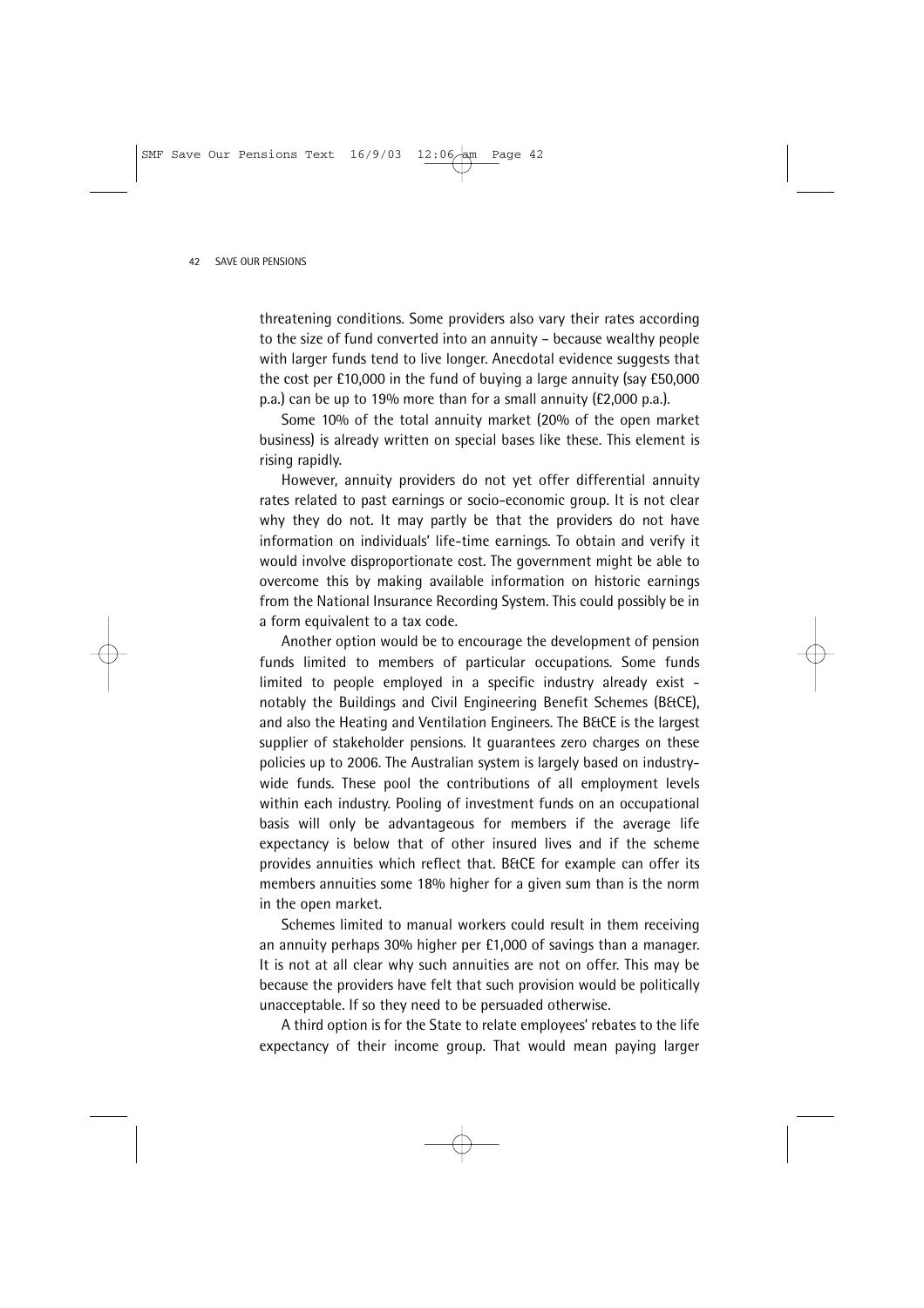rebates to those on low incomes. Under the State Second Pension accrual rates are biased in favour of those with earnings below the lower earnings threshold (currently £11,200). However, this is not fully reflected in the rebates available for the few who contract out of the state scheme in that income bracket.

- <sup>19</sup> Hansard col 403 13 Jan 2003 Andrew Smith Secretary of State for Work and Pensions.
- <sup>20</sup> Anyone wishing to use their fund to retire before the SPA would be required to buy a fixed term annuity for the period up to the SPA equal to at least the MIG followed by an annuity equal to the difference between the MIG and the BSP. Legal & General have advocated permitting purchase of such fixed term annuities: L & G's response to "Modernising Annuities" 9th April 2002.
- $21$  The calculation assumes net real return on savings of  $4\%$  per annum; earnings rise by 3% in real terms between age 21 and 50 then remain stable in real terms until retirement at 65, or 70 if the individual continues working. Typical annuity rates are taken from the FSA comparative tables for a male non-smoker single life: £100,000 buys £5,124 p.a. at 65 and £6,429 at 70.
- <sup>22</sup> "The Dynamics of Retirement: Analyses of the Retirement Surveys" by Richard Disney, Emily Grundy and Paul Johnson. DWP Research Report No. 72.
- $23$  Also see "The Impact of Wealth on Consumption and Retirement Behaviour in the UK", David Blake, The Pensions Institute.
- <sup>24</sup> Hansard 13th May 203 DWP written answer to Peter Lilley MP.
- <sup>25</sup> "Patterns of Economic Inactivity Among Older Men" Catherine Barham, ONS Labour Market Trends June 2002.
- <sup>26</sup> 'The Puzzle of Later Male Retirement' Richard Johnson Economic Review, Q3 2002, Federal Reserve Bank of Kansas City.
- <sup>27</sup> "Patterns of Economic Activity among Older Men" Catherine Barham, Office of National Statistics in Labour Market Trends June 2002.
- $28$  The gap between Social Classes I and V widened from 2.6 years to 4.1 years between 1972-6 and 1997-9. "Trends in Life Expectancy by Social Class" ONS 18th February 2002.
- <sup>29</sup> Annuities purchased with the compulsory element of pension savings must be priced on a unisex basis. I do not propose any alteration in this.
- <sup>30</sup> ibid page 5.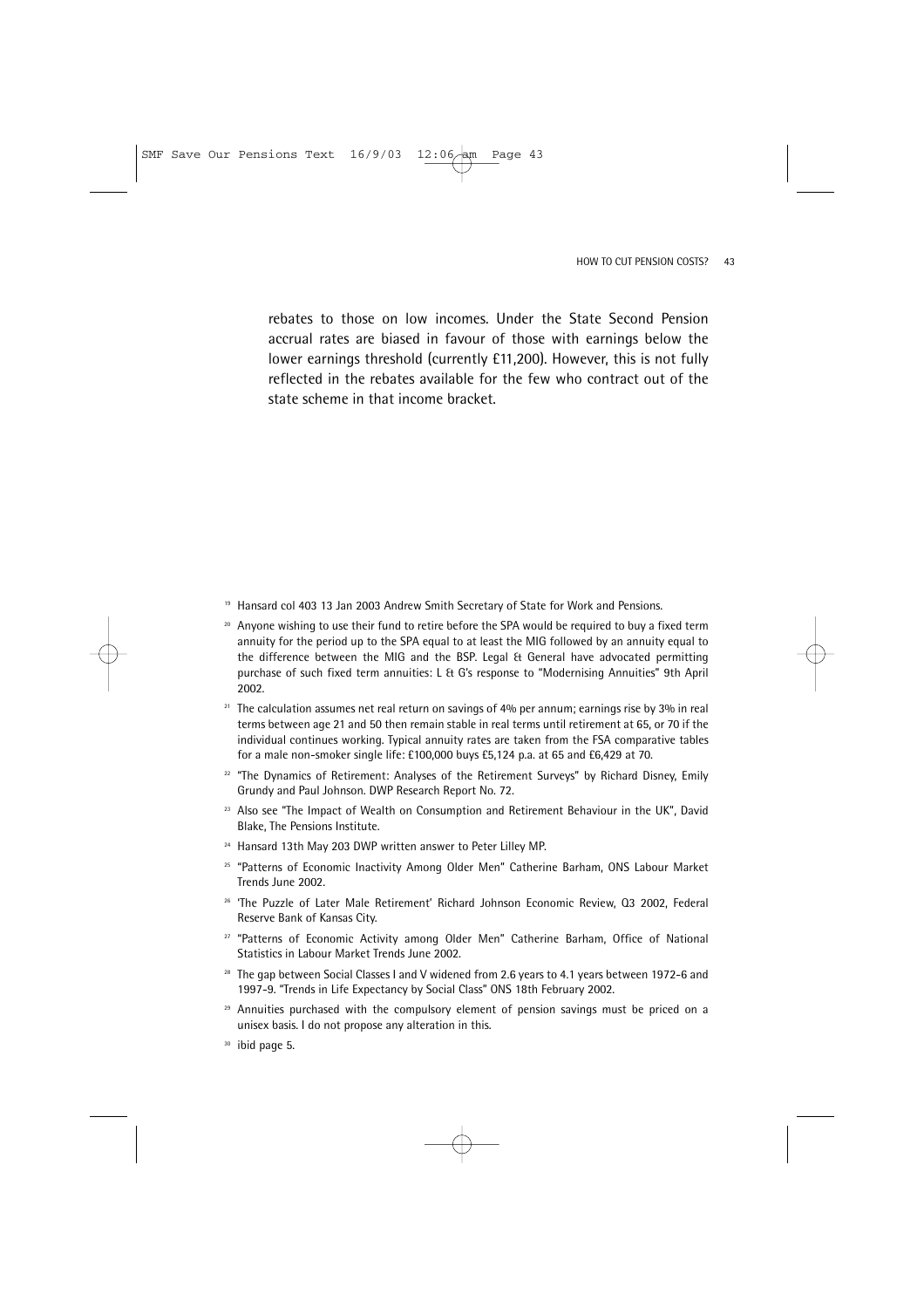## **4. HOW TO CUT PENSION COSTS?**

The recent gloom about the cost of providing pensions has focussed on the fall in the stock market and the increase in longevity. There is little the government can do about the former or would want to do about the latter. Remarkably little thought has been given to reducing the non investment costs of providing pensions. Yet this is the one area where improvements could be made which could ameliorate the position.

Pensions involve two stages: the accumulation of a pension fund and the subsequent payment of an annuity or pension. The first stage has by far the highest costs. But there are also opportunities to improve value in annuity provision to which very little attention has been paid.

### **Costs of accumulating pension funds**

The costs of accumulating pensions can be surprisingly high – especially on personal pensions. A study in 199931 put the total cost at some 36% of the accumulated balance over a working lifetime. A significant proportion of this cost came from the cost of transferring accounts, opening duplicate accounts and ceasing to contribute to paid up accounts. Even the 1% per annum cap on costs which providers of stakeholder pensions are permitted to charge can still reduce the accumulated balance over a working life by between 20% and 25%. Put another way, a charge of 1% per annum on funds in a personal pension would absorb nearly a quarter of the real return of 4% per annum projected by the Government Actuary.

The factors which have tended to swell the costs of personal pensions are the costs of persuasion, advice, compliance, risk of lapse and/or switching to another provider all on top of the actual cost of managing the fund and administering each account. An analysis<sup>32</sup> of Life Office expenses showed that two thirds of their costs are accounted for by the cost of acquiring customers – especially paying commissions. Even mutual funds with commission free sales spend half their expenses on acquiring customers. One reason occupational funds have lower costs<sup>33</sup> is that they do not need to attract members. Australian figures suggest that the costs of running occupational schemes are typically half those of personal pensions. Preliminary results from a study<sup>34</sup> of British occupational schemes suggested that their costs, though lower than those of personal pensions, are not far below the 1% annual limit set for stockholder pensions.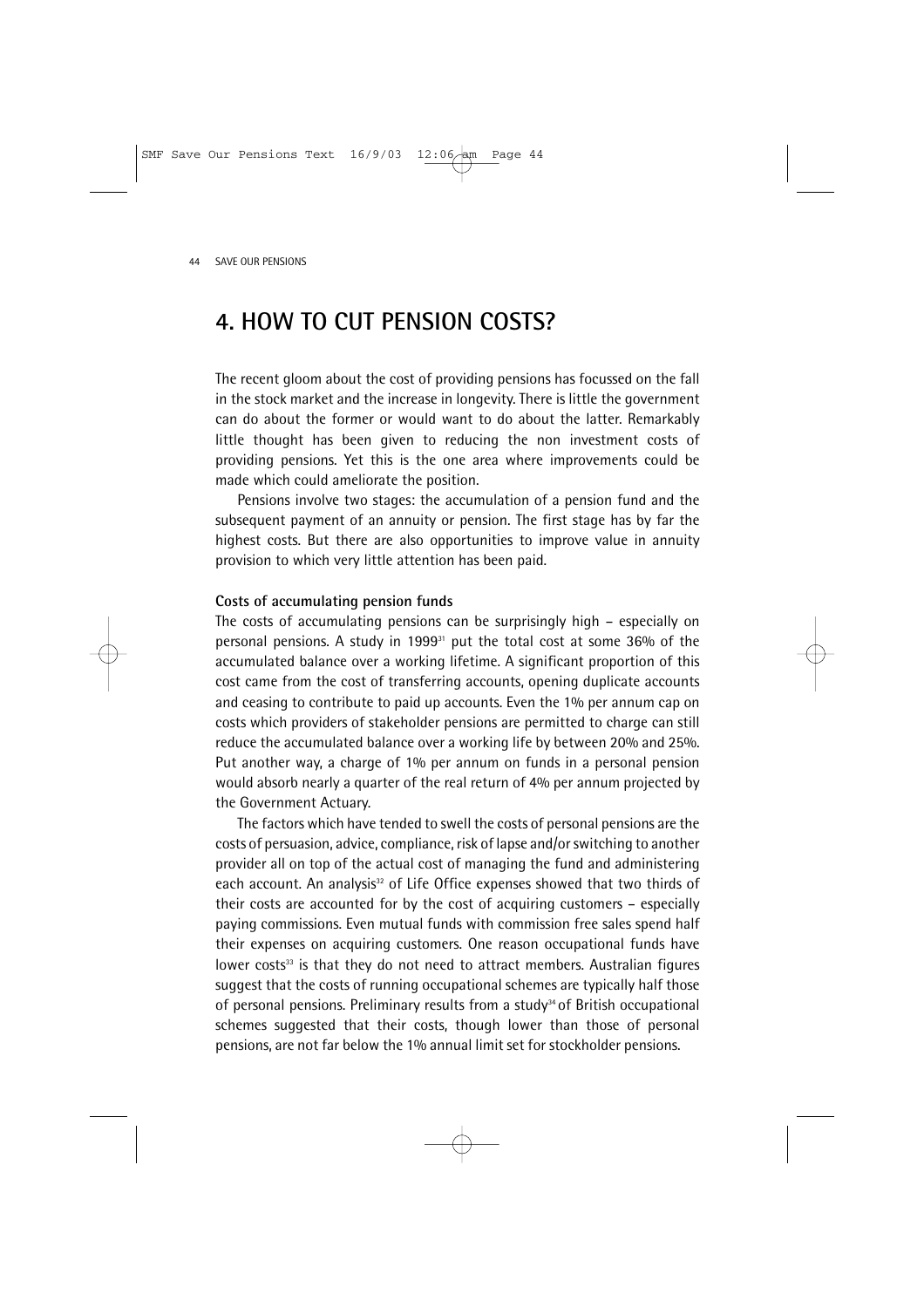The government has recently indicated that, rather than reducing the 1% cap on stakeholder fees, it is prepared to consult about raising it. Is there any scope for reducing those costs? The last Conservative government initiated a number of steps to bring about greater transparency, simplicity and competition to bear down on costs. These have been carried forward with the Pickering Report, the Sandler Report and the Inland Revenue report on Tax Simplification. These make many welcome recommendations but at best they will bring about marginal reductions in costs and fees.

The simple truth is that there is only one way to cut costs 'at a stroke'. That is to make it compulsory for everyone to have their own pension fund throughout their working lives. Compulsion reduces the need for persuasion – the most costly element in the process; dramatically reduces the need for advice; means that the product can be standardised and increases the volume of investment over which costs can be spread.

The Australian experience<sup>35</sup> is revealing in this respect. Even though there is no cap on costs they are coming down steadily as a proportion of funds under management. And they are expected to fall significantly further as the average balance rises. The Australian experience is one to learn from - not to copy slavishly. They have paid remarkably little attention until recently to the level or structure of costs and charges. Their costs could well have come down further and faster if they had done so earlier – for example by automatically merging the multiple accounts which arise when people move jobs or by imposing a cap on charges.

Over time it might be possible to reduce the charges on the compulsory element of saving in UK Stakeholder type funds from 1% to as low as 0.5% per annum. That sounds a small saving. In fact it could boost the value of the pension accumulated over a working life by 13%.

Costs were coming down substantially in the UK even before the cap on stakeholder costs was introduced. Table 3 shows that they fell by nearly half between 1989 and 1997. It also indicates that very significant scope remains for further reductions given that the quarter of companies with lowest costs have an expense ratio less than half that of the quartile with the highest costs.

At the same time, the cap could be retained at a higher level (or conceivably removed entirely) on any extra savings above the mandatory level that people were encouraged to put into their personal funds. This would restore the 'reward for persuasion' which has largely disappeared at the present level of stakeholder provision.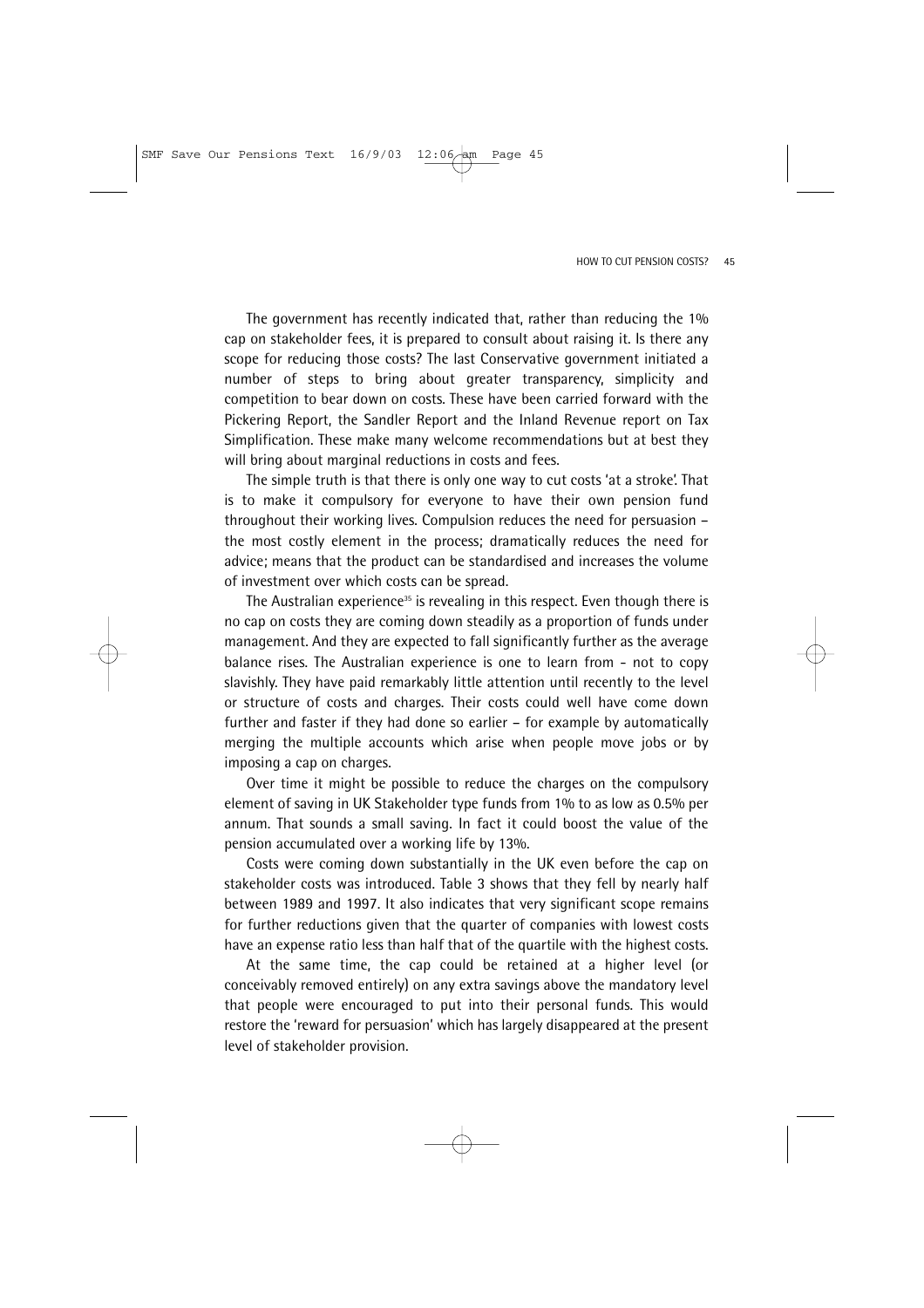### **Table 3**

### **Life office expenses**

|                                                                 | 1997 | 1994 | 1989 |
|-----------------------------------------------------------------|------|------|------|
| Average expenses ratio* (basis points)                          | 130  | 192  | 236  |
| Expense ratio – first quartile* (basis points)                  | 62   | 123  | 174  |
| Expense ratio – third quartile* (basis points)                  | 156  | 171  | 270  |
| Average share of business acquisition in total costs* (percent) | 65   | 69   | 73   |
| Average share of commissions in total costs* (percent)          | 31   | 32   | 33   |
| Sample size                                                     | 146  | 157  | 173  |
| *weighted average ratio of expenses to funds invested.          |      |      |      |

*Source: Murthi, Orszag & Orszag March 1999 based on Synthesis Life analysis of statutory returns to DTI.*

### **Reducing the Cost of Annuities**

There has been great resentment among those reaching retirement in recent years about the decline in annuity rates. In 1993 £10,000 would buy a 65 year old male a lifetime income of £1245 p.a. In 2003 it buys just £741 p.a.36

This is partly due to falling interest rates reflecting declining inflation. So it means retired people who choose a cash annuity, as most do, will not see the purchasing power of their incomes eroded so rapidly.

The other reason is the sharp increase in assumptions of life expectancy. Insurance companies are very good at pooling risks across a population with stable characteristics. They are less good at predicting trends in the characteristics of the whole population – still less at coping with possible but unpredictable events like a magic bullet cure for cancer.

All they can do is make provision against trends and events which are possible though unlikely. Those provisions have to be factored into the cost of annuities. So it is more likely than not that annuitants will have paid for greater longevity than they will collectively enjoy.

The uncertainty about future mortality rates is greatest in relation to the more distant future and the later stages of life.

In pricing an annuity for those currently retiring, the providers can assume that the proportion of those aged 65 who will die in the next five years will reflect recent mortality rates and trends among 65 to 70 year olds. Any significant medical advances affecting the period are likely to be in the pipeline and therefore identifiable. But it becomes progressively harder to be certain about future mortality rates for older ages. The ages showing greatest improvements in mortality seem to be steadily rising.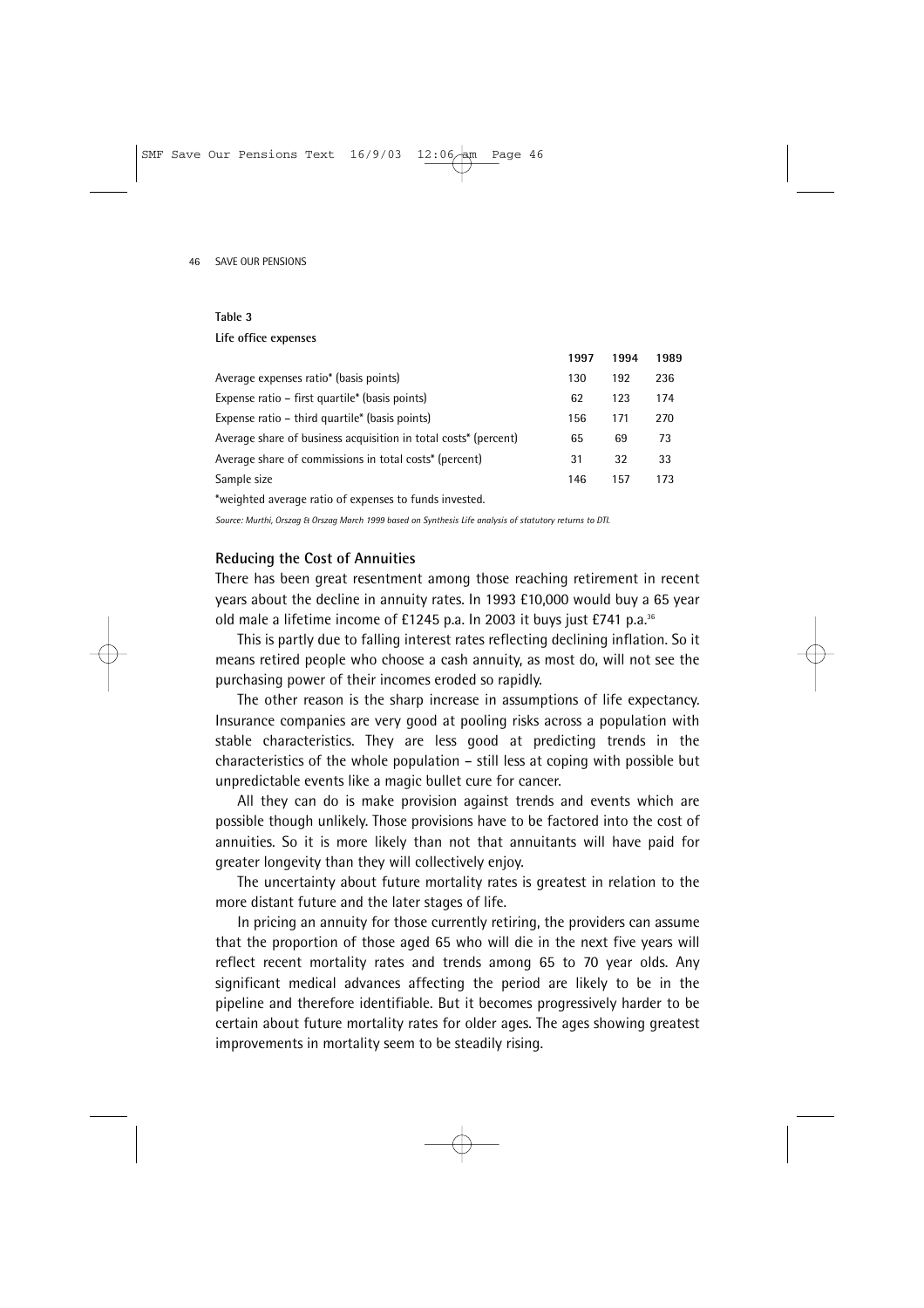The Insurance Regulations 1994 require that the price of annuity liabilities "be determined on the basis of prudent rates of mortality". So annuity providers should err on the side of caution – which increases the cost of annuities. Some argue that they may nonetheless be significantly underestimating the risk of mortality rates improving.<sup>37</sup> If so they risk being unable to pay the annuities they have promised, should the proportion of people living to a great age increases beyond what they have provided for. Either way annuitants will lose out.

There is therefore a plausible case for government bearing the 'risk' of financing pensions for the later years of retirement.

The situation is analogous to that of financing residential care. When the last Conservative government was considering how to encourage greater private provision we discovered that the average period spent in residential and nursing care was fairly short. But that average included a minority of elderly people who spent many years in residential care. The insurers faced an unquantifiable risk that this minority and their duration of stay would increase. We found that if government accepted the responsibility for funding residential and nursing care for those who stayed well beyond the average term, insurers could reduce their premia disproportionately and more providers would enter the market.

By analogy, the government could assume responsibility for paying S2P for the most elderly – say, those living beyond 85. $38$  People would then only need to accumulate a fund to buy a 20 year fixed term annuity at their S2P level to cover their retirement between 65 and 85. If they wanted a retirement income higher than the S2P level they would have to buy an open ended annuity for the whole period of their retirement.

In Chapter 3 I postulated that the government may decide to raise the State Pension Age (SPA) by about a month each year in line with the rise in average life expectancy. In that case the state should be committed to start paying S2P to each cohort 20 years after their SPA, rather than specifically at age 85. Everybody would then be required and enabled during their working life to build up a Mandatory Second Pension fund to provide for a fixed period annuity for the first 20 years of their retirement.

It is hard to calculate the cost of such fixed period annuities relative to full life annuities. The mortality tables suggest that 87% of the cost of an ordinary annuity for a 65 year old covers the period to age 85. But the funding need should be reduced by more than 13% since providers will no longer need to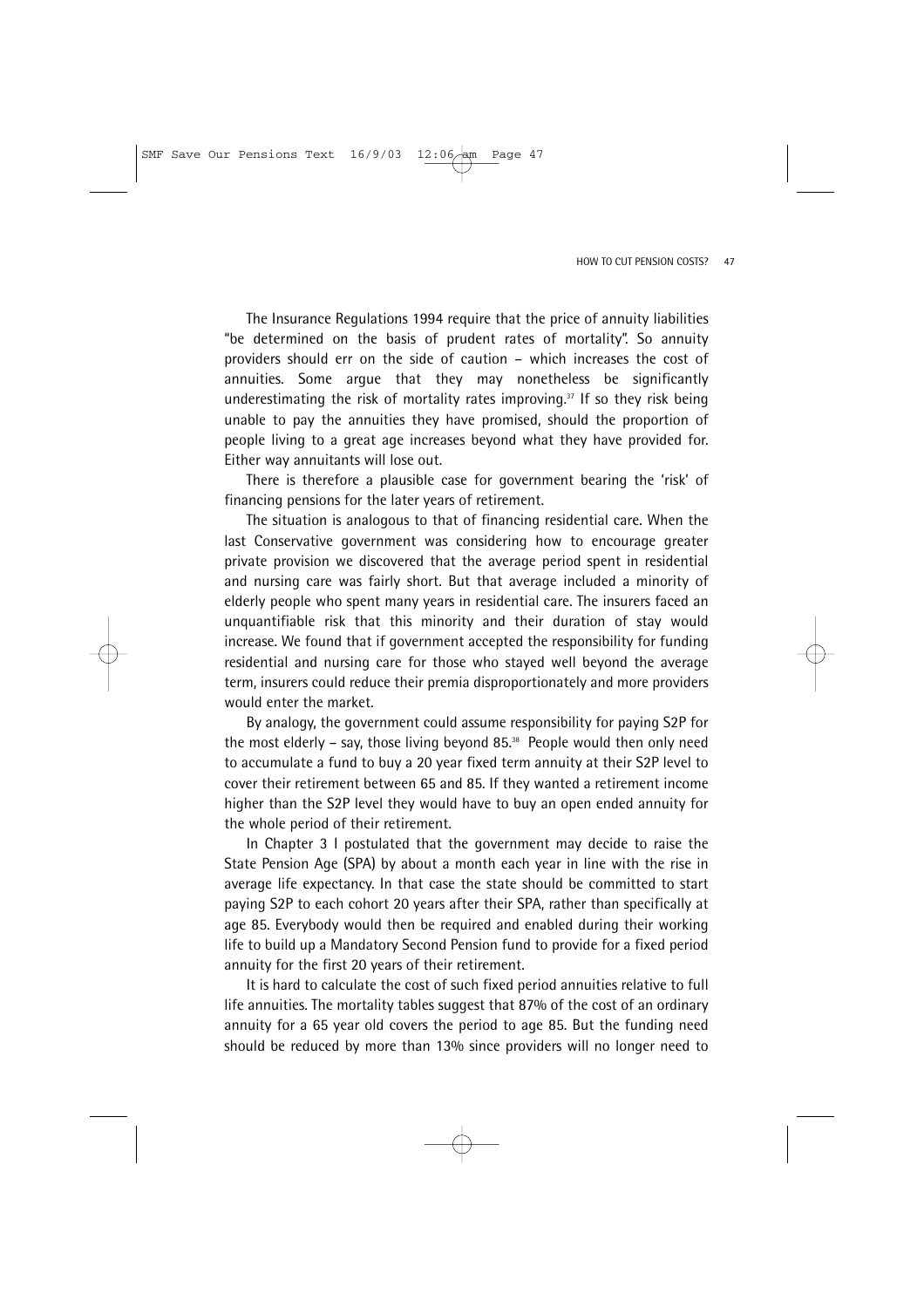build up a 'provision' for the major uncertainty relating to the later years.

It is difficult to tell the actual level of annuity companies' costs and provisions against risk. A number of studies have suggested that annuities are quite keenly priced. These studies are based on comparing the cost of purchasing an actual annuity with the cost of government bonds necessary to provide that income stream for a population using published mortality projections.

This methodology suggests that costs (including provisions) amount to about 5 or 6% of the price of an annuity. However, the annuity providers may be investing partly in corporate bonds and equities and using the higher yields to offset a higher level of costs. If so, the cost margin may be substantially higher than 6%.

So there may be significant scope for cost reductions if government takes on the cost of S2P for the over 85s.

- <sup>31</sup> 'The Charge Ratio on Individual Accounts: Lessons from the UK Experience' by Murthi, Orszag & Orszag (March 1999).
- $32$  Ibid page 44.
- 33 This is well-documented in Australia in 'Superannuation Fees and Competition' by Michael Rice and Ian McEwin of Phillips Fox (9 April 2002).
- <sup>34</sup> Appendix II of Murthi, Orszag & Orszag (March 1999).

<sup>35</sup> ibid.

<sup>36</sup> NAPF.

- <sup>37</sup> "...the new Continuous Mortality Investigation projection basis significantly underestimates likely future mortality improvements … Life Offices writing annuity business on competitive terms may be making significant losses … some pension scheme liabilities may be underestimated by as much as 30%." 'Mortality in the Next Millennium' by Richard Willets FFA.
- <sup>38</sup> An alternative way for government to bear this risk would be to issue bonds whose annual coupons reflect the proportion of the population of retirement age on the issue date who remain alive in each subsequent year – as proposed by David Blake and William Burrows in "Survivor Bonds: Helping to Hedge Mortality Risk" The Journal of Risk and Insurance 2001 vol 68 no 2.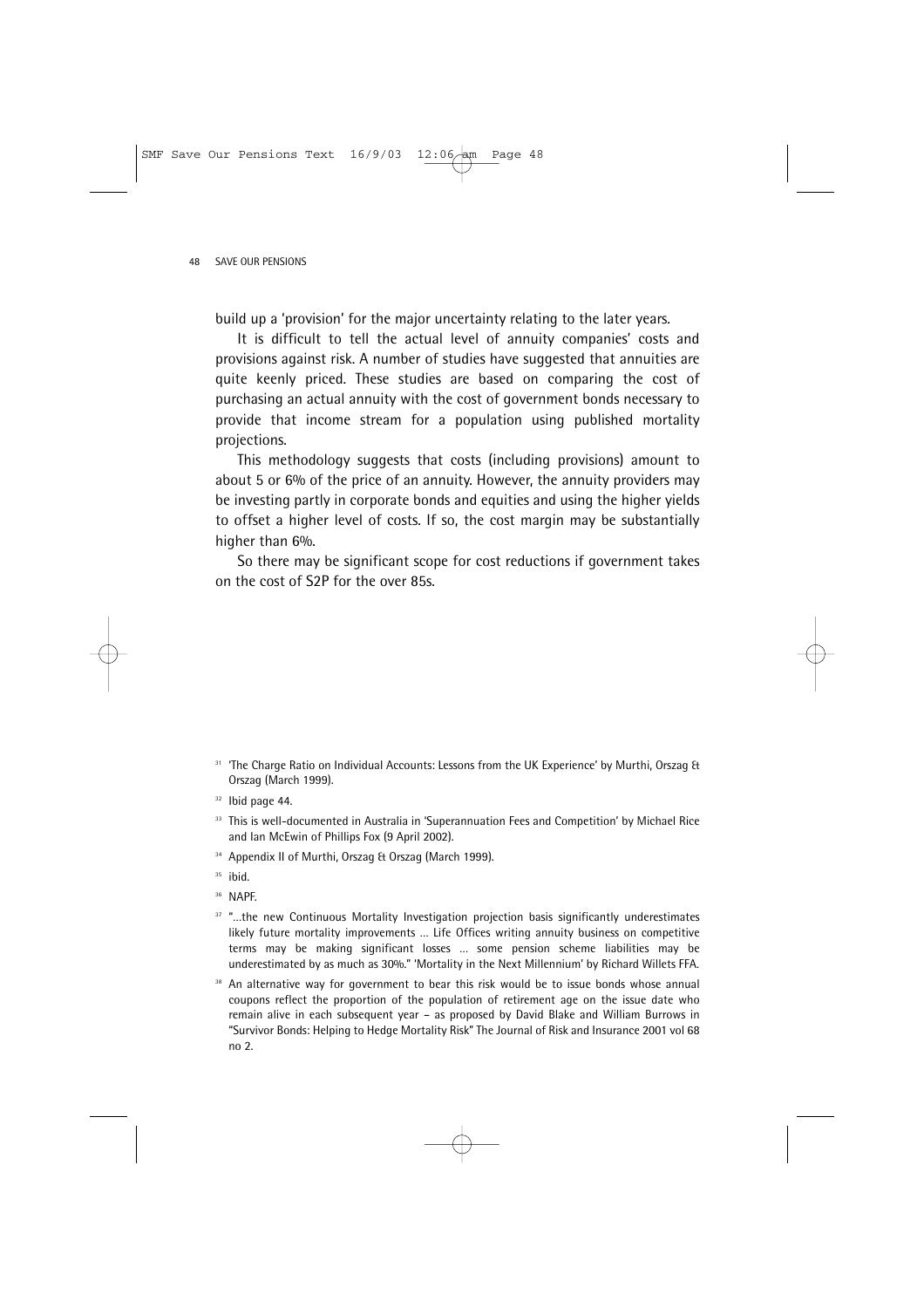### **CONCLUSION**

### **Compulsion**

Both employees and the self-employed should be required to contribute to a Mandatory Funded Second Pension at least sufficient, in conjunction with their Basic State Pension, to lift their retirement income above the means tested benefit level – the MIG.

The Mandatory Funded Second Pension should provide a flat rate element at least equal to the difference between the Minimum Income Guarantee (MIG) and Basic State Pension (BSP). It could also provide an earnings related element of pension mirroring that currently included in S2P.

It would be virtually impossible for the BSP and Second Pension to keep pace with the MIG if government continues to raise the MIG in line with average earnings and the BSP only in line with prices. Instead both should be statutorily up rated in line with prices and any increases above that should be the same additional cash amount for the BSP as for the MIG as and when the public finances permit.

### **Funding**

Ultimately everyone in work should have a Mandatory Funded Second Pension – either a personal or occupational pension - into which would be paid NIC rebates sufficient to fund a pension/annuity equivalent to the S2P during the first twenty years of their retirement. Thereafter the S2P will be paid on a payas-you-go basis by the State.

However, this move to compulsory funding could be phased in. Those born less than 30 years before the start of the scheme would be required to have such a fund from that point or when they entered employment. Those aged over 30 when the scheme starts would retain the current option to remain in the state pay-as-you-go second pension or contract out into an equivalent funded scheme.

### **Cutting Costs**

Requiring everyone to have a pension fund is the most effective way to cut the costs of running those funds. It eliminates the cost of persuasion, dramatically reduces the need for advice, simplifies and standardises and spreads costs far more widely. It should eventually be possible to reduce the cap by up to a half.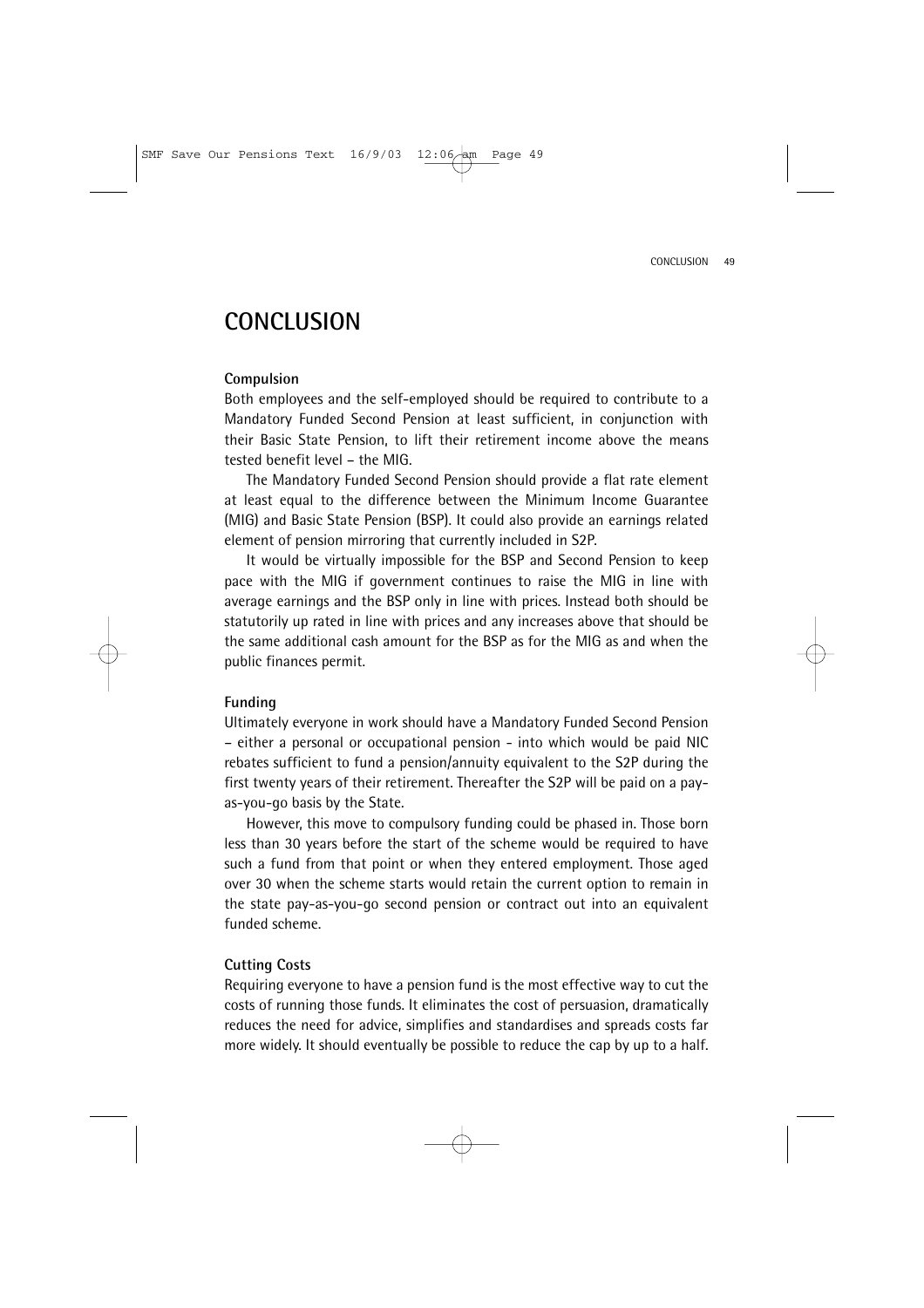That would increase the value of final pensions by as much as 13%.

The cost of annuities can also be cut disproportionately if government assumes responsibility for paying the Second Pension from age 85. That would transfer 13% of the cost of expected longevity to the state. But the cost of annuities for a maximum 20-year period are likely to be reduced by significantly more than that amount because it would no longer be necessary to make provision for unlikely but possible increases in longevity beyond that age.

#### **Pension Age**

People would be free to draw an income from their compulsory second pension fund earlier than the State Pension Age (SPA) if it is sufficient to provide an income above the MIG. They would, however, have a double incentive to go on working and saving beyond the SPA.

Should the government fail to adopt these proposals it will be forced to raise the SPA. If it does so the logical approach would be to raise it roughly in line with life expectancy, i.e. by one month each year. It could, instead, raise in this way the age at which people can draw their tax free lump sum unless they are using it to buy an annuity.

These proposals would make it unnecessary to change the SPA though the government might decide to do so anyway. In which case it would be logical to increase the age at which the state takes over funding the second pension on a similar basis.

To remove the unfairness whereby those on lower incomes who have shorter life expectancy subsidise the better off, longer-lived groups the terms of annuities should reflect the relationship between life expectancy and earnings.

To make this possible, the Government should make available to annuity providers information from National Insurance records summarising people's lifetime earnings in a form similar to their tax code. Alternatively National Insurance rebates could be adjusted to reflect the relationship between earnings and life expectancy.

Funds or annuities which more fairly reflect that relationship will make it easier for lower income groups to exercise genuine choice over the age at which they retire.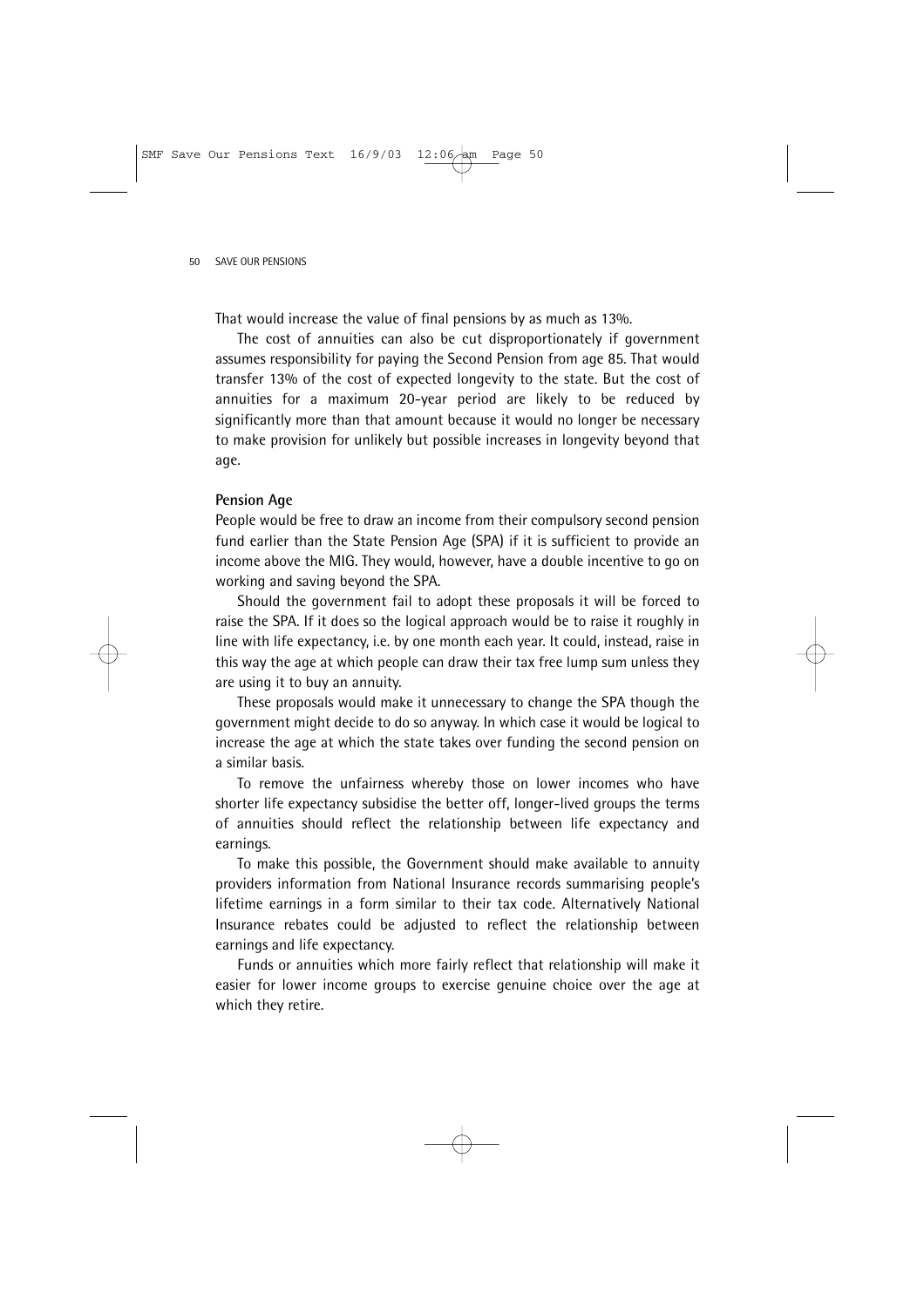# **ANNEX A: HOW THE UK STATE PENSION SYSTEM WORKS**

This summary of how the present system works may at least convey to the reader how complex it has become. Much of that complexity arises from recent attempts to mitigate the disincentive effects of means testing. Unfortunately that very complexity itself undermines the savings culture and causes many otherwise prudent people to shy away from making any pension provision at all.

### **STATE PENSION PROVISION**

The state system for retirement income has three components: means tested retirement benefits; the Basic State Pension; and the Additional State Pension or rebates to obtain an equivalent private pension.

### **Means Tested Retirement Provision (MIG & PC) Minimum Income Guarantee (MIG)**

There has been a means tested safety benefit since the welfare state was established. Originally it was called National Assistance, then Income Support. In 1999 Income Support for those above the State Pension Age (SPA) was renamed the Minimum Income Guarantee (MIG) and set at a level higher than the Income Support level. In 2003/4 its basic value was £102.10 per week for a single person and £155.80 for a couple.

Anyone over the SPA with income below the MIG is entitled to have their income topped up to the MIG level (subject to an assets test). Every extra £1 of pension, up to this level, therefore results in £1 less of means tested benefit.

### **Pension Credit (PC)**

To mitigate this disincentive, Pension Credit is being introduced from October 2003. It will have two components – the Guarantee Credit which tops people's income up to the MIG level and the Savings Credit to partly compensate those whose retirement income (additional to the BSP) results in a loss of entitlement to Guarantee Credit. Retired people will be entitled to Savings Credit equal to 60p for every £1 of extra pension in the range between the value of the full Basic State Pension and the MIG. For those whose extra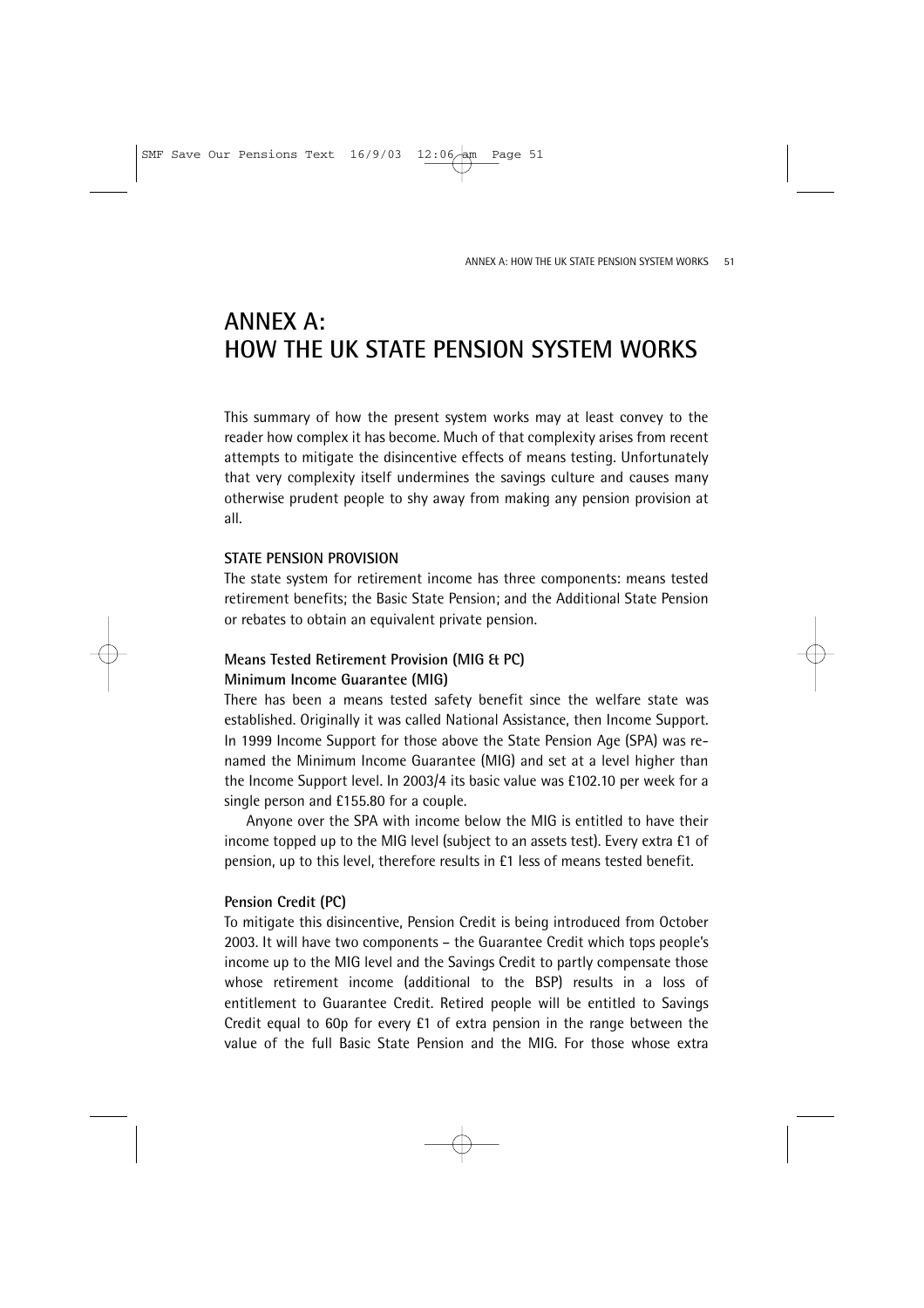pension income takes them somewhat above the MIG level their entitlement to Savings Credit is reduced by 40p for every £1 by which their pension exceeds the difference between the BSP and the MIG. So instead of losing £1 for every £1 of extra pension in the range between the BSP and the MIG people lose 40p for every £1 in a range two and a half times as great.

#### **Basic State Pension (BSP)**

Everyone in work pays National Insurance Contributions (NICs) towards their Basic State Pension (BSP) if their earnings are above a minimum threshold called the Lower Earnings Limit (LEL).

The LEL is by convention set at about the same level as the BSP (since it would be odd to force people to save to have a higher income in retirement than they have in work). The LEL is £4,004 in 2003/4.

Entitlement to BSP builds up on the basis of the number of periods in which people make NICs or receive NIC credits (regardless of the amount of NICs they pay in any period). It takes 44 years of contributions and credits for a man, and 39 years for a woman, to earn full BSP. (The number of years required for full pension can be reduced for periods caring for young children or disabled relatives.)

The BSP in 2003/4 is £77.45 per week for a single pensioner and £123.80 per week for a couple. It is up rated each year by at least the rate of inflation.

#### **Additional State Pension (ASP)**

The first Additional State Pension (ASP) – additional to the BSP – was the very modest Graduated Retirement Pension introduced in 1961. It was replaced by the State Earnings Related Pension Scheme (SERPS) in 1978 which was replaced by the State Second Pension (S2P) in 2002.

#### **State Earnings Related Pension (SERPS)**

The State Earnings Relation Pension (SERPS) covered only employees (not the self-employed) who earned above the LEL and were not contracted out.

Each year employees' earnings between the Lower and Upper Earnings Limits were taken into account. That element of each person's earnings was up rated in line with rises in an index of average earnings until they reached the State Pension Age.

The rules for calculating the SERPS pension entitlement have changed over time. Originally the SERPS pension was to equal 25% of the average of the best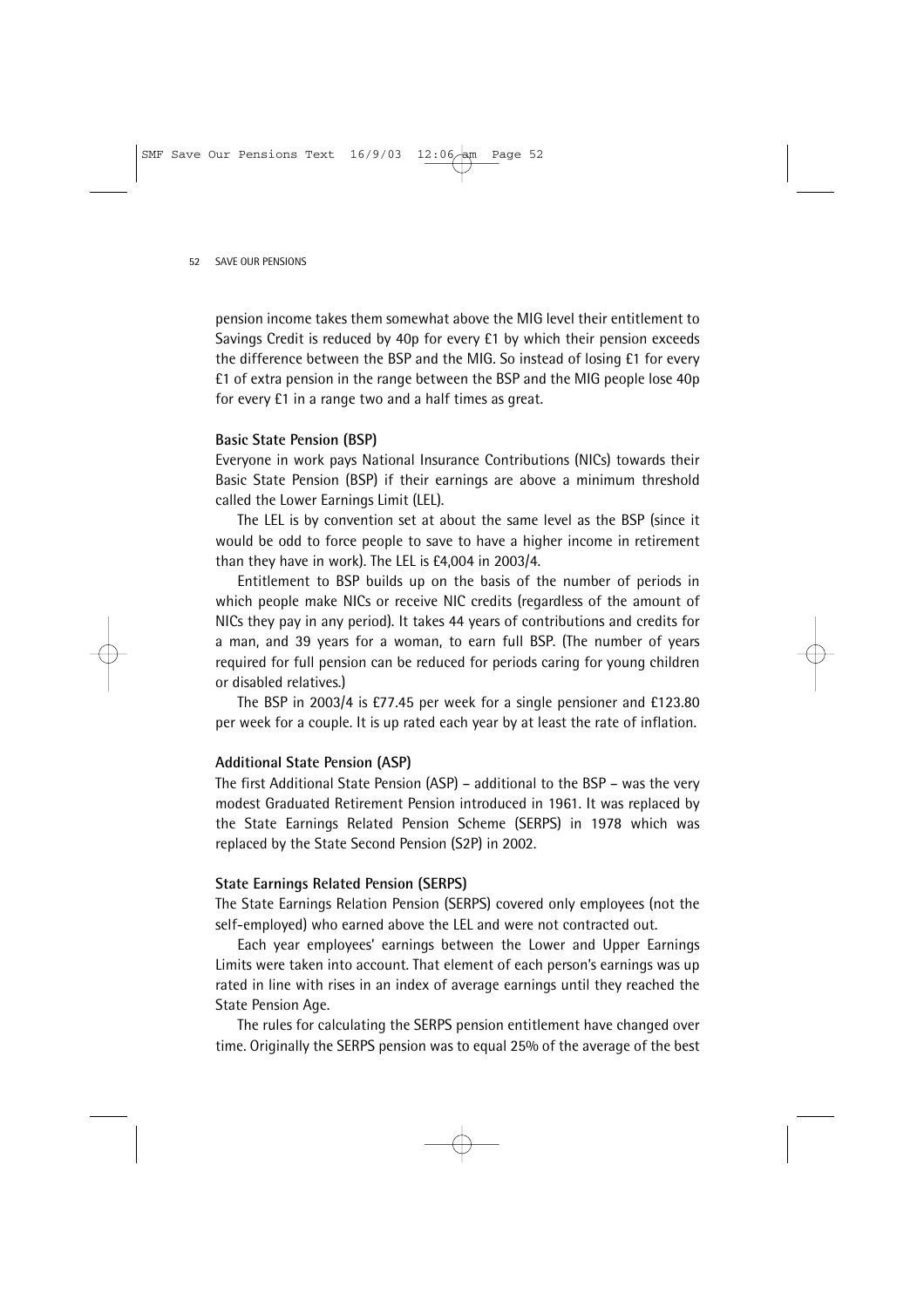20 years of these re-valued earnings. Subsequently the pension was to equal 20% of the re-valued relevant earnings averaged over a full working life (44 years for men, 39 for women).

Once in payment a SERPS pension is increased in line with prices.

### **Contracting Out of SERPS**

Employers running an occupational pension scheme offering benefits equivalent or superior to SERPS can contract out of SERPS all their employees who are members of the scheme. Likewise any individual employee who takes out an Approved Personal Pension (i.e. one offering roughly equivalent or greater benefits) can contract out of SERPS. In both cases rebates from employer and employee NICs will be paid directly into their pension funds. The rebates are calculated by the Government Actuary to be sufficient, when invested over a working life, to pay for a pension or annuity equivalent to the SERPS rights foregone.

Rebates payable into Approved Personal Pension Funds were related to the employee's age.

On average rebates are equivalent to nearly 5% of relevant earnings.

### **State Second Pension (S2P)**

Like SERPS, S2P covers only employees (not the self-employed) earning above the LEL who are not contracted out. Pension entitlement is also based on each year's earnings between the Lower and Upper Earnings Limit, re-valued in line with average earnings up to State Pension Age.

However, the pension entitlement is not simply proportionate to this element of earnings. S2P is very redistributive towards those earning less than the Lower Earnings Threshold (LET). This is set at £11,200 in 2003/4. It is intended to be roughly half national average earnings and to rise in line with them.

Everyone earning between the LEL and LET is treated as if they earned the LET. So they accrue the same amount of S2P. The accrual rate for that element is 40% (i.e. twice the previous SERPS accrual rate). The accrual rate for earnings above the LET up to the Higher Earnings Threshold (HET) is only 10%. The HET is set each year so that the average accrual rate at that point is 20%. That is £25,600 in 2003/4. The accrual rate is 20% for earnings above the Higher Earnings Threshold (HET) and up to the Upper Earnings Level (LEL). The UEL is the limit beyond which higher earnings do not attract higher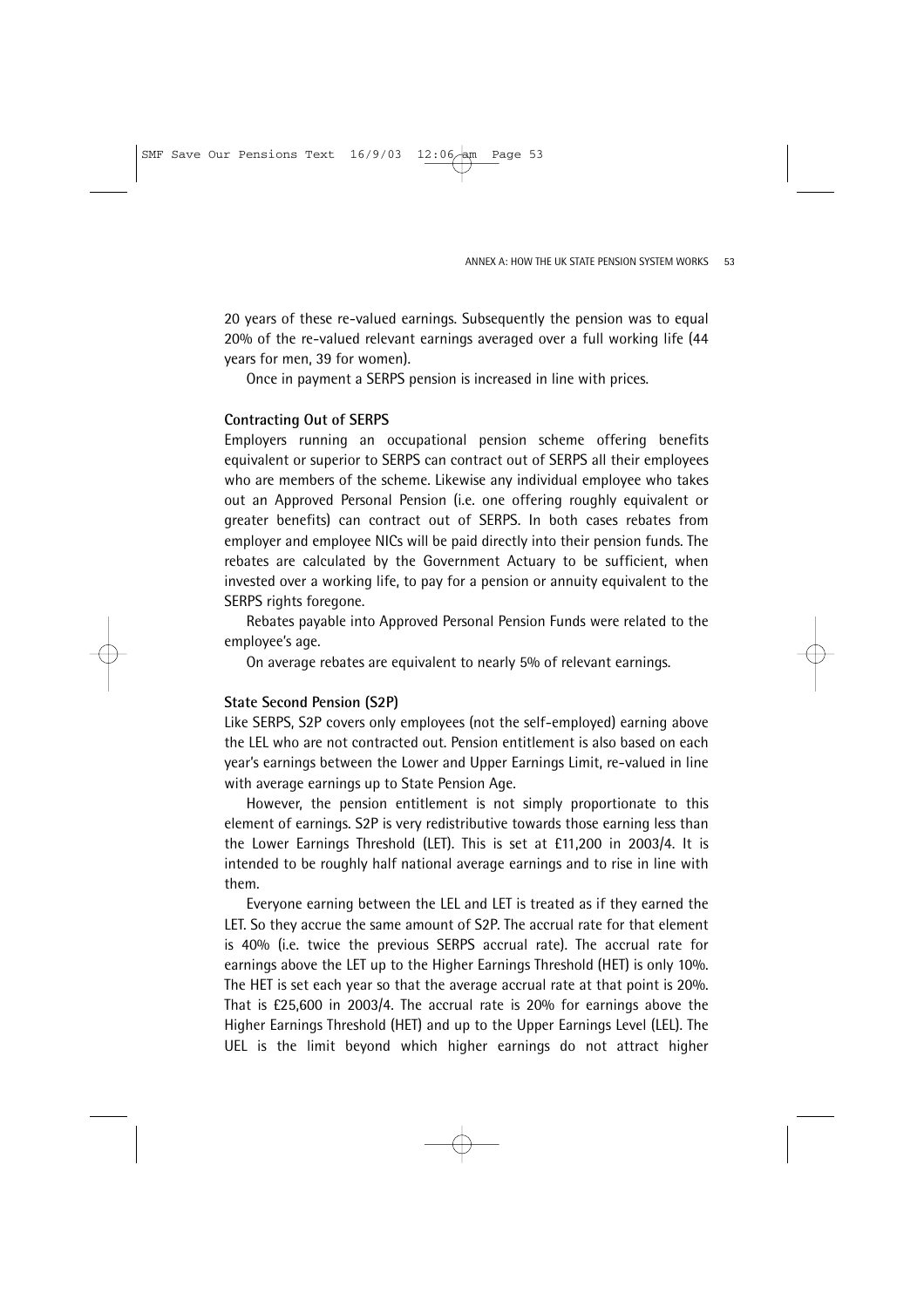contributory benefits or charges. It is set at £30,940 in 2003/4.

Entitlement to S2P equals the total of the relevant elements of each year's earnings, re-valued and weighted by accrual rates and averaged over a full working life.

S2P in payment will also be up rated annually in line with prices. It is unfunded.

### **Contracting Out of S2P**

The arrangements are similar to SERPS. However, those earning less than the LET can only contract out in respect of their actual earnings. If they do so, they still accrue an element of S2P in respect of the notional earnings attributed to them – that is the difference between their actual earnings and the LET.

Those earning more than the LET can contract out and receive rebates equivalent to their total S2P entitlement.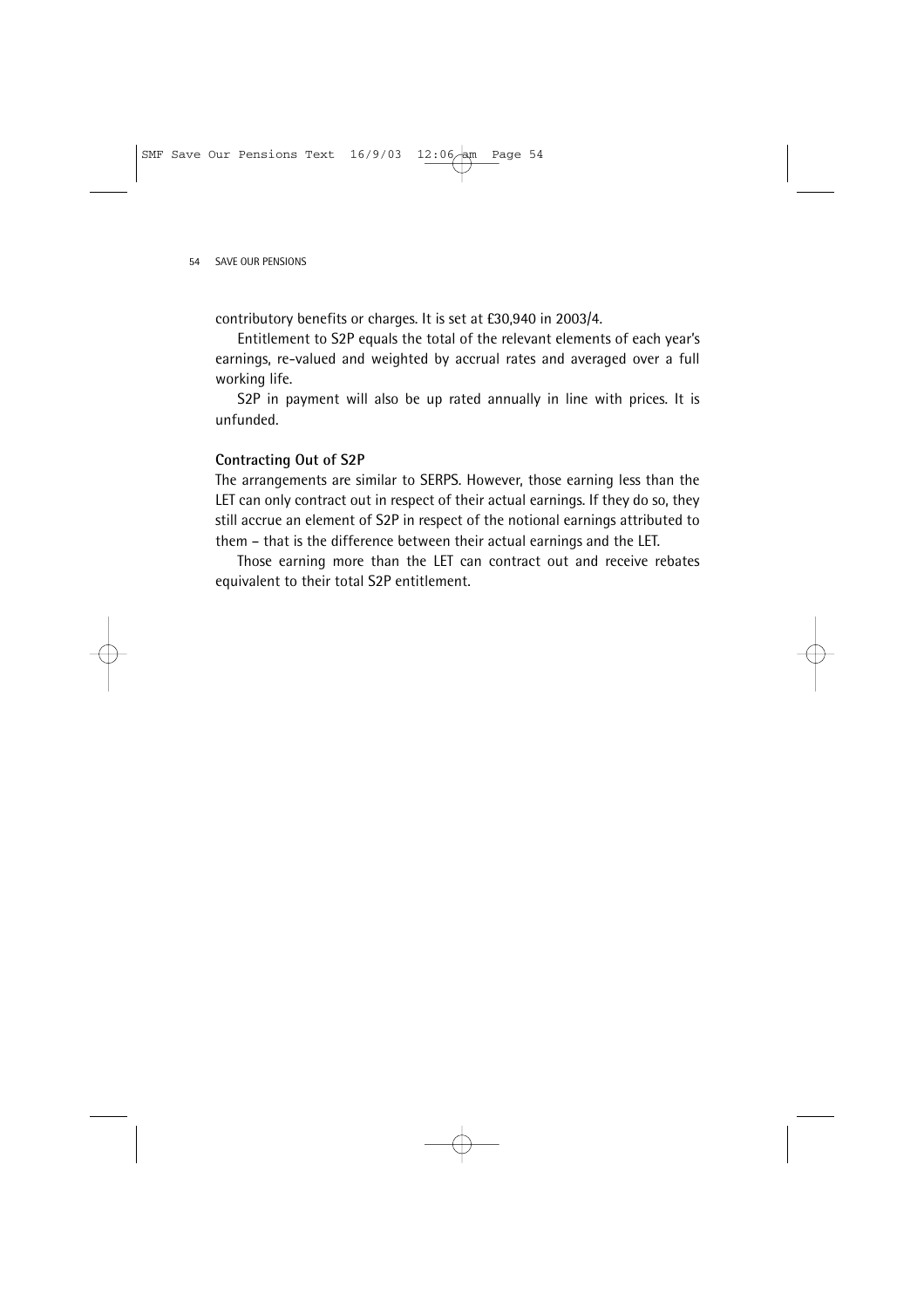# **ANNEX B: BASIC PENSION PLUS**

On 5th March 1997 the Prime Minister, John Major, and I announced a revolutionary plan to reform the state pension system called Basic Pension Plus.

The Plan involved three key elements:

**A Personal Fund** - all young people entering the labour market would be given their own fund.

**Rebates** - from their National Insurance Contributions would be invested in their fund sufficient to finance their basic state pension (a flat rebate of £9 per week rising with inflation) and a compulsory second pension (5% of earnings).

**Guarantee** - the state would guarantee that fund holders would receive at least their Basic State Pension. If the fund's performance were inadequate for any reason, the state would top up their pension from that fund to equal the BSP level.

We said the plan would bring about the largest extension of personal ownership of wealth since the spread of home ownership – and in so doing resolve one of the major issues facing modern governments – providing decent, secure pensions for increasing numbers of elderly people.

Its aims were to guarantee the Basic State Pension; to enable future pensioners to share in economic growth; to give a massive boost to investment and ultimately to relieve taxpayers of their biggest burden.

If the extra investment boosted the average growth rate by just one twentieth of one per cent (e.g. from 2.25% to 2.30% pa) it would generate sufficient extra tax revenues to be self-financing. In any case the 'double funding' cost was to be mitigated by changing the timing of tax relief on saving for the generation covered by the scheme from an up front to a PEPs basis. Pensions for the generations covered by BPP would therefore be free of tax.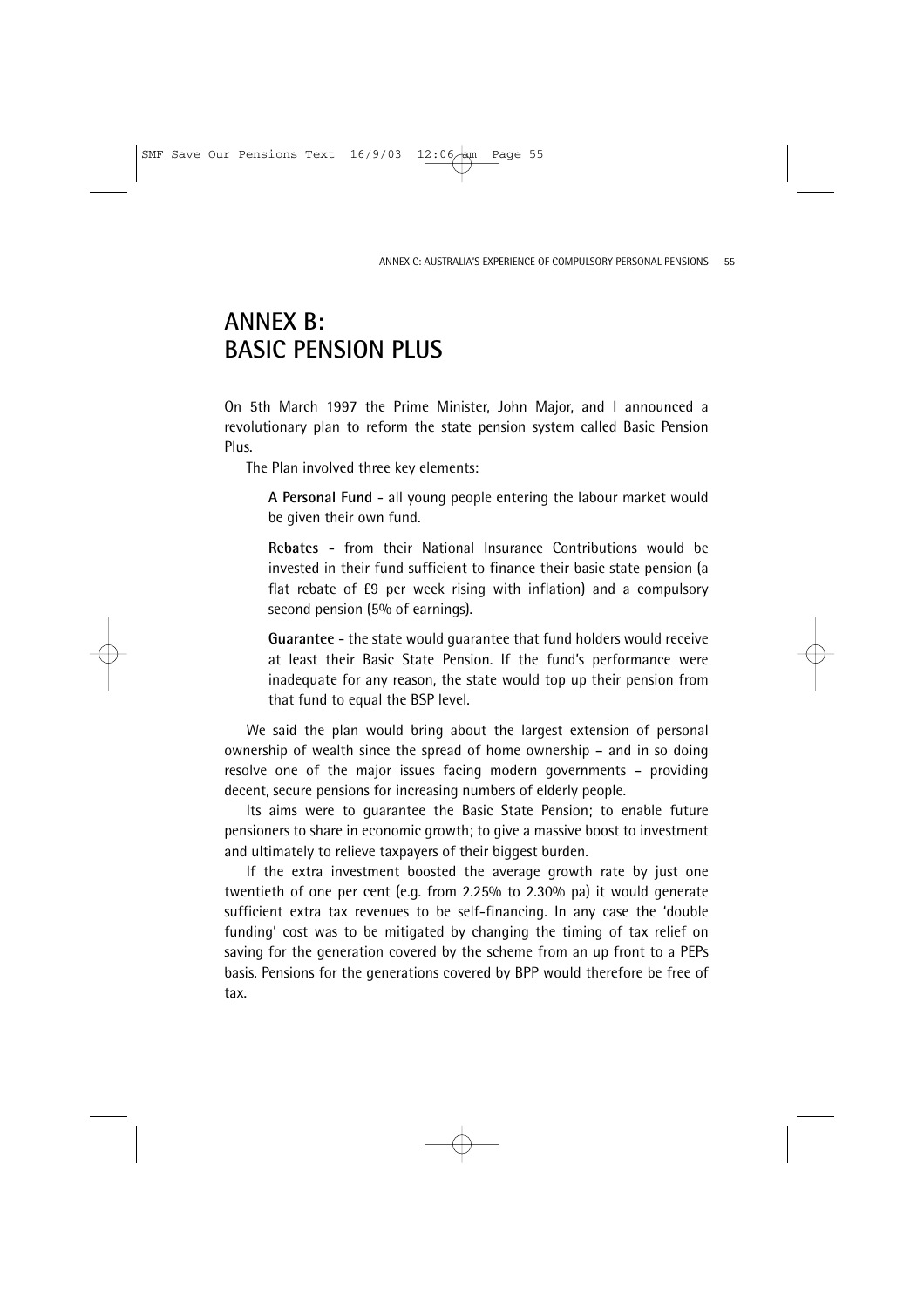## **ANNEX C: AUSTRALIA'S EXPERIENCE OF COMPULSORY PERSONAL PENSIONS**

Much has been written about funded pension systems in Chile and other Latin American countries, Singapore's centrally operated funded system and new systems being developed in former communist countries.

But these countries have totally different political, institutional and economic frameworks from the UK. So any lessons are unlikely to be directly applicable to us.

A far more relevant experience is that of Australia – a developed country that shares our Anglo-Saxon institutions. Moreover, it started from a heavily means tested universal system of state pensions rather similar to that which is being created in the UK by the present Labour government.

Australia recognised nearly two decades ago that the disincentives and resentment inherent in a means tested state system lead logically to compulsory savings.

**Before 1983** Australia had a universal Age Pension funded from taxation and set at a low level by OECD standards. It was means tested against both income and assets. So it resembled Income Support or the MIG/Pension Credit system being developed in the UK.

It acted as a strong disincentive to save for retirement for those on modest earnings. There were generous tax incentives for occupational and personal pensions but they were generally sufficient to outweigh the disincentive effect of means testing the Age Pension only for those on or above average earnings. Even those who did save for a pension were often tempted to draw their savings as a lump sum and spend them in order to qualify for the means tested state Age Pension and related benefits such as health care cards and discounted transport.

**Australia's current system** was phased in over more than a decade under three successive Labour governments.

The first pillar remains the means tested Age Pension funded out of taxation. This is set at 25% of Male Total Average Weekly Earnings. Its value in 2002/03 was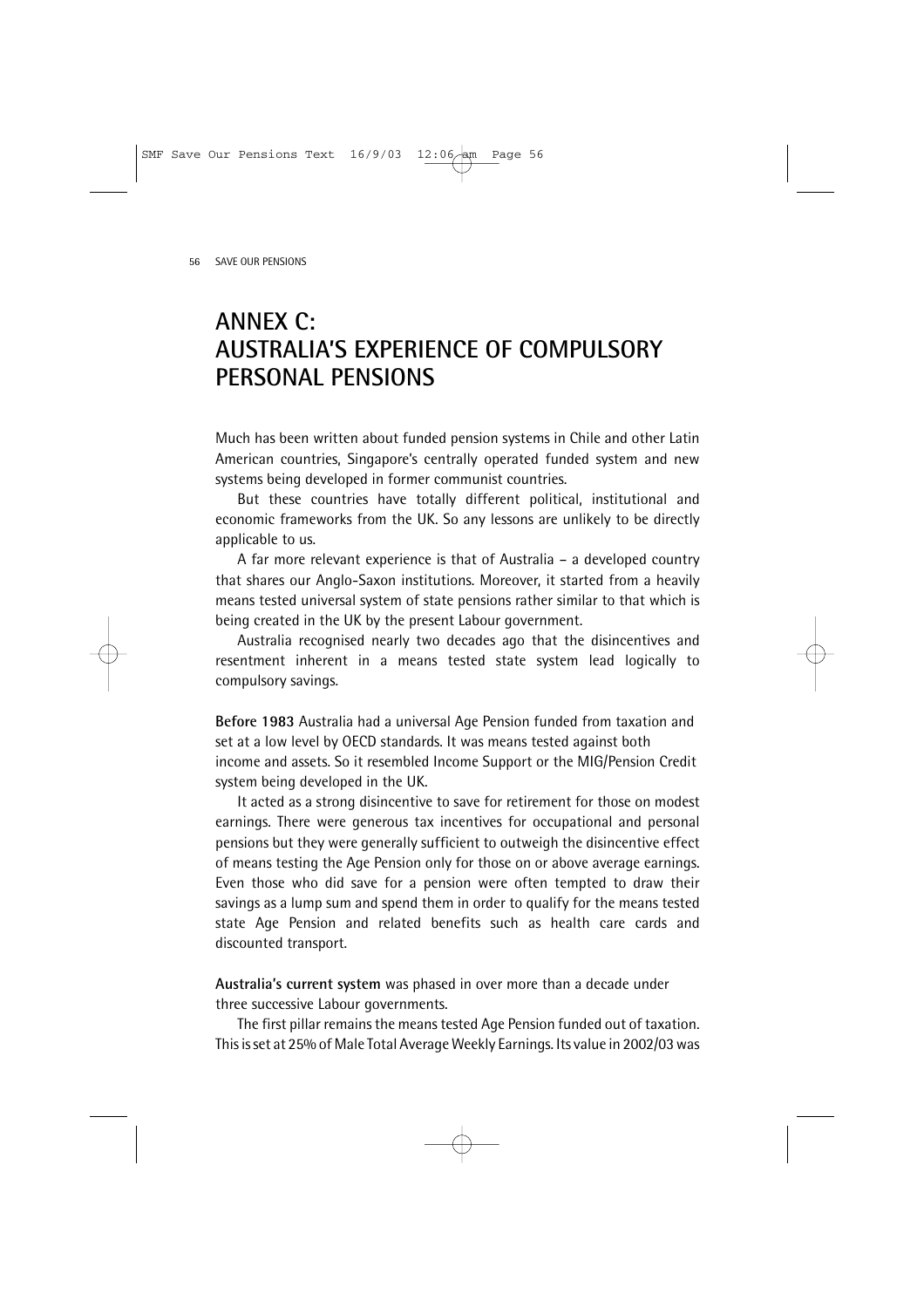A\$11,164 per annum for a single person. (This was equivalent to £78 per week.)

A single person can have private income from other sources up to A\$3,016 and still receive the full rate of Age Pension. Thereafter the Age Pension is reduced by 40 cents for every extra dollar of private income until it phases out at A\$31,304.

The second pillar is a system of compulsory contributions paid by employers for all employees. Since July 2002 this contribution has been set at 9% of earnings. The self-employed are excluded as are most of those earning less than a Lower Earnings Limit of A\$450 per month. There is also an Upper Earnings Limit of about A\$90,000 per annum beyond which the contribution is not compulsory.

Some 88% of the workforce are within this system as against 40% with private pensions before it began.

The contributions are paid into each employee's personal account in a privately managed retirement fund. Not-for-profit trustee superannuation funds were established on an industry basis.

The intention is to build up a fund sufficient to buy an annuity worth, together with the means tested Age Pension, about two thirds of preretirement income. Table 4 shows projections for different contribution periods and income levels.

| Total average salary | 30 years of<br>contributions<br>% of gross<br>pre-retirement | contributions<br>$%$ of net<br>pre-retirement | 40 years of<br>$%$ of gross<br>pre-retirement | $%$ of net<br>pre-retirement |
|----------------------|--------------------------------------------------------------|-----------------------------------------------|-----------------------------------------------|------------------------------|
| A\$20,000            | 70                                                           | 79                                            | 82                                            | 90                           |
| A\$40,000            | 45                                                           | 55                                            | 58                                            | 70                           |
| A\$60,000            | 37                                                           | 48                                            | 50                                            | 62                           |

| Table 4 Replacement income generated by Australian compulsory superannuation scheme |  |
|-------------------------------------------------------------------------------------|--|
| plus means tested Age Pension                                                       |  |

*Source: Superannuation over two decades: The politics of pension reform in Australia. Senator The Hon Nick Sherry Jan 2003.* 

The third pillar is voluntary savings. It had been anticipated that voluntary savings would decline as people assumed that the compulsory level was the 'correct' amount. In fact, the level of additional voluntary contributions into the superannuation schemes has doubled from 20% to 40%. On the other hand employers who had contributed more than the compulsory 9% have tended to reduce to that level.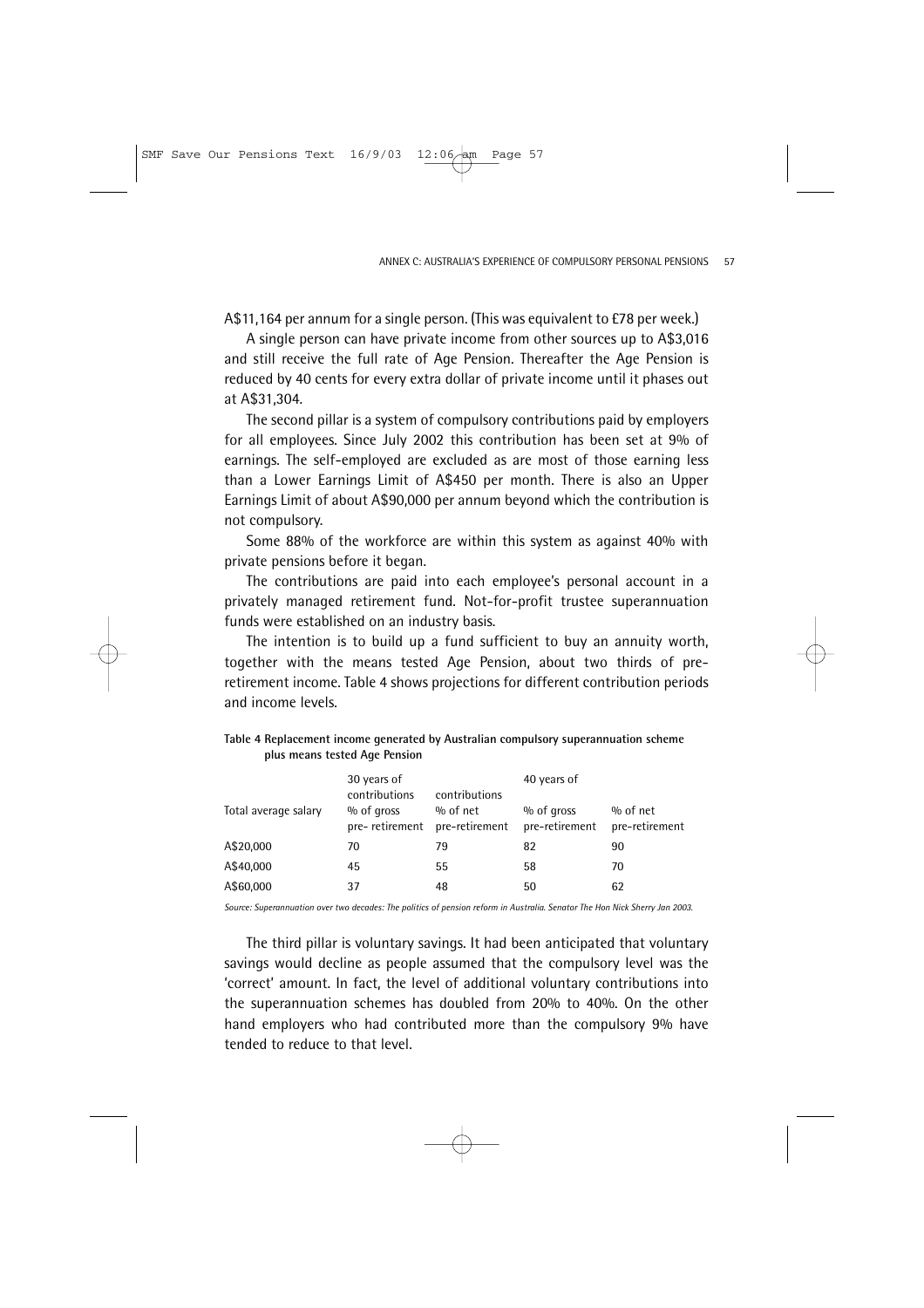### **Costs**

The cost of administering superannuation schemes in Australia averages 1.2% of the total amount invested and is declining as this increases.

This is comparatively low given that the system is still young, there is no cap on costs and there is no central clearing house like the UK National Insurance system that collects and distributes the NI rebates in Britain. Moreover, the Australian system has unexpectedly generated a multiplicity of small accounts as individuals change jobs and industries. On average there are 2.5 accounts for every member. It is proposed that accounts should automatically be consolidated. This should significantly reduce costs further.

There is no requirement that charges be proportionate to the amount invested so those on low incomes are not protected from bearing a disproportionate level of costs in some schemes.

#### **Security**

Industry-wide funds are run on a trustee basis with half the trustees appointed by the employer and half by the unions/employees. To make a decision requires a two thirds majority.

The 'Prudent Person' rules have been translated from Common Law to Statute. They require investment managers to invest at arms length, diversify and match risks with liabilities. Company schemes must reduce the amount invested in the firm to a maximum of 5% of the total.

There is a compensation fund providing 100% cover for theft or fraud. So far only one fund has been reported involving A\$30m out of a total of A\$530 billion.

### **Tax Issues**

As compulsion removed the necessity for tax breaks to encourage saving, the tax regime for pension funds has become less generous. Indeed tax is now vying with declining administrative costs to become the major cost for pension funds.

A key and, to UK observers, unusual feature of the Australian system has been that savers have no obligation to convert their pension savings into an annuity on retirement. They can take 100% as a lump sum and put it to any use they choose. There is now a tax charge on exit, but savers can still take the whole lump sum and spend it on anything. The amounts accumulated under the new compulsory scheme by those reaching retirement are small so far.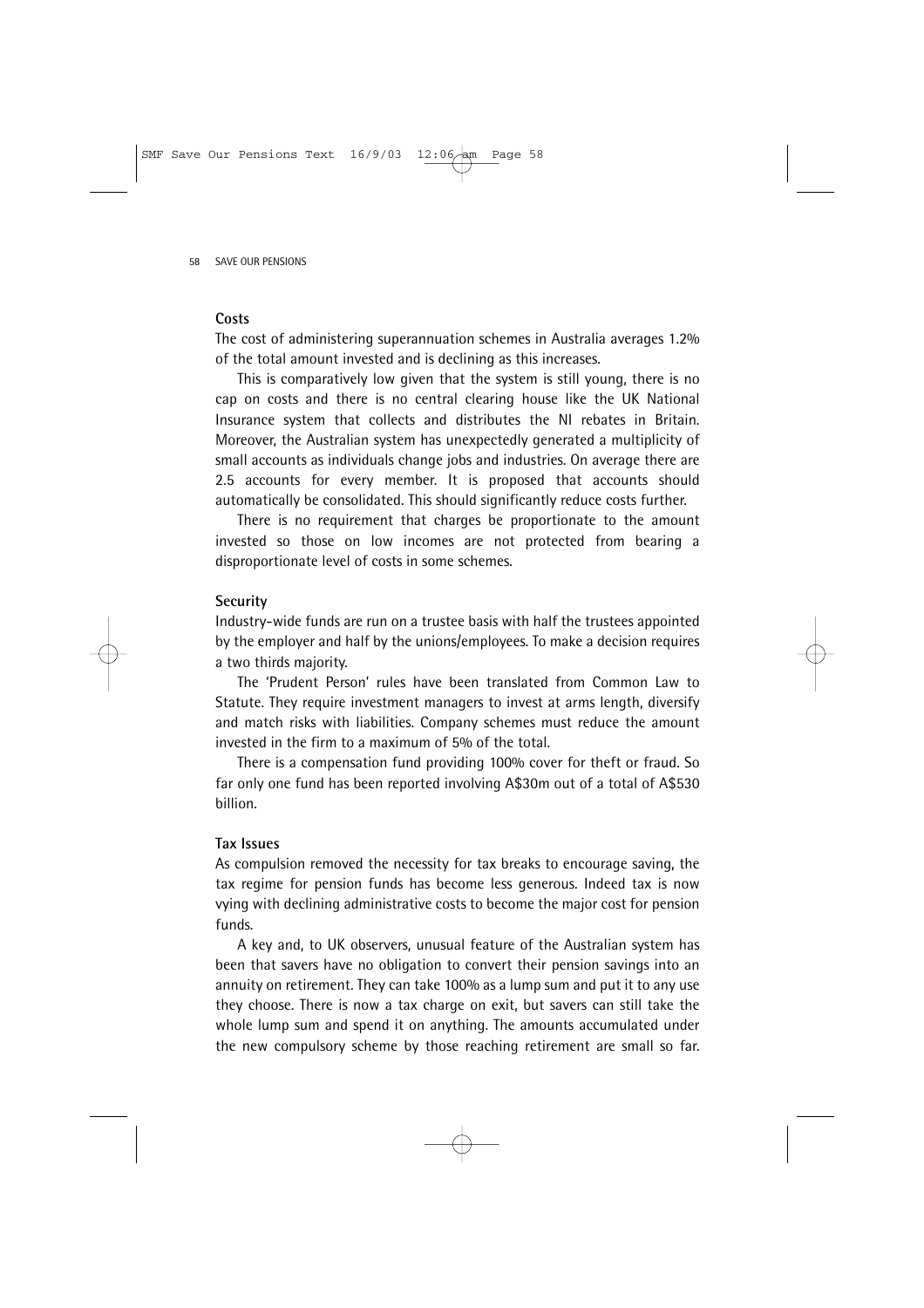About two thirds are taken as a lump sum – albeit often to repay mortgages or other debts. Australia may need to change these rules. The clear lesson for the UK, however, is that the primary call on retirement savings should be to ensure retired people are not dependent on means tested benefits.

### **Savings Ratio**

After the introduction of compulsory savings in Australia there were at first signs that the long-term declining trend in household savings was beginning to come to an end or even reverse. But the downtrend resumed towards the end of the 1990s. Other Anglo-Saxon countries experienced a similar longterm decline, worsening in recent years. This may reflect a growing willingness to borrow as buoyant housing and stock markets increased the value of people's assets. In Australia the knowledge that funds accumulated in compulsory superannuation accounts can be used to repay debts may even encourage people to borrow during their working lives.

### **Public Sector Employee Pensions**

Apparently public sector pension schemes moved from being defined benefit to defined contribution, similar to those in the private sector, with remarkably little fuss.

<sup>39</sup> Fuller details are available on my website – www.peterlilley.co.uk – under Speeches and Articles Feb 1999.

<sup>40</sup> The average exchange rate during 2002/3 was A\$2.754/£.